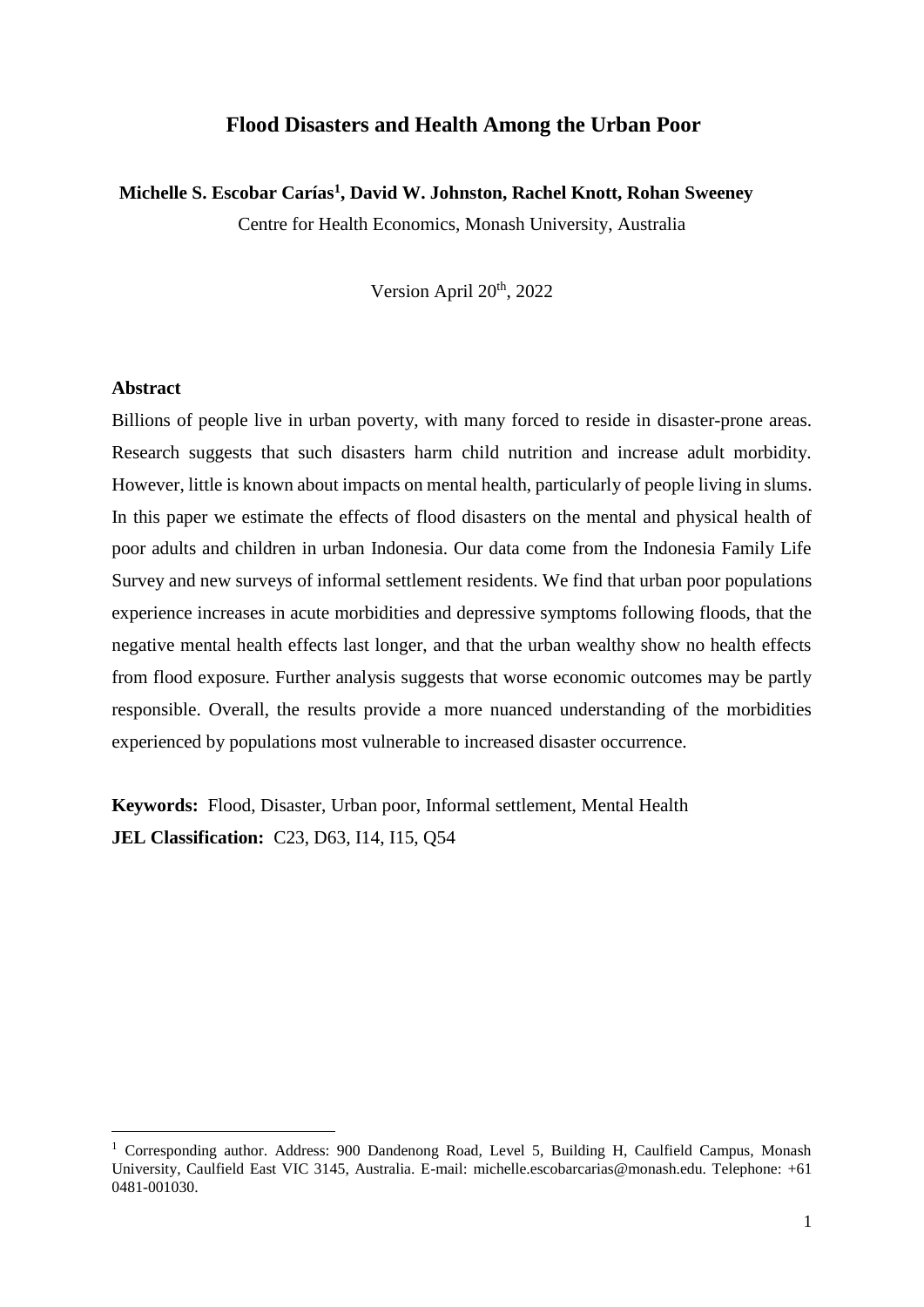# **1. Introduction**

**.** 

Between 1990 and 2008, the share of urban poor in Asia rose by nearly 40%, and it is estimated that during the next 20 years, 95% of the population growth in developing countries will take place in urban areas (World Bank, 2020; Baker, 2012). This growing segment of urban poor faces a higher risk of exposure to natural disasters than both non-poor and rural populations (Winsemius et al., 2018; World Bank, 2020). Especially at risk are people living in slums and informal settlements<sup>2</sup>, estimated at one billion people worldwide (UN-Habitat, 2016; World Bank, 2020). An absence of adequate urban planning has resulted in the development of these types of settlements in flood and cyclone-prone coastal areas, deemed undesirable for residential purposes (Baker, 2012). They are often characterized by dense and poorly constructed housing with low access to basic amenities and poor drainage (UN-Habitat 2016; CRED 2020).

When the urban poor experience floods, they face significant economic and health consequences. They may suffer damage to their homes, lose their livelihoods, and have increased exposure to injuries, pathogens and viruses (WHO 2018; Ezeh et al. 2017). Further, in the absence of timely and effective social safety nets, coping strategies employed in poor households include selling productive assets, reducing meals, or withdrawing children from school to enter the labor market. These can have long-term adverse effects on household income and consumption (Bui et al., 2014; Carter et al., 2007; Dercon, 2004), and human capital accumulation (Handa & King 2003; Carter & Maluccio 2003; Hoddinott & Kinsey 2001).

The risk of disastrous flood events in urban poor areas is increasing (IPCC 2007; UN-Habitat 2014), and so too is the need for high-quality evidence on how floods impact this vulnerable population. The literature on the health and well-being effects of high-impact low-frequency shocks in high-income country settings is growing. Economic studies have documented deleterious effects of large disasters such as severe floods, storms and hurricanes across the United States, Europe and Australia on birth outcomes (Currie & Rossin-Slater, 2013), disability-related measures of health among adults (Sastry & Gregory, 2013), post-shock

<sup>&</sup>lt;sup>2</sup> UN-Habitat defines slum households as those that suffer from one or more of the following deprivations: lack of access to improved water source, improved sanitation, sufficient living area, housing durability and lack of security of tenure (UN-Habitat, 2003). The term informal settlement is usually used as synonymous but is defined by the UN according to three criteria: no security of tenure with modalities ranging from squatting to informal renting housing, lack of formal basic services and city infrastructure, and housing that does not comply with planning and building regulations often situated in environmentally hazardous areas. In addition, they can be occupied by urban residents of all income levels (United Nations, 2015).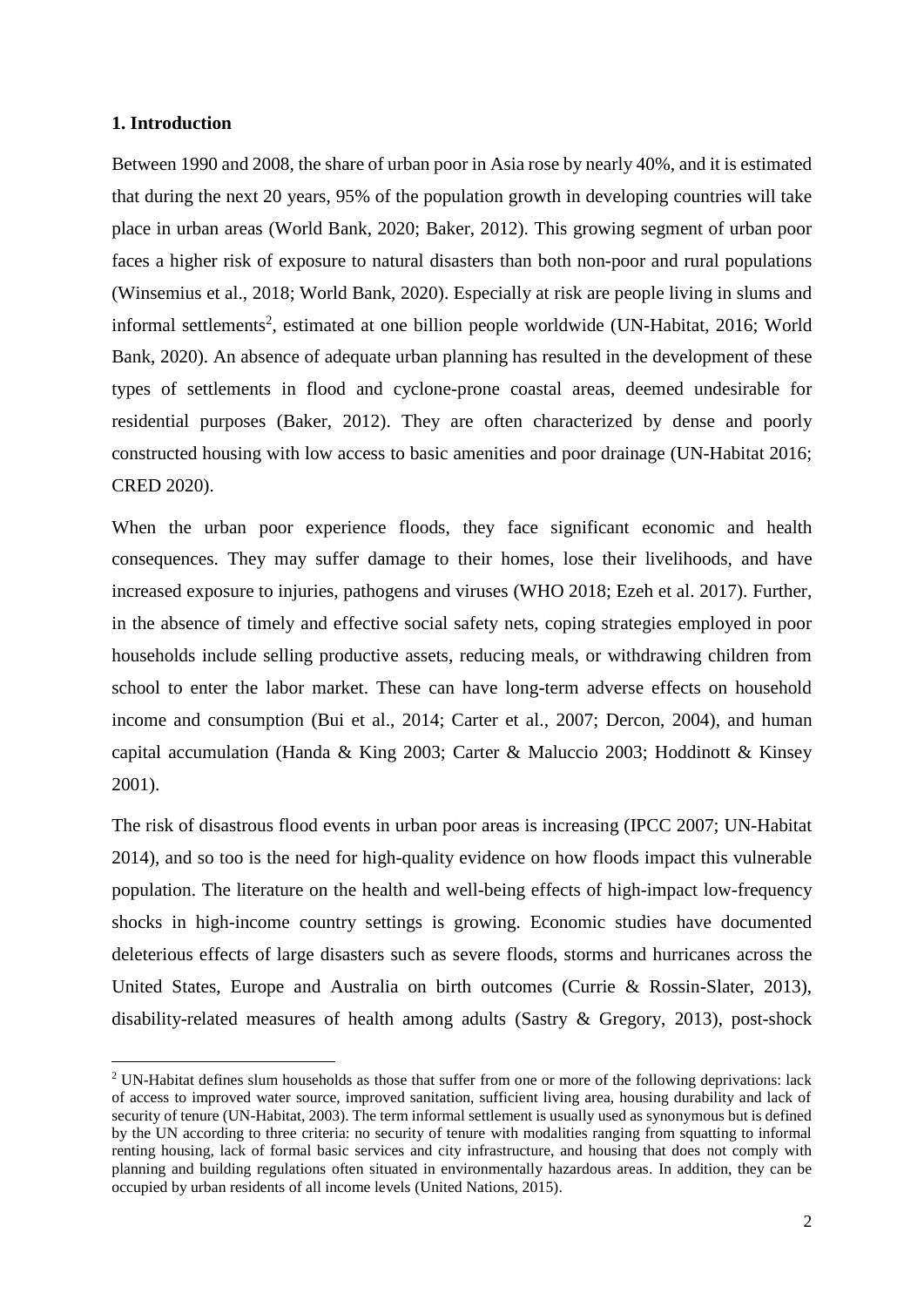mobility and long-run mortality (Deryugina & Molitor, 2020), mental illness (Baryshnikova & Pham, 2019), and on life satisfaction (Luechinger & Raschky, 2009). However, these findings are not necessarily applicable to low- and middle-income countries, where the majority of the world's urban-poor and informal settlement populations live. These populations are likely more vulnerable given their poor housing, inadequate sanitation and drainage, and unreliable water supply (Baker, 2012). Moreover, it is unclear whether the findings of these studies hold for settings that experience a high frequency of environmental shocks, where the cumulative effects of such events likely impede household and community resilience.

In this paper we estimate the physical and mental health effects of flood exposure among the Indonesian urban poor, examining effects on both adults and children. Further, in recognition that residents of informal settlements may be especially vulnerable, we use two different datasets to separately explore the effects amongst the Indonesian urban poor living in formal housing and in informal settlements.<sup>3</sup> Indonesia is a country where urban residents experience regular environmental shocks (World Bank, 2019). This fact, combined with its large percentage of population living in slums (World Bank, 2016) and the emergence of highquality longitudinal data, makes Indonesia a particularly informative setting for this research.

The relevant evidence from low- and middle-income countries is limited and largely based on post-disaster retrospective studies, with little focus on vulnerable populations.<sup>4</sup> One of the few exceptions is Datar et al. (2013), who show that for young children in rural India, a recent small to moderate natural disaster leads to an increase in acute illnesses such as diarrhea, fever and acute respiratory infections. Similarly, Rosales-Rueda (2018) finds that Ecuadorian children exposed to severe floods in utero were shorter in stature five and seven years later. In contrast to these two studies is Deuchert & Felfe (2015), whose results are suggestive of no substantial health effects. They find that super typhoon Mike in the Philippines had no impact on children's z-scores for weight and height, traditionally recognized as good indicators for short and longterm child health, respectively (Glewwe & Miguel, 2007).

1

<sup>&</sup>lt;sup>3</sup> Only 15% of the urban IFLS sample fulfils more than one of the UN-Habitat (2003) characteristics for slum households. Therefore, overlap between both datasets is unlikely.

<sup>4</sup> A large group of studies, mostly in medical literatures, present cross-sectional analyses of data with retrospective reports of disaster occurrence. They mainly focus on adult samples that seek medical attention and explore short term effects. Results indicate substantial increases in the prevalence of gastrointestinal symptoms (Carlton, et al., 2014; Davies, et al., 2015; Ding, et al., 2013; Zhang, et al., 2019), cough and fever (Portner, 2010), skin and eye infections and injuries (Saulnier et al. 2018; Wu et al., 2015; Bich et al. 2011), and post-traumatic stress disorder (Norris et al., 2004).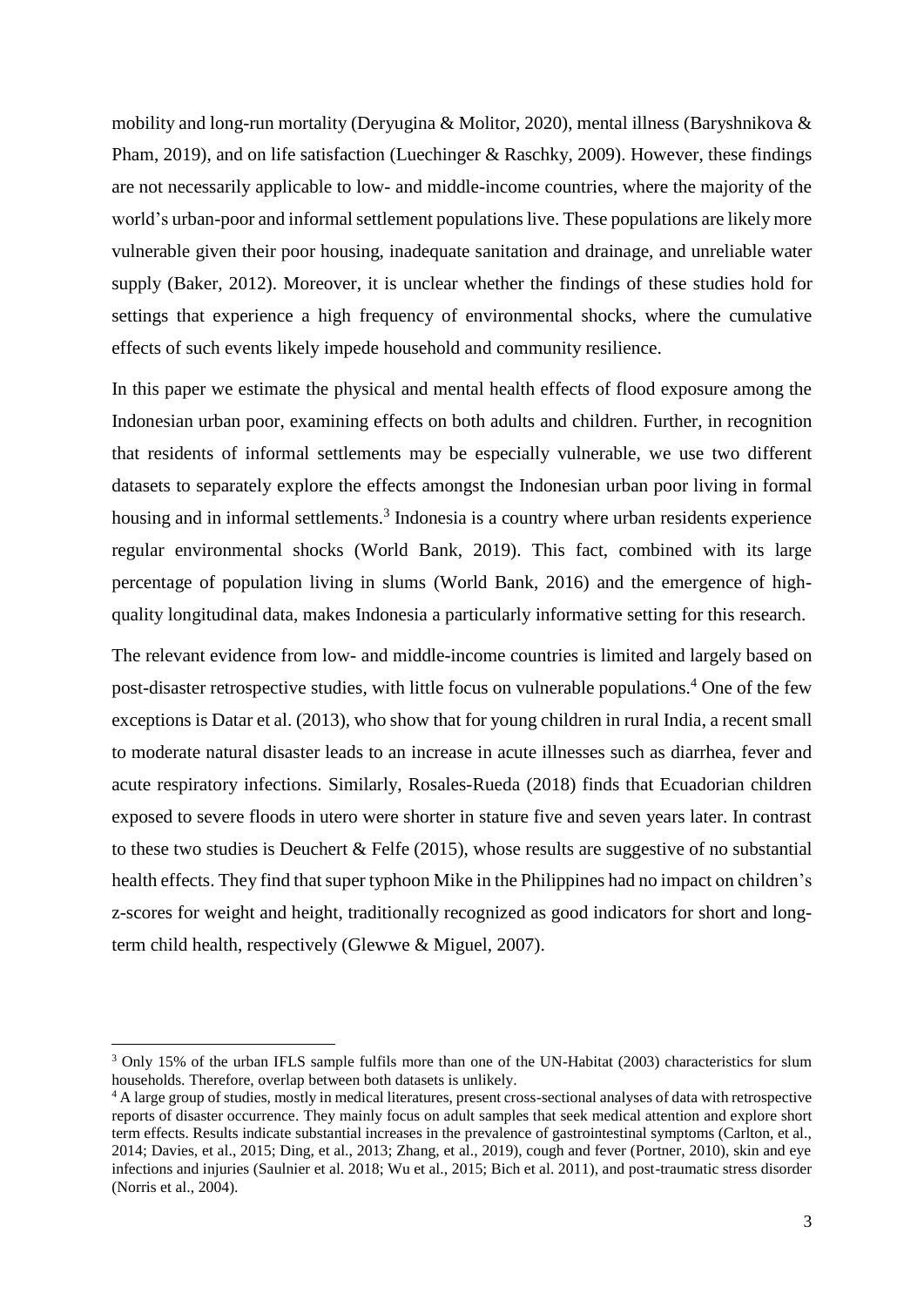One reason for the limited evidence from developing countries is the scarcity of longitudinal data that can be used to overcome the two main methodological challenges. First, while many disaster events are temporally random, they are not spatially random, which biases the simple comparison of affected and unaffected people. For example, low income households are often forced to reside in locations with low environmental quality and high risk of disaster (Winsemius et al., 2018). Second, if data collection occurs solely after the event, researchers are likely to encounter sampling challenges as disasters may scatter potential participants sometimes the most affected ones - outside the affected area (Galea et al., 2008; Kessler et al., 2006).

To address these challenges, we use two longitudinal datasets – the Indonesia Family Life Survey (IFLS) (Strauss et al., 2016) and the Revitalising Informal Settlements and their Environment (RISE) survey (Leder et al., 2021). We first use the 2007-2008 and 2014-2015 waves of the IFLS to test the extent to which exposure to floods affects the physical health of adults and children, and mental health of adults, living below the poverty line. The IFLS, however, does not distinguish between the urban poor living in formal and informal settings, nor does it collect data on child mental health. We therefore extend the analysis with the RISE survey data, which collects measures of adult and child physical and mental health twice per year from a sample of informal settlements in Makassar, Indonesia.<sup>5</sup> The city of Makassar itself experienced a major flood event in January 2019 – one of the largest ever recorded in the province of South Sulawesi –, and the RISE survey collected data shortly before and afterwards. This allows for the observation of immediate flood impacts, helps rule out potential confounders such as selective mortality and migration, and allows measuring flood effects on child emotional functioning.

Fixed-effects analysis of the two data sets provide several important findings. According to our estimates, exposure to flooding and the subsequent housing damage has substantial negative impacts on physical health. This effect mostly dissipates within 12 months of the shock; however, the size of the effects four to five months post shock has serious implications for the health and living standards of the Indonesian urban poor. This is however not the case for individuals beyond the poverty threshold who, in contrast, report no significant changes in health status associated with flood exposure. Methodologically, we show that frequent sampling, as per the RISE survey, is important for identifying the immediate health effects

1

<sup>&</sup>lt;sup>5</sup> The RISE survey is conducted as part of an ongoing randomized controlled trial designed to test a "watersensitive-cities approach" (Brown, et al., 2018) in 12 informal settlements in the city of Makassar.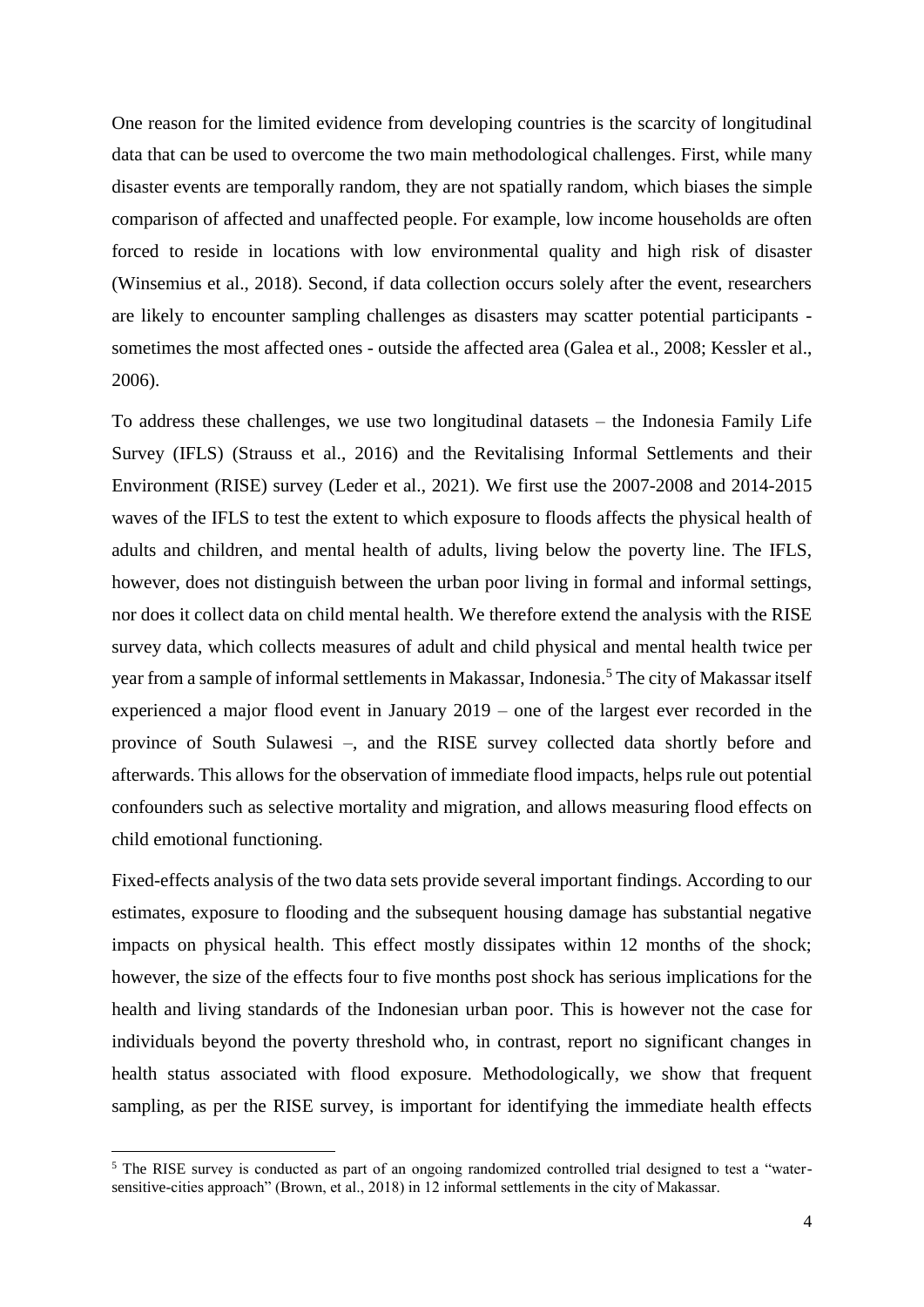caused by natural disasters. These insights are less likely to be captured by longitudinal surveys with years between waves.

The experience of floods in the past 12 months is also estimated to significantly worsen the mental health of both urban poor adults and children. In particular, children living in informal settlements experienced a substantial decrease in mental health, with a 78% worsening in their emotional functioning score, relative to the sample mean. We provide some evidence that the mental health effects may be partly driven by increased economic and financial stress. Flood disasters are estimated to significantly increase medical expenditures, decrease wealth, and increase attempted borrowing. These findings are robust to different ways of defining poverty status to delimit our sample of interest.

Overall, our findings contribute to the international literature investigating the links between environmental shocks and physical and mental health, and more generally to the emerging stem of economic research on life in slums and informal settlements (Binzel & Fehr, 2013; Bird et al., 2017; Marx et al., 2019; Alves, 2021). These findings are relevant beyond Indonesia. Millions of the world's urban poor experience environmental shocks of this type, and will continue to do so with increasing frequency due to climate change.

The rest of the paper proceeds as follows. Section 2 describes the Indonesian context and provides a brief overview of the mechanisms through which floods affect human health. Section 3 outlines the sources of data, outcome and treatment measures. Section 4 outlines the empirical strategy and findings for the IFLS sample. Section 5 provides a similar detailed account of the empirical specification and findings for the RISE sample. Section 6 discusses financial effects of floods, and section 7 concludes.

### **2. Background**

**.** 

# *2.1 Floods in Indonesia*

Indonesia is the world's largest archipelago, and has approximately 247 million inhabitants. It is also the world's fourth most populous country. As a result of its geographical location on the "Ring of Fire" and its spread to the north and south of the Equator, it is exposed to a variety of disasters including droughts, earthquakes, floods, landslides, storms, volcanic activity, tsunamis and wildfires. Using data from EM-DAT<sup>6</sup>, Figure 1a shows that Indonesia has had the third most flood events of any country between 1970 and August 2020, and Figure 1b

<sup>6</sup> EM-DAT: The Emergency Events Database (Centre for Research on the Epidemiology of Disasters – CRED).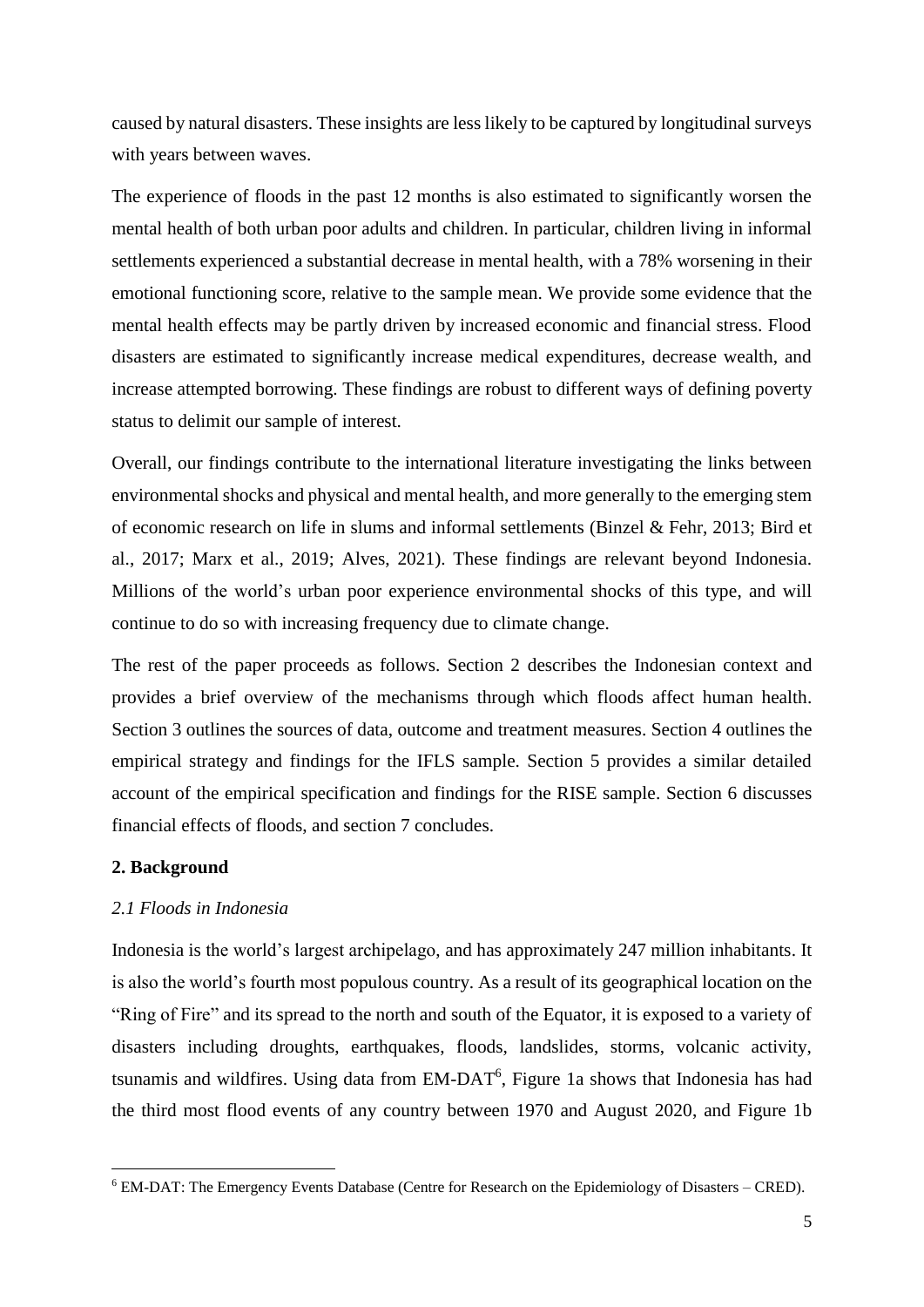suggests that the frequency of harmful flooding events is increasing over time. Possible reasons for this trend are climate change and the better reporting of hydrological phenomena.

# [Figure 1]

Floods were by far the most frequent natural disaster in the past 50 years in Indonesia. They affected more people than other natural disasters and were the second deadliest after earthquakes and tsunamis (CRED, 2020). A climate change vulnerability assessment of the city of Makassar, which includes our sample of informal settlements, concluded that although rainfall levels would remain constant in the coming years, precipitation would be concentrated over a shorter period of time. This implies a prolonged dry season and more intense rainfall causing flooding (UN-Habitat, 2014). Improving our understanding of the impacts of floods on the millions of Indonesians living in urban poverty is therefore clearly important.

# *2.2 Floods and Health*

Floods are estimated to have caused more than 55,000 deaths globally over the last ten years (CRED, 2020), and are associated with water-, vector- and rodent-borne diseases. According to the WHO (2020), the risk of water-borne diseases increases when there is significant population displacement, when drinking water sources are compromised, and through direct contact with polluted waters; thus, disease outbreaks are more likely to happen in low-resource countries. Diarrheal infections and fever are two of the most commonly found water-borne diseases (Vollaard et al., 2004; Wade et al., 2004). Other common water-borne diseases include skin infections and upper respiratory infections caused by growth of mold following floods (Watson et al., 2007; Saulnier et al., 2018; Wu et al., 2015; Bich et al., 2011). Further, as flood waters recede, they can provide the ideal breeding sites for mosquitoes transmitting diseases such as malaria and dengue (WHO, 2020).

The medical literature also shows that severity of exposure, and preexisting mental illness, are key predictors for mental health problems following a natural disaster (Sullivan et al., 2013). For instance, Acierno et al. (2009) find that typhoon related consequences such as forced evacuation, injury due to storm and pre-exposure mental health status might be important predictors of negative psychological outcomes in Vietnam. Norris et al. (2004) find that communities which had experienced mass casualties and displacement after floods and mudslides in Mexico showed a higher prevalence of PTSD and major depressive disorder. Bereavement, loss of property and employment, as well as stress over lack of food and shelter have also been correlated with mental illness after disasters (Galea et al., 2007).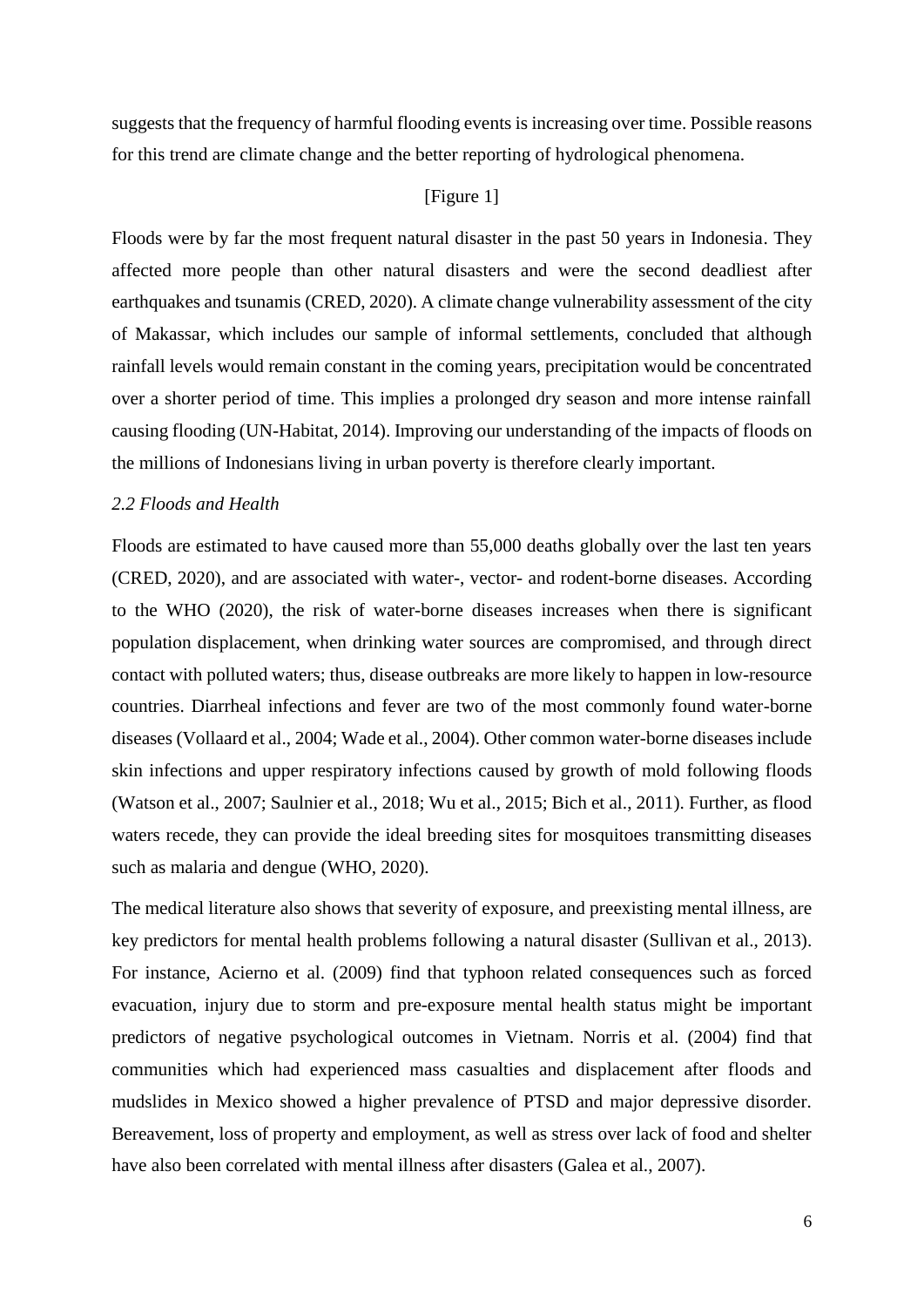## *2.3 Burden of Disease in Indonesia*

Despite substantial improvements in health insurance coverage amongst poorer individuals and families in the last decade (Mboi et al., 2018), lower respiratory infections, tuberculosis and diarrheal disease remain among the leading causes of disability-adjusted life-years in Indonesia. According to the latest DHS survey, 14 to 20% of Indonesian children under 5 experienced episodes of diarrhea in the past two weeks (BPS et al., 2018). Diarrheal disease is the third leading cause of death amongst Indonesian children, and the tenth leading cause of death across all age groups (Ayu et al., 2020). Approximately 43% of children and 37% of adults reported symptoms of respiratory infections in the fifth wave of the IFLS survey.

Mental health is another pressing issue in Indonesia. Between 2013 and 2018, the prevalence of depression increased from 3.7% to 6.1% (Prastyani, 2019), though mental health is highly stigmatized in Indonesia, so estimates likely underestimate the real burden (HRW, 2016). There is an apparent economic and educational gradient to emotional disorders, with a substantially higher prevalence amongst the lowest income quintile and adults with no schooling (Ministry of Health of Republic of Indonesia, 2013). Most Indonesians have very poor access to trained mental health specialists with one of the world's lowest psychiatrist-to-population ratios of 0.31 per 100,000 people and 0.18 psychologists per 100,000 people (WHO, 2019). The geographic distribution of this workforce is highly concentrated on the island of Java where about 70% of psychiatrists are based, 40% of whom work in the capital, Jakarta, where only 4% of the Indonesian population live (HRW, 2016).

# **3. Data**

#### *3.1 The Indonesia Family Life Survey*

To assess the impact of floods on urban poor living in formal housing, we use a balanced panel from the last two waves of the Indonesia Family Life Survey (IFLS). The IFLS is a longitudinal study based on a sample of households in 1993 that reportedly represents 83% of the population in Indonesia from 13 provinces (Strauss et al., 2016). Four subsequent waves were collected in 1997 (IFLS2), 2000 (IFLS3), 2007-2008 (IFLS4) and 2014-2015 (IFLS5). Our estimation sample comprises households located in urban areas living below the poverty line in IFLS4 or IFLS5, where poverty is defined as having an equivalized consumption of less than \$1.51 per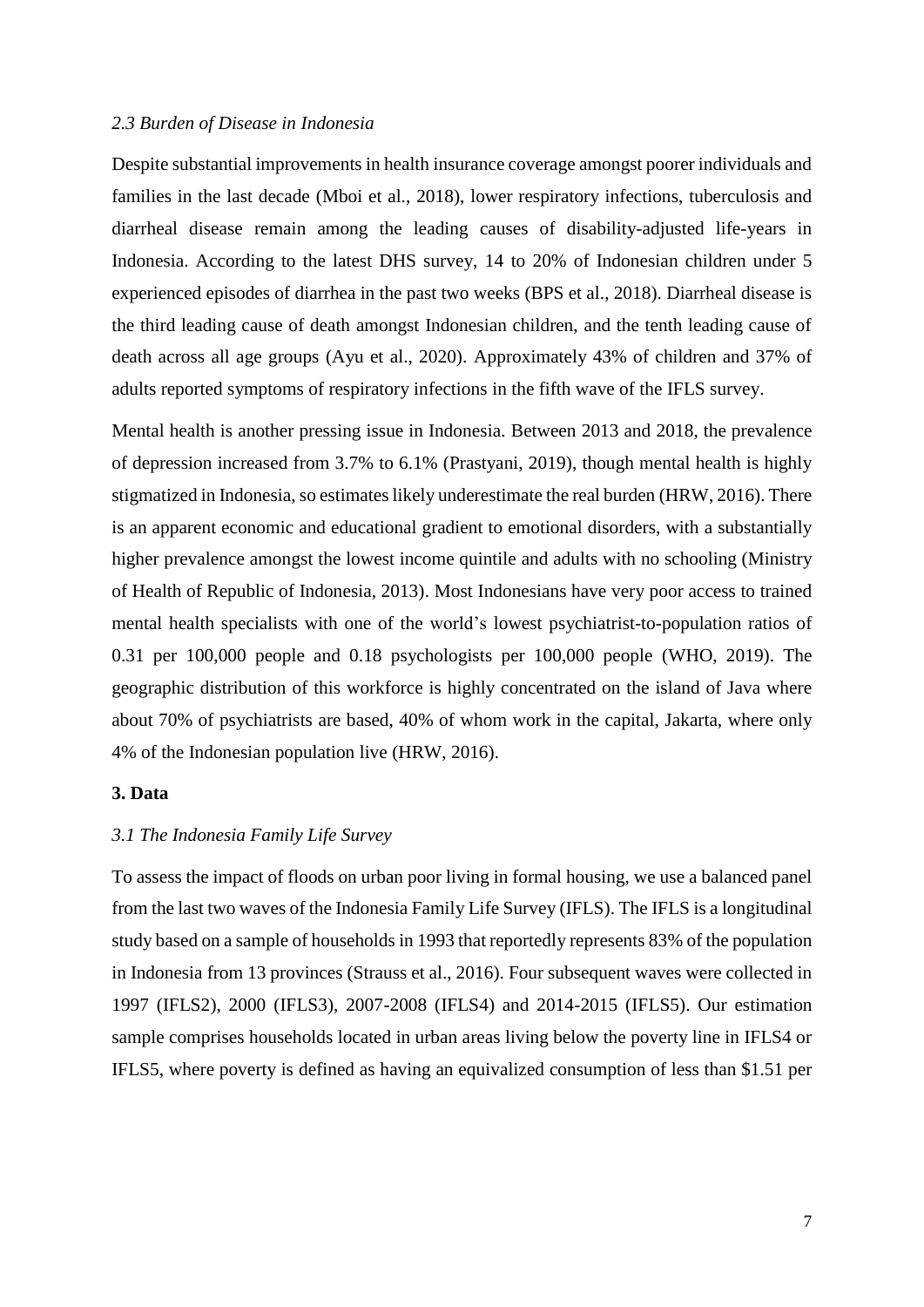day (ADB, 2016).<sup>7,8</sup> These urban and expenditure restrictions left us with a balanced sample of 8,006 adults (age 15+) and 4,072 children (age 0-14). Summary statistics of the adult and child sample are presented in Table A1 in the Appendix.

Information on natural disaster occurrence was collected in IFLS4 and IFLS5. Respondents were asked whether there had been a natural disaster in their area of residence during the past five years, and if there had been, the type of disaster. In our sample, 89.7% of adults hadn't experienced a flood in either sample period, 3.1% experienced a flood between 2002-2008, 3.5% experienced a flood between 2010-2015, and 3.8% experienced a flood in both time periods. Respondents were subsequently asked the year when the largest flood occurred. Of the 10.3% of respondents who reported flood exposure, 16.8% reported that the flood had occurred in the past year, 7.1% reported that the flood occurred more than one year ago, and 76.1% could not recall. We assume that those who could not recall experienced the flood more than one year before the survey and are reclassified as such.

The health outcomes of interest in the IFLS are poor self-assessed health and the experience of acute morbidities (e.g. stomach ache, nausea, etc.) for both adults and children. For adults only, we also explore depression. These outcomes are described in Table 1. Around 22% of adults and 11% of children are somewhat or very unhealthy, and both adults and children experienced around two acute morbidities in the four weeks prior to the survey. Depression is measured by the CESD-10 score which represents the frequency of 10 depression-related feelings during the past week, and is scored on a scale of zero to 30, increasing in depressive symptoms (Andresen et al., 1994). A score of 10 or above indicates that a person may have depression. The IFLS sample has a mean of 7.8 and a standard deviation of 4.5, with 24% of people scoring above the 10-point threshold for potential depression.

# [Table 1]

### *3.2 Revitalising Informal Settlements and their Environment Survey*

**.** 

The Revitalising Informal Settlements and their Environments (RISE) project is an actionresearch program testing a water-sensitive-cities approach to upgrading 12 informal settlements in Makassar, Indonesia, and 12 settlements in the Fijian capital city of Suva (Leder

<sup>&</sup>lt;sup>7</sup> It is possible that household consumption was affected by flood exposure, and therefore be endogenous. However, we show in Section 4 that our estimates are similar when the sample is instead selected based on two alternative village-level poverty indicators measured in IFLS4.

<sup>&</sup>lt;sup>8</sup> We tested whether respondents that left the study between IFLS4 and IFLS5 did so because of floods reported in IFLS4. These results are shown in Appendix Table A3. We find that flooding is not a significant predictor of death before IFLS5 nor is it a predictor of the decision to migrate or move out of the household.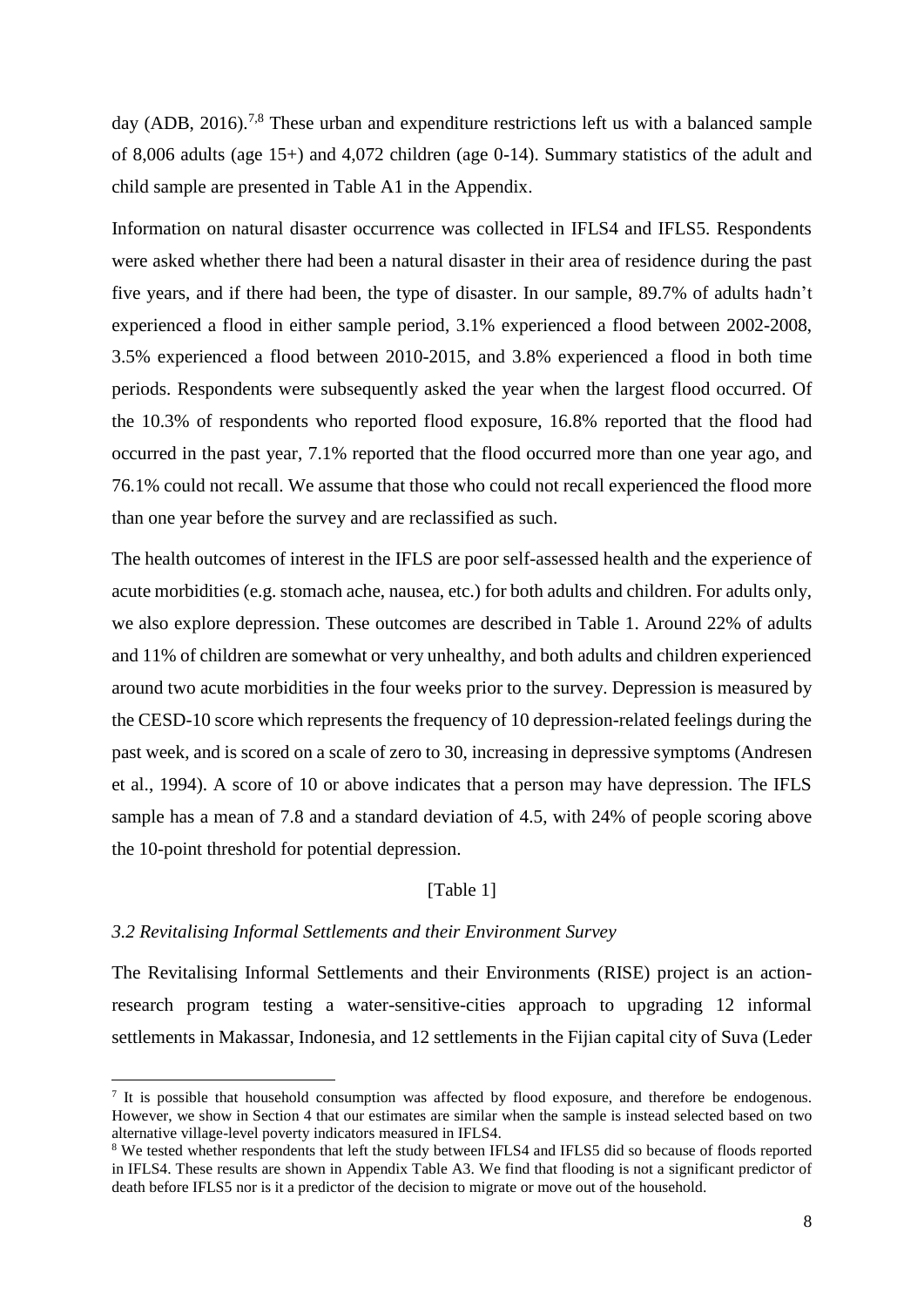et al., 2021; French, et al., 2021).<sup>9</sup> We use data from three 6-monthly RISE household surveys completed in Indonesia between November 2018 and December 2019, prior to any upgrading of the settlements. Wave one took place in November-December 2018, wave two in May-July 2019, and wave three in November-December 2019. All households in the 12 Indonesian settlements were approached to be surveyed, with 90% of households completing the face-toface survey. We have information on 500 adults (1,430 observations), the majority of which are females<sup>10</sup>, and 580 children  $(1,715)$  observations). Descriptive statistics of characteristics measured at baseline are presented in Table A2.

The RISE survey data have several key features that allow for insights not possible with the IFLS. First and most importantly, the data allowed us to estimate how floods impact the impoverished residents of informal settlements (slums). Few data sets include respondents from informal settlements, and if they do, the sample sizes are usually small. Second, the RISE survey data include information on the mental health of children aged 5 to 14 years old. Child mental health was measured using the emotional well-being module of the parent-proxy Paediatric Quality of Life Inventory<sup>™</sup> 4.0 Generic Core Scales (PedsQL) questionnaire (Varni, Seid, & Kurtin, 2001). The score ranges from zero to 100, with higher scores representing worse emotional functioning. Similar to the IFLS, adult mental health was measured using the CESD-10 depression score (waves one and three only). Physical health was measured using self-assessed general health and number of acute morbidities experienced in the past week. The health outcomes are also described in Table 1.

When compared against the statistics of the national urban poor sample in the IFLS, we see that the RISE sample is more likely to be in poor general health, 28% of adults and 17% of children reporting that their general health was very bad, bad or moderate. They report a lower number of acute symptoms of 0.53 for adults and 0.59 for children, but this partly reflects the different reference periods (one week in RISE, four weeks in IFLS). In terms of adult mental health, the mean CESD-10 score for the informal settlement residents is 6.5, which is lower than the IFLS sample. In regards to child emotional functioning, RISE children age under 8 have an average score of 82.55, and children aged 8 and above have an average score of 82.66. According to Huang, et al. (2009), for children under 8 years, the cutoff scores to identify

1

<sup>9</sup> RISE uses a parallel-cluster, randomised controlled trial design. Six settlements in each country were randomly assigned in 2019 to the intervention group and six to the control group, which will receive the upgrades at a later phase. The intervention is site-specific, co-designed with each community, and adapted to the needs in each informal settlement. See www.rise-program.org

<sup>&</sup>lt;sup>10</sup> RISE household surveys mainly targeted female caregivers and female heads of households.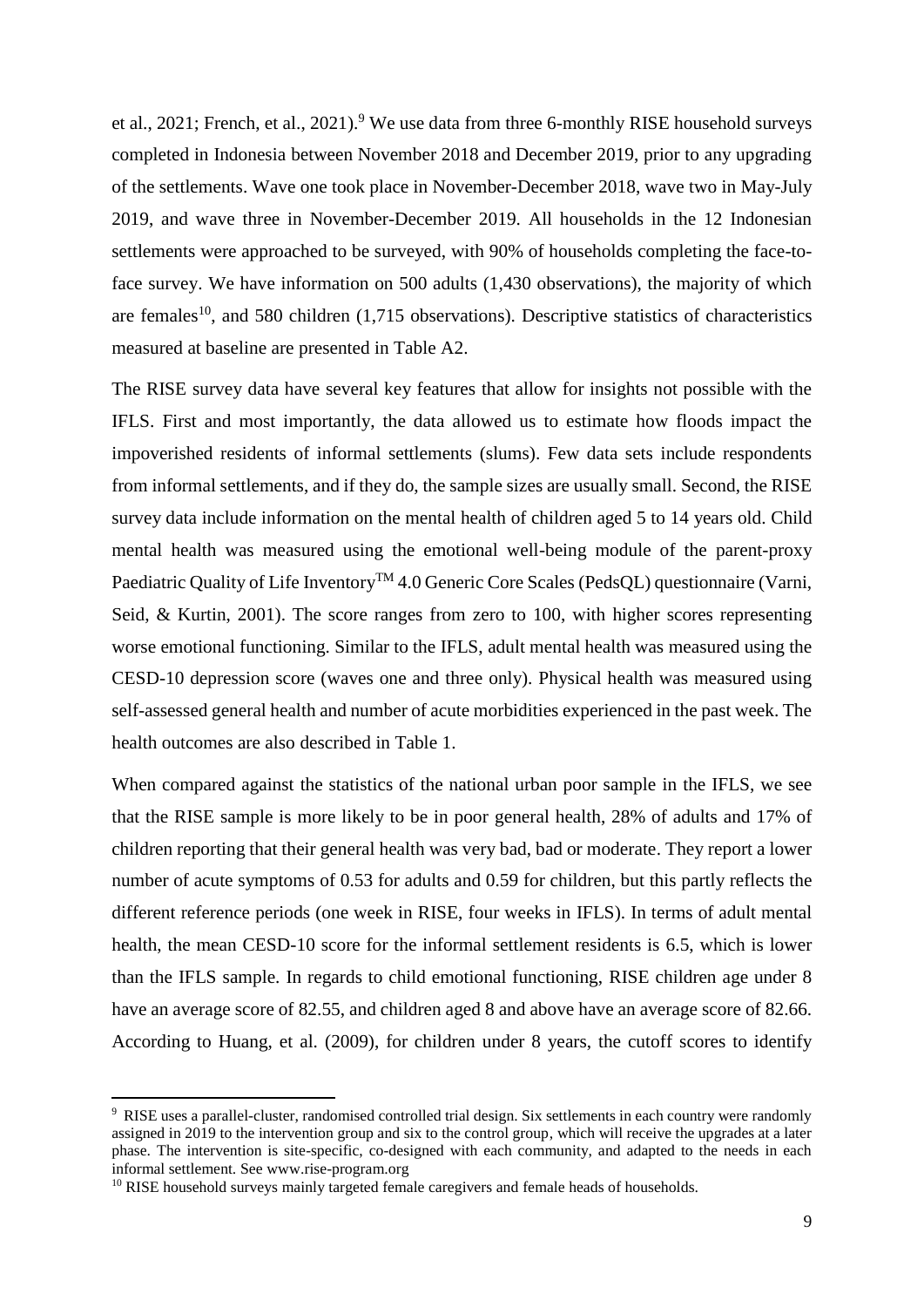potential special health care needs, moderate conditions, and major conditions are 83, 79 and 77, respectively. For children  $\geq 8$  years, the study recommends cutoff scores of 78, 76 and 70, respectively. According to these cutoffs, the score of the average RISE child under 8 is indicative of an emotional functioning problem. For practical uses, we reverse the emotional functioning scale such that for all outcome variables, a higher regression coefficient reflects a deterioration in either physical or mental health status. Thus, the reversed mean score reported in Table 1 is 17.38.

The third key feature of the RISE survey data are specific questions about a major flooding event that occurred in Makassar during the last week of January 2019. These were asked in the weeks immediately after the flood which reduces concerns regarding potential recall bias. This also enables us to estimate the health effects of a known flood event, rather than the effects of generic flood events (of varying severity levels) as we do with the IFLS. The specific questions we rely on were asked in wave two, approximately four to five months following the flood, and allow the construction of a variable indicating whether the flood event caused damage to the household's house, land or other assets. Almost 30% of our adult and child samples experienced this direct damage.

# **4. Health Effects of Floods on Urban Poor Respondents in the IFLS**

We estimate the effects of flood exposure using regressions with *individual* and *area-year*fixed effects. Specifically, the health of individual *i* residing in province *p* in time *t* ( $h l t h_{ipt}$ ) is regressed on a set of flood indicators ( $flood_{ipt}$ ), time-varying control variables ( $X_{ipt}$ ), individual fixed-effects  $(\alpha_i)$ , and province-year fixed-effects  $(\tau_{pt})$ :

$$
h l t h_{ipt} = \delta f l o o d_{ipt} + X'_{ipt} \beta + \alpha_i + \tau_{pt} + \varepsilon_{ipt}
$$
\n<sup>(1)</sup>

where  $\alpha_i$  are individual fixed-effects included to control for potentially omitted variables that are constant over time and which could affect individuals risk preferences, choice of residence, and other unobserved characteristics that can affect both flood exposure and health status.  $X_{int}$ is a vector of individual and household characteristics, including a cubic function of respondent's age and household head's age, the number of children and number of adults in the household.<sup>11</sup> Province-year fixed-effects are also included, in addition to the individual

 $\overline{\phantom{a}}$ 

<sup>&</sup>lt;sup>11</sup> Covariates representing household socioeconomic status (SES) are not included because they may be partly determined by flood occurrence. However, the inclusion of a more extensive set of (possibly endogenous) control variables has little effect on our reported estimates. The results of these regressions are reported in Table A4.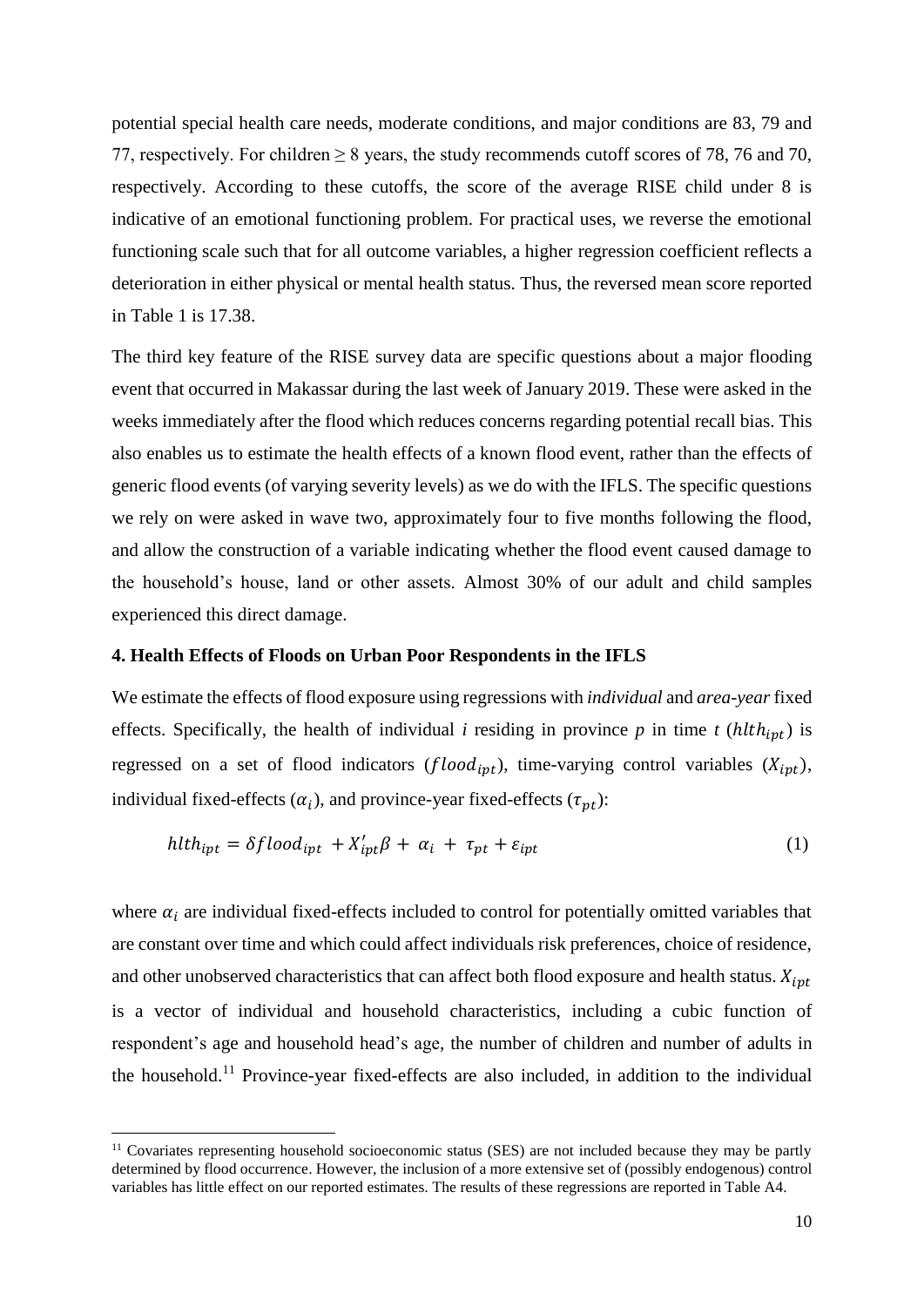fixed-effects, to control for all unobserved time-varying province-level determinants of health. We do not include village fixed-effects because flooding may have caused individuals to change their location of residence, and the data shows such moves are more likely to have occurred within provinces than across them.<sup>12</sup> Robustness checks presented in Table A5 using regency-year fixed effects, the next geographical unit below provinces, show that the results of our preferred specification in Table 2 are robust for both adults and children.

The main parameter of interest is  $\delta$ . It is identified by the 6.6% of individuals who reported a flood in one wave, but not the other. The main threats to causal identification are time-varying individual-level omitted variables that are associated with both flood exposure and health. A possible candidate is household economic status, which is likely to impact health outcomes and location of residence. We explore this possibility by using data from waves 3 to 5, and regressing future (*t+*1) flood exposure on current (*t*) socioeconomic circumstances, and individual and province fixed-effects. The results are reported in Appendix Table A6. They indicate that changes in a person's circumstances over time are not predictive of future flood exposure: F-statistic equals  $0.61$  ( $p = 0.893$ ).

Table 2 presents estimates of the flood effects ( $\delta$  in equation 1) separately for adults and children, and for three IFLS health outcomes: poor general health, number of acute morbidities, and depression score. Adults who experienced a flood during the past 5 years (Panel A) are estimated to have on average: a 2.9 percentage points higher likelihood of poor health (13.4% increase relative to the sample mean,  $p = 0.228$ ; 0.132 more acute morbidities in the past four weeks (5.8% increase,  $p = 0.098$ ); and a 0.634 higher depression score (8.1% increase,  $p =$ 0.029). Unsurprisingly, each of these effects are larger when the largest flood has occurred in the past year (Panel B). For such respondents, the poor health effect equals 7.6 percentage points (35% increase,  $p = 0.068$ ), the acute morbidity effect equals 0.331 (15% increase,  $p =$ 0.022), and the depression effect equals 1.447 (19% increase,  $p = 0.004$ ). The estimates for people who experienced a flood greater than one year ago are small and statistically insignificant, indicating that the negative health effects for adults dissipate over time.

In Columns (4) and (5) of Table 2, we present estimates for IFLS children. Similar to adults, children suffer more acute morbidities after floods: an average increase of 0.327 morbidities

**.** 

<sup>&</sup>lt;sup>12</sup> Of the 15,902 households covered in IFLS5, 53.51% did not move between 2007 and 2014. Of the remaining 46.69% only 7.99% moved to another IFLS province or to a different province not surveyed by the IFLS. Despite this movement of households, only 9.31% of individuals surveyed in IFLS4 were not surveyed in IFLS5 of which 4.38% passed away and 4.93 left the sample. This highlights the substantial efforts of surveyors to track movers.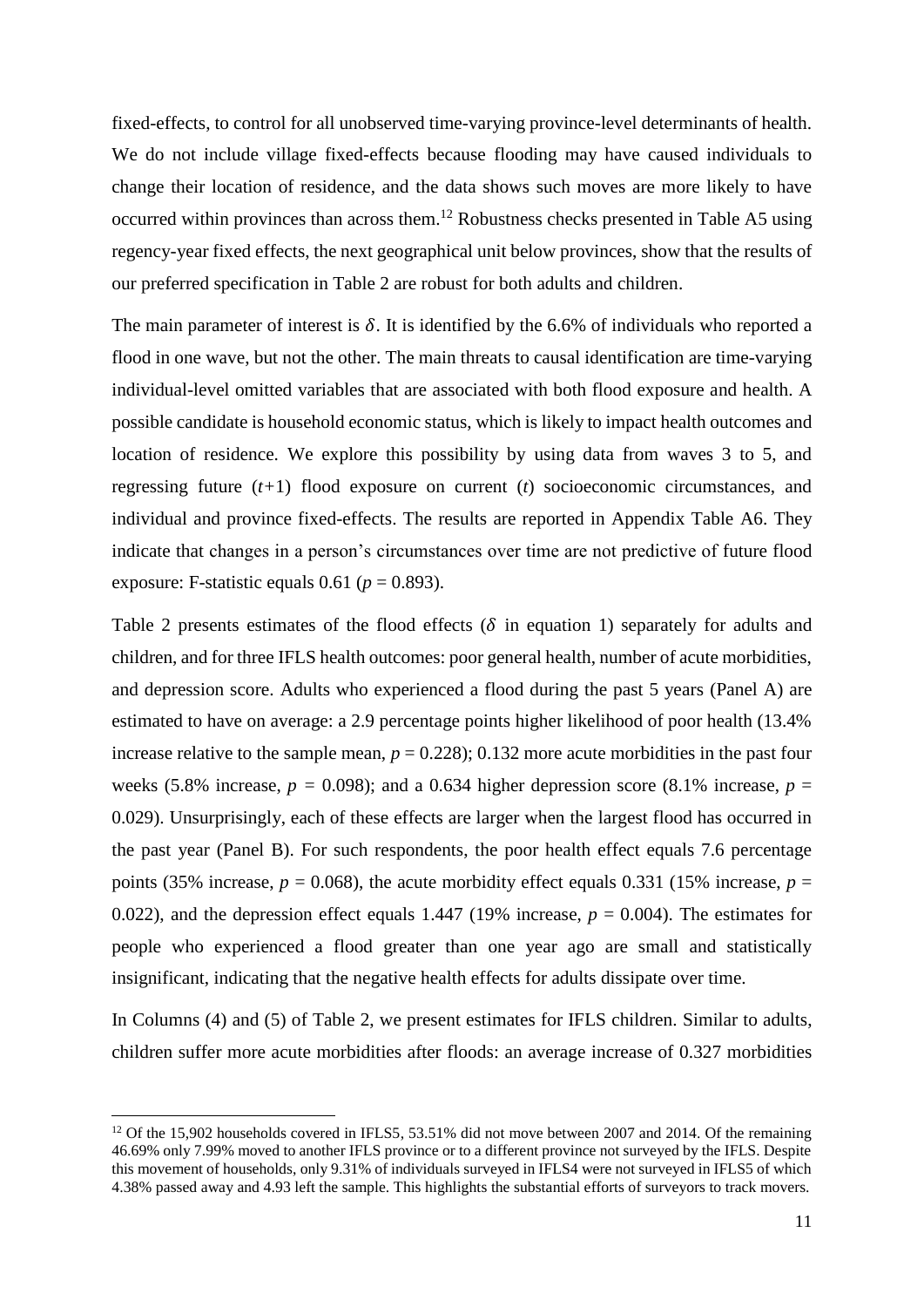(15% increase,  $p = 0.015$ ). A supplementary regression in Table A7 indicates that this effect is driven by increases in diarrhea, coughs and runny noses, which can lead to a decrease in anthropometric growth over the long term (Richard et al., 2013). Unlike adults, the estimated effects for parent-assessed 'poor health' are small, and the increase in morbidities appears similar for children who experienced a flood less than and greater than 1 year ago (0.322 versus 0.325). As noted previously, the IFLS does not include information on child mental health.

#### [Table 2]

Overall, the IFLS estimates indicate that floods worsen the physical health of adults and children, and worsen the mental health of adults. We next explore whether these estimated effects are driven by certain urban poor subpopulations. Table 3 presents estimated coefficients on 'flood in last 5 years' from regressions estimated separately by gender, age, and education. Panel (A) suggests that women and girls are more negatively affected by floods, with the estimated morbidity effects and the adult depression effect larger for females. However, none of the gender differences are statistically significant.

Regressions estimated separately by age group are presented in Panel B. The differences in acute morbidity effects are stark. The effects are large for older adults aged  $\geq 41$  (0.351) and young children aged  $\leq 7$  (0.490), and small for younger adults aged  $\leq 40$  (-0.005) and older children aged 8-14 (0.023). The adult difference is statistically significant ( $p = 0.017$ ), while the child difference is not ( $p = 0.132$ ). The depression effect is also larger for older respondents (0.977 versus 0.668), but the difference is smaller and statistically insignificant. It's possible that these age differences are due to differences in time use. Younger children and older adults are likely to spend more time in or near their homes, and therefore have higher exposure to environmental contamination caused by flooding. Older children and younger adults are more likely to be at school or work and thereby avoid some portion of the negative flood effects. A similar mechanism may explain the observed gender patterns, given that women and girls spend more time in or near their homes than men and boys (UNICEF, 2020; Rubiano-Matulevich & Viollaz, 2019; OHCHR, 2017).

Finally, we turn to differences in flood effects by socio-economic status. In Panel C this is measured by educational attainment of the respondent for the adult sample, and educational attainment of the household head for the child sample. The results for adults suggest that the flood effects are larger for low SES households; but the evidence is weak. Lower educated adults experience worse physical health effects than do higher educated adults (0.109 versus -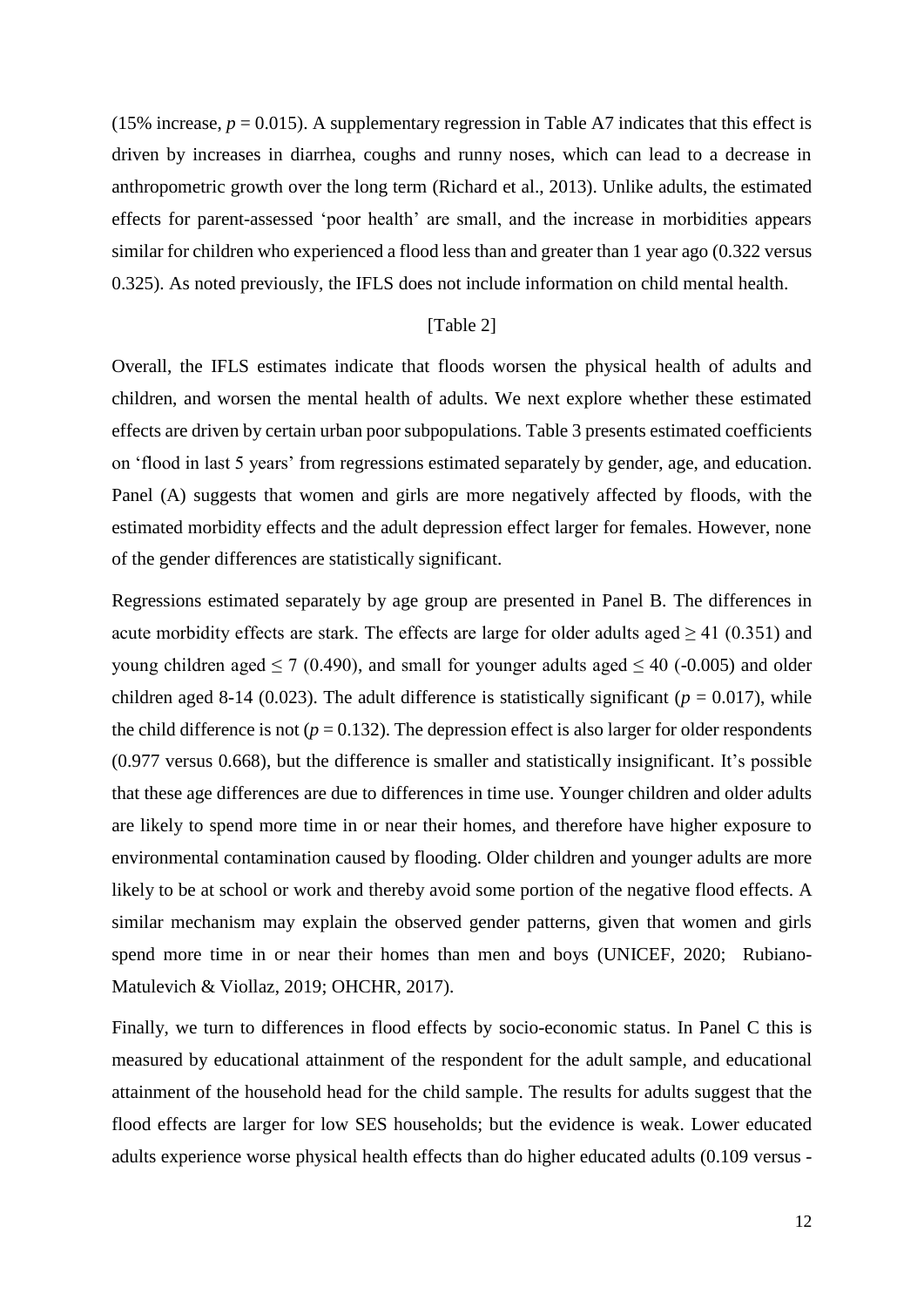0.005 for general health, and 0.248 versus 0.097 for acute morbidities). The results for mental health are somewhat different, where the estimated effects on depressive symptoms are not statistically significant for either group. For children, those from higher SES households experience more acute morbidities following floods than those from low SES households, yet the differences are statistically insignificant. The empirical evidence suggests that more educated mothers are likely to have healthier children due to better knowledge of health care and nutrition, and practice of healthier behaviors (Chen & Li, 2009). However, parents with higher education are also better at monitoring the health of their children and have higher health literacy. This could lead to better educated parents providing a more accurate account of child morbidities and less educated parents underreporting their children's health, thus explaining the findings from Panel C. Recall also that all of the households in our estimation sample are observed to be below the poverty line in either wave, and so these differences are identified by comparing people who are more and less severely poor.

## [Table 3]

Thus far we have focussed on the urban poor because of their higher likelihood of experiencing negative health outcomes following disaster. In Appendix Table A8 we present estimates for the remaining surveyed households. Specifically, we separately estimate equation (1) for households in the higher third, fourth, and fifth quintiles of the household consumption distribution. The results suggest that the health of Indonesian adults in the top three quintiles is not significantly reduced in the years after a flood, with most point estimates in Table A8 smaller than their corresponding estimates in Table 2. Overall, these results suggest that households with greater economic means are typically better able to protect their health from the negative consequences of disaster events.

We also test the sensitivity of our results to the use of alternative 'urban poor' samples. In our main approach we have used consumption expenditure to define our sample of interest, but this variable is potentially affected by flood exposure. In Appendix Table A9 we explore how the estimates change when using alternative samples defined by: (i) residing in a village that is assessed by the village head in IFLS4 to have low financial prosperity; and (ii) residing in a village in which >30% of households received Raskin (a government rice subsidy) in the 12 months prior to the IFLS4 survey. Across the two alternative samples, the estimates are consistent with our main results. Generally, the coefficients decrease in magnitude, which is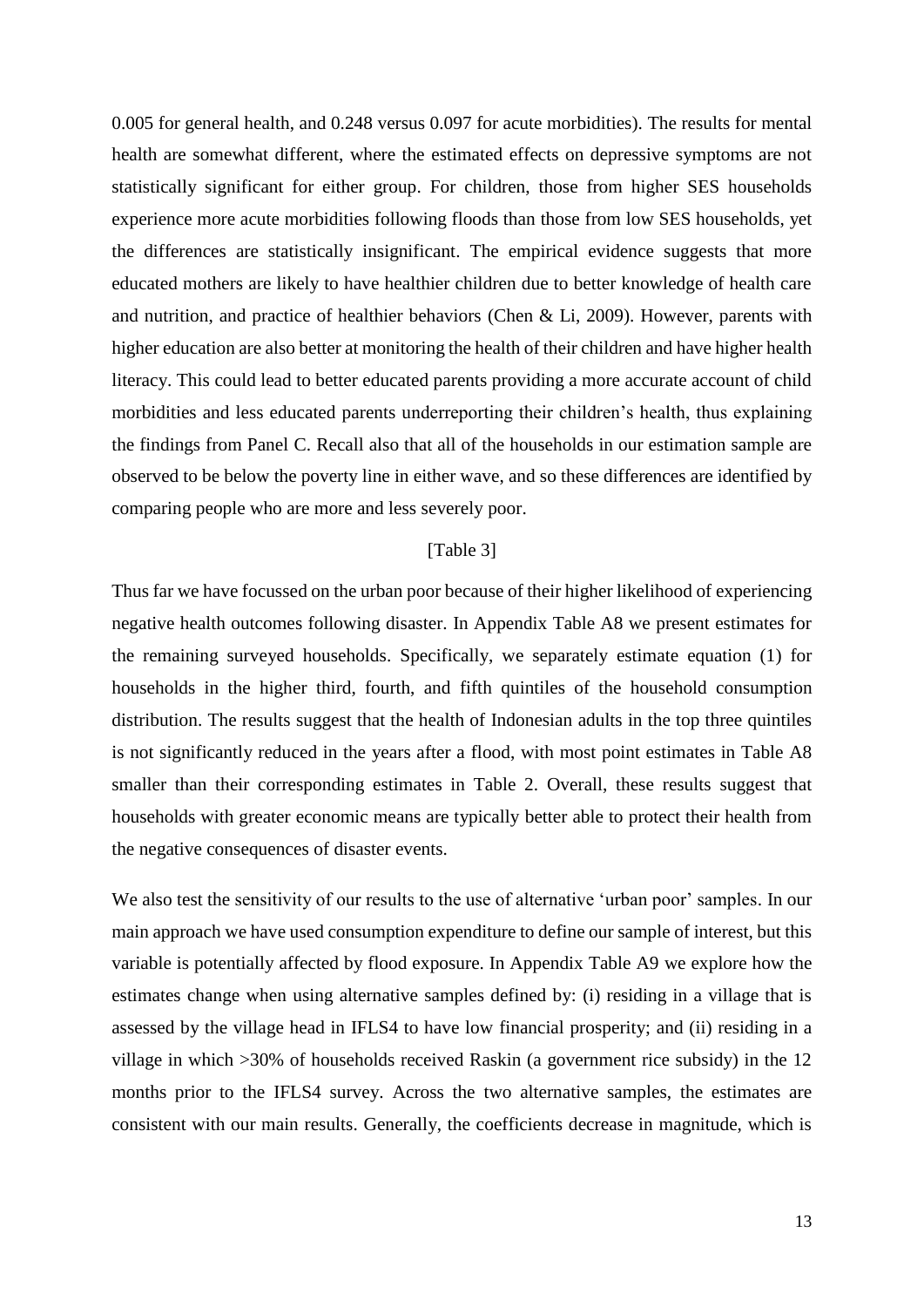expected given the use of more imprecise (village-level) measures of household poverty, but remain statistically or economically significant in line with Table 2.

Another potential issue is that flood exposure is self-reported and therefore could suffer from reporting bias. We explore this possibility by testing whether certain respondents are more or less likely to report local flood events in their IFLS interview. Specifically, we regress the selfreported flood exposure indicator on a variable representing flood severity (number of villages flooded) in the past three years in the individual's district<sup>13</sup>, interactions between this variable and individual-level characteristics (age, gender, education, general health, mental health), and individual and time fixed-effects. Economically and statistically significant interaction effects would suggest that the reporting of local floods differs substantially between people; which could be due to reporting bias. Results presented in Appendix Table A10 indicate that an individual's likelihood of reporting a flood in the IFLS is strongly related to the occurrence of floods within the local district, but importantly, this relationship is not moderated by individuallevel characteristics. We fail to reject the null hypothesis that the interaction coefficients are jointly equal to zero  $(p = 0.481)$ .

#### **5. Health Effects of a Major Flood Event on Residents of Informal Settlements**

The January 2019 flood in South Sulawesi was caused by monsoon rains and was one of the largest floods experienced by the province in recorded history, with some of the settlements recording up to 300 centimeters of rain in a 3-hour interval (Wolff, 2021). After the flood, 59 people were reported dead, 4,857 dwellings were flooded, and around 3,481 people were evacuated, leading to the Government declaring emergency status for the South Sulawesi province (IFRC, 2019). In this section we use data from the RISE household survey to estimate the impacts of this devastating event on physical and mental health outcomes of adults and children living in informal settlements.

In contrast to our analysis of the IFLS sample, our empirical specification for RISE residents uses reported flood damage (during the January 2019 flood), rather than flood exposure as the main treatment variable. A key advantage of this treatment variable in RISE compared to the IFLS is that it is less likely to suffer from recall bias, as individuals are asked to report damage

 $\overline{\phantom{a}}$ 

<sup>&</sup>lt;sup>13</sup> Flood data at the district level comes from the Village Potential Statistics (PODES) dataset for the period 1990 – 2019 (PODES, 2019). The variable we use is the percentage of villages within each district that experienced a flood in the 3 years prior to 2008 and 2014, the closest waves to our IFLS sample.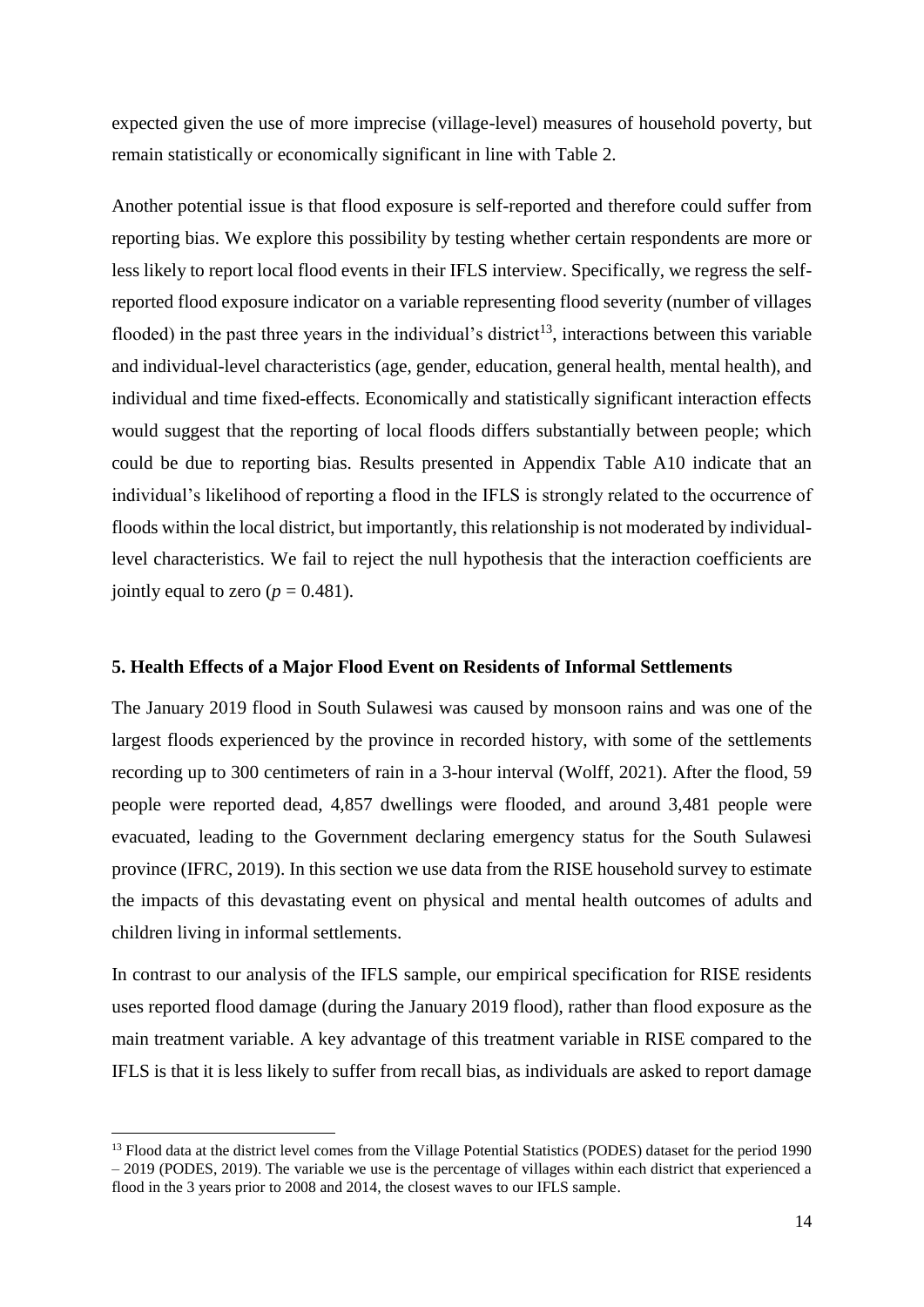in the days following the floods, instead of months and years. However, one potential concern is that the perception and therefore the reporting of damage from the January 2019 flood can be endogenous to the household's underlying vulnerability and ability to cope with the shock. If this were the case, the optimal strategy would be to exploit more exogenous flood data. However, due to the small geographical spread of the settlements within the city of Makassar and their close proximity to each other, this approach would essentially lead us to consider all RISE settlements as treated. Instead, we acknowledge the caveats of our treatment variable and, to control for the possibility that flood damage and its reporting was determined by household level factors – such as the household's insurance network, housing quality, the location of the house within a settlement – we estimate household fixed effects regressions:

$$
hlth_{iht} = \delta_1(damage_h * w2_t) + \delta_2(damage_h * w3_t) + X'_{iht}\beta + \alpha_h + \varepsilon_{hst}
$$
 (2)

where  $h l t h_{iht}$  is the health outcome of interest for individual *i* living in household  $h$  at time  $t$ ,  $d\alpha$  is a binary variable indicating whether the flood event caused damage to the household's house, land or other assets,  $w_1$  and  $w_2$  indicate the two survey waves following the flood (waves 2 and 3),  $\alpha_h$  is a household fixed effect, and  $X_{int}$  is a vector of covariates, including wave indicators and household characteristics, such as age of household head, and number of household members and children in the family. The coefficients of interest  $\delta_1$  and  $\delta_2$  measure the extent to which damage from the 2019 flood impacted health 4-5 months and 10-11 months after the flood, respectively.

Before presenting estimated effects, we explore the randomness of flood damage across households within a settlement by regressing flood damage on pre-disaster characteristics.<sup>14</sup> Results are reported in Appendix Table A11. While there is some evidence suggesting that education may predict flood damage, the F-statistic of 0.83 for adults (*p* = 0.643) and 0.94 for children ( $p = 0.5119$ ) indicates that pre-flood characteristics are unable to explain a significant proportion of the variation across households.

Panel A of Table 4 reports the estimated effects of the January 2019 flood on adult poor health, number of acute morbidities, and depression. The results show that 4-5 months after the flood event, direct flood damage was associated with a 12.7 percentage point increase in poor health (45.36% increase relative to the sample mean,  $p = 0.064$ ), and 0.318 more acute morbidities

**.** 

<sup>14</sup> Given that household fixed-effects are included in all regressions (i.e. a within-household identification approach), it isn't econometrically necessary for flooding to occur randomly across households. Nevertheless, it is informative to demonstrate the extent to which the major 2019 flooding event was indiscriminate in causing damage across houses as demonstrated in Appendix Table A12.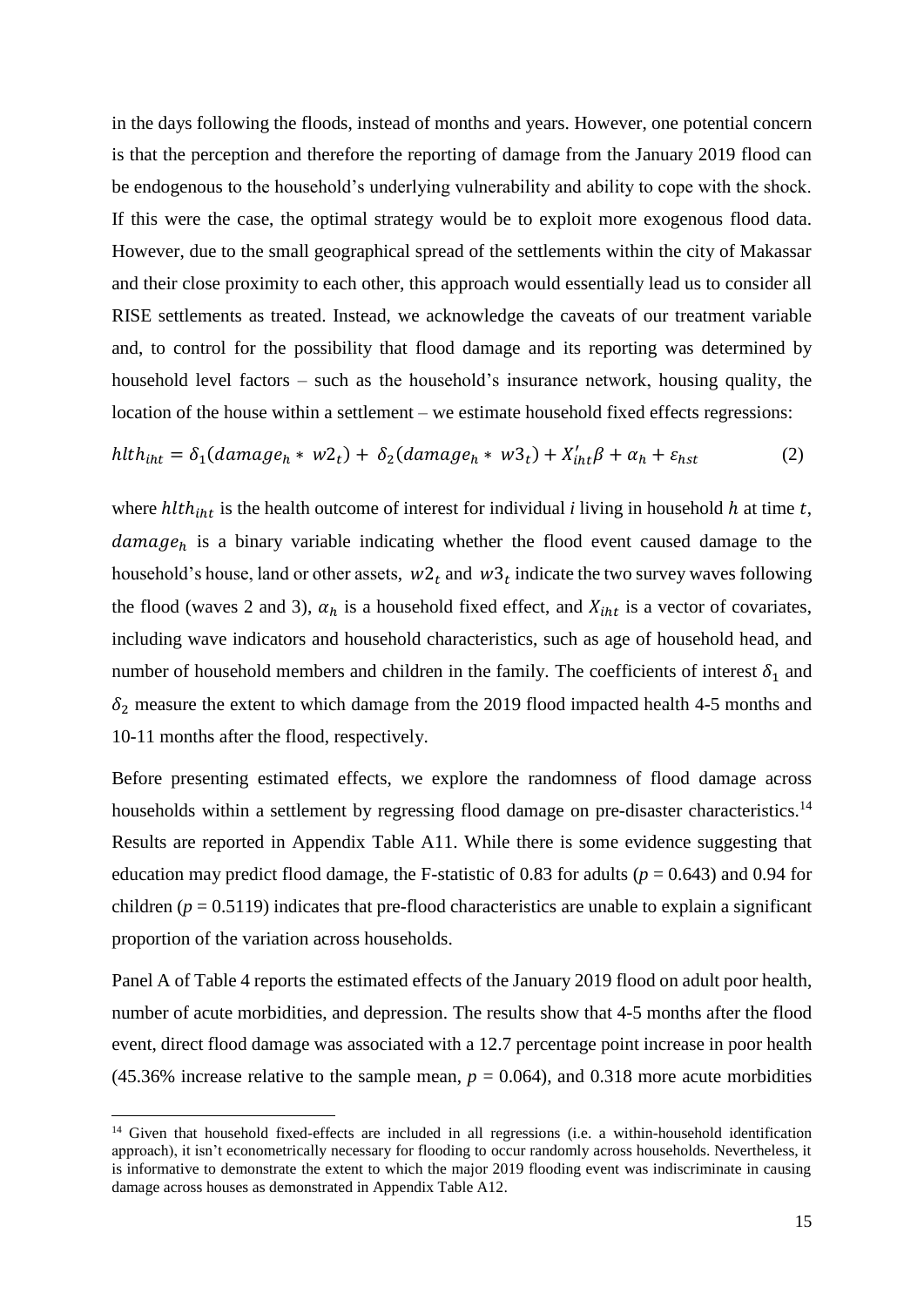(60% increase,  $p = 0.022$ ). These effects do not persist over time, however, with the estimates for both physical health outcomes considerably smaller 10-11 months post-flood. For mental health, which was only measured in waves 1 and 3, we find that flood damage caused a 1.22 unit increase (18.8% relative to the mean,  $p = 0.026$ ) in the adult depression score.

For the child sample in Panel B, we observe that flood damage increased poor health by 11.7 percentage points (68% increase,  $p = 0.096$ ), and increased the number of acute morbidities by 0.22 (37.8%,  $p = 0.108$ ); but both effects are imprecisely estimated. In terms of emotional functioning, children in households affected by flood damage experienced a large 13.57 unit (78% increase,  $p = 0.000$ ) increase in their emotional problems score 4-5 months post flood. This is an indication of a substantial deterioration in mental health. This effect reduces in magnitude, but is still apparent and significant 10-11 months after the flood.

#### [Table 4]

To examine heterogeneity in effect sizes, we separately estimate equation 2 using similar subsamples to those in the IFLS analysis (Table 5). For the adult sample, Panel B suggests that the health impacts are driven by people aged less than 40 years, where the difference in number of acute morbidities between both groups is statistically significant at the 10% level. This is in contrast to the IFLS findings where the older age group was most affected.

In terms of education, the results for poor health, and number of acute morbidities particularly, are driven by higher educated adults, but the difference between groups is not statistically significant for either variable ( $p = 0.928$  and  $p = 0.347$ , respectively). The effect of flood damage on mental health is driven predominantly by the lower educated: with a 2.735 unit increase for lower education levels ( $p = 0.001$ ) compared to 0.018 for higher education levels  $(p = 0.978)$ . This difference is statistically significant  $(p = 0.012)$ .

In columns 4 to 6 we examine whether similar patterns are present among the child sample. In terms of differential effects by gender (Panel A), we find a more consistent picture than that observed in the IFLS analysis; though not all differences are statistically significant. Girls are estimated to experience a six-times larger poor health effect  $(p = 0.203)$ , a three-times larger acute morbidity effect ( $p = 0.393$ ), and a two-times larger emotional functioning effect ( $p =$ 0.077). With regards to age (Panel B), the effects of flood damage on poor health are larger amongst younger children compared to older children (0.299 versus 0.037, *p* = 0.029). The impacts on acute morbidities and emotional problems, however, are similar across age groups.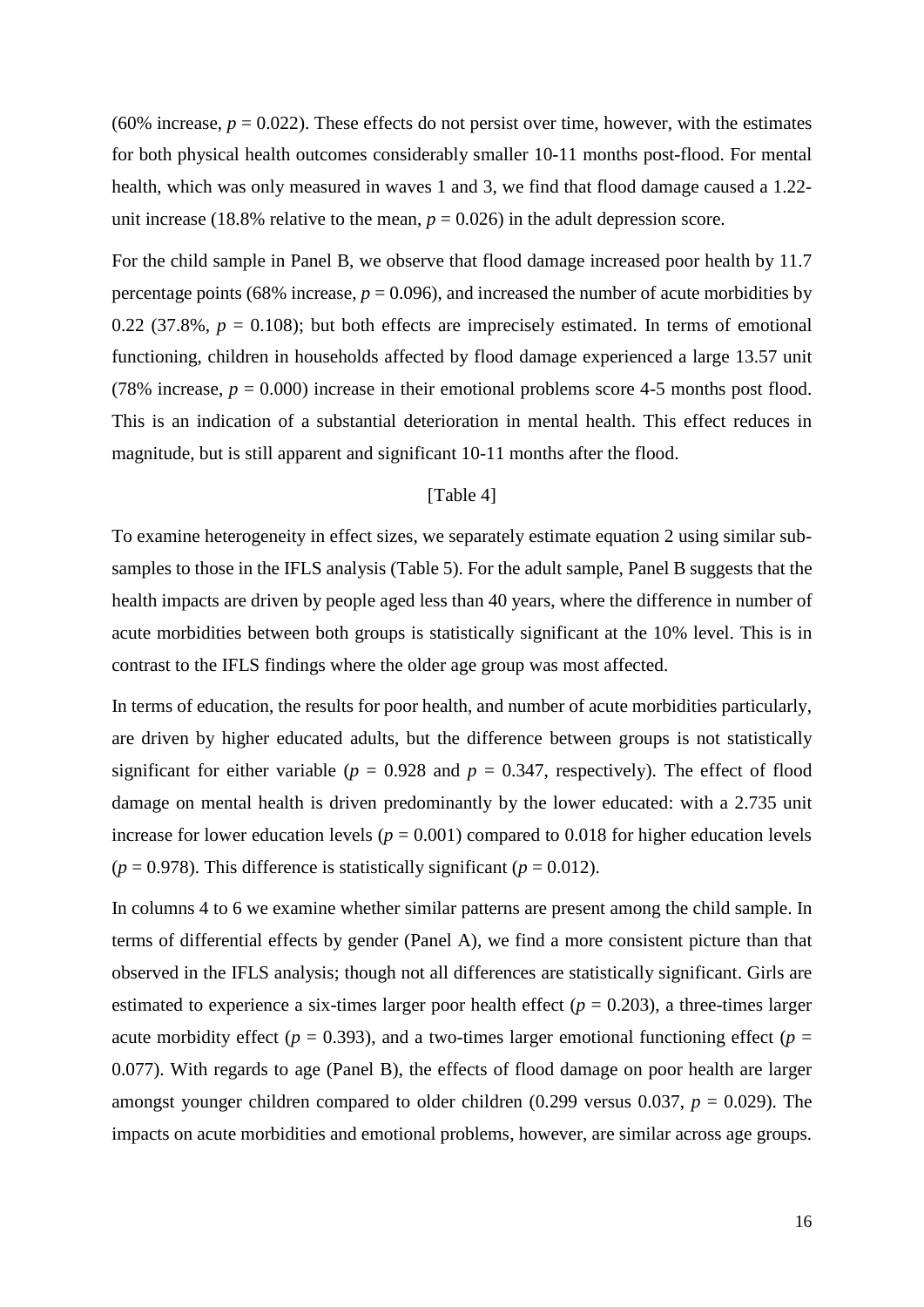Finally, we examine whether the education of a child's caregiver provides a protective effect from the shock. Similarly to the IFLS results, we find that the effect size for number of acute morbidities is significantly higher amongst children from more educated caregivers compared to children from less educated caregivers ( $p = 0.002$ ). Rather than a lack of protective effects of parental education, we suggest that this reflects higher accuracy in reporting from caregivers with higher education. In contrast, effect sizes are similar for emotional problems and parentassessed poor health.

### [Table 5]

#### **6. Economic Impacts of Floods**

1

In this final empirical section, we explore the possibility that increased economic stress is a mechanism for the deleterious mental health effects documented in Tables 2 and 4. First, using IFLS data and the same covariate set as specified in regression equation (1), we estimate the effects of floods on various measures of household expenditure, and on three potential financial coping instruments: asset wealth, savings, and borrowing attempts. The estimates in Panel A of Table 6 show that medical expenditures<sup>15</sup> increased by a considerable 24.6% ( $p = 0.069$ ), and non-medical expenditures increased by  $6.5\%$  ( $p = 0.095$ ), for households that experienced flooding in the past year. The latter increase is primarily a result of increased food expenditure, which could reflect a positive price shock following the floods, rather than an increase in consumed calories.

In terms of how households cope with this expenditure shock, we first explore whether the flooding caused a reduction in the likelihood of having positive savings. The point estimates in Column 3 are relatively small but have large standard errors, and so provide little information about the role of savings. In contrast, the results in Column 4 suggest that flood victims experienced a reduction in assets: a 15.3% ( $p = 0.022$ ) of a standard deviation decrease in the standardized wealth index, which was formed by using a principal component analysis on a list of both durable and non-durable assets. This reduction in asset wealth could have been directly caused by flood damage, but may also have been due to the forced selling off of assets. This latter explanation is supported by the results in Column 5. Flood exposure is estimated to significantly increase attempts to borrow (from a source other than family or friends) by 5.7 percentage points (33.5% increase with respect to baseline,  $p = 0.084$ ), even for individuals

<sup>&</sup>lt;sup>15</sup> Approximately 89% of households reported positive medical expenditures in the past month. Flood exposure did not significantly affect the likelihood of having a medical expenditure  $(-0.006, p = 0.818)$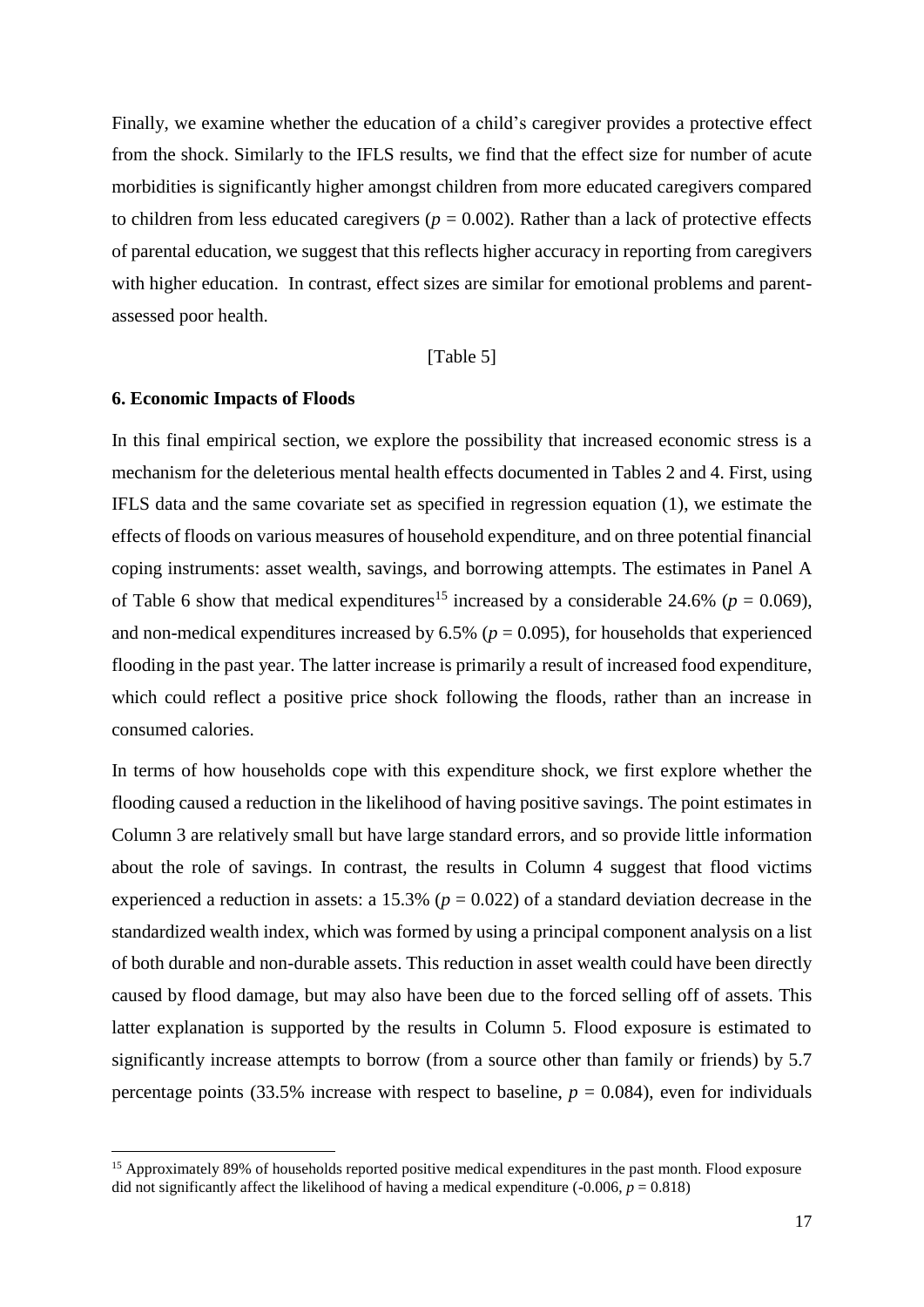that experienced flooding more than one year prior. Altogether, these estimates suggest financial distress following floods may have compounded the direct health effects of flood exposure, and therefore partly explain the significant increase in adult depressive symptoms observed in Table 2.

#### [Table 6]

We next turn to RISE household respondents who report two measures of financial wellbeing: a) whether or not the household experienced a worsening in their finances in the past 6 months, and b) a continuous measure of the respondent's financial satisfaction on a scale of 0-10. In Panel B of Table 6, we employ these measures in a modified version of equation (2). Contrary to expectations, we find no significant effects of flood damage on subjective financial worsening ( $p = 0.715$ ) or financial satisfaction ( $p = 0.109$ ); though in the latter case the point estimates are relatively large. Based on these estimates, we are unable to conclude that there is a likely economic mechanism for the mental health effects presented in Table 4.

# **7. Discussion**

In this study, we use the Indonesia Family Life Survey and a novel longitudinal study of informal settlement residents to investigate the effects of flood disaster exposure on the health of low-income adults and children living in urban areas of Indonesia. Specifically, we estimate the impact of flood victimization on the probability of being in poor health, the reporting of acute morbidities, and depression-related symptoms among adults. We also provide some of the first estimates of natural disaster effects on child emotional functioning in a low-income country setting. Further, the unique data also allow us to compare flood health effects across the urban poor living in formal housing, those living in informal settlements, and the rest of the consumption expenditure distribution including the urban wealthy.

Estimates from both urban poor samples indicate that flood disaster events increase the incidence of self-assessed poor health and acute morbidities among urban poor adults and children. The effects are strongest 4 to 5 months post flood, and dissipate by 10 to 11 months. Similarly, if the flood occurred 1 to 5 years prior to the survey, no detectable physical health effects remain. These findings highlight that frequent and proximal health sampling postdisaster may be important for obtaining reliable estimates of the health effects of floods.

Our findings also show that floods significantly increase adult depression-related symptoms and worsen child emotional functioning scores. The large deteriorations in child emotional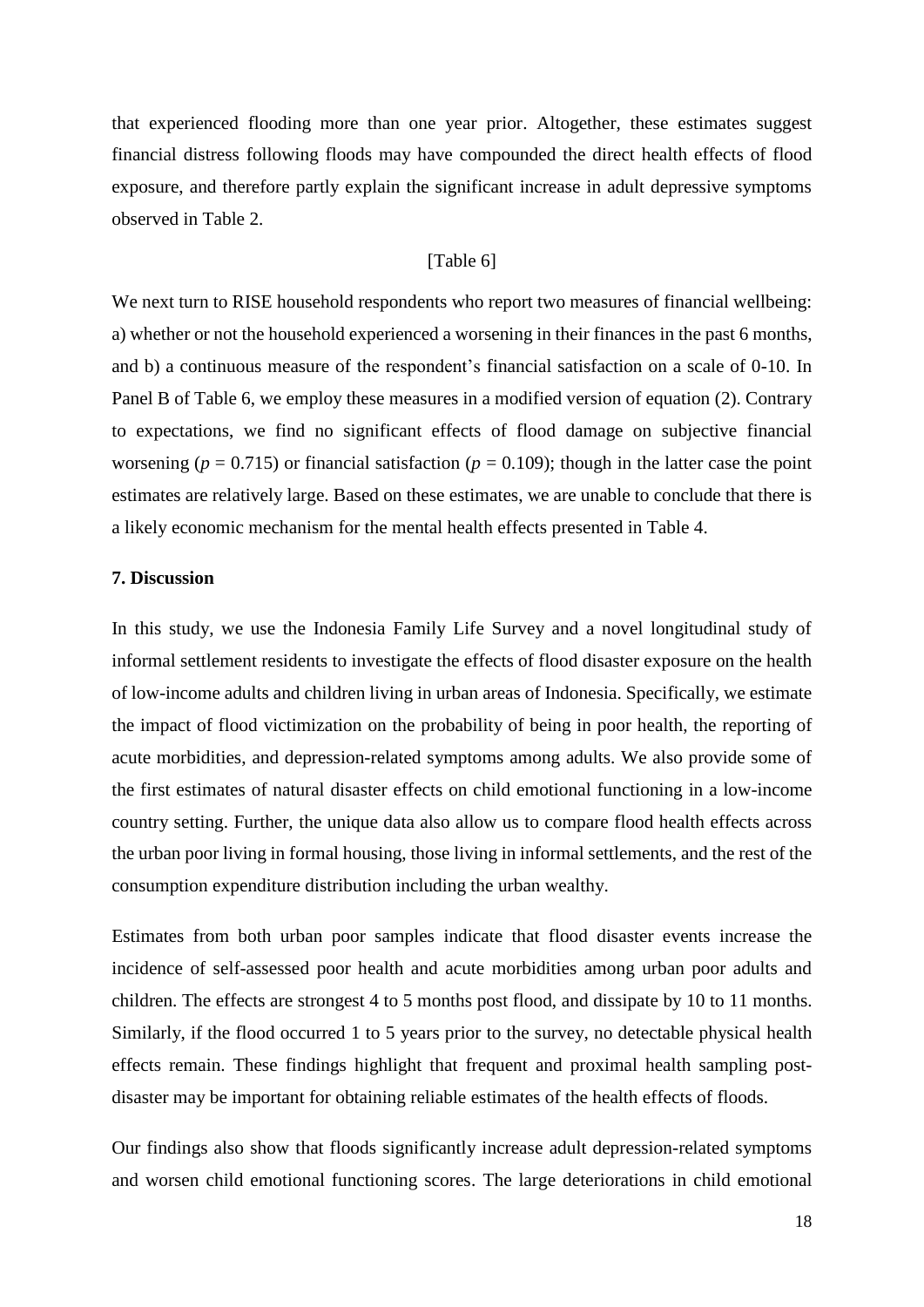functioning are consistent with other sources which indicate that children are at particularly high risk of severe mental impairment following natural disasters, because of their inability to understand the situation, acute feelings of helplessness, loss of attachments, and less experience coping with such type of situations (CDC, 2020; Norris et al., 2012). Particularly concerning is that, in contrast to the dissipating physical health effects, this mental health toll persists in both adults and children at 10 to 11 months in informal settlements, as well as on the sample of general urban poor who experienced the flood 1 to 5 years prior. The evidence also suggests that the mental health impacts among the IFLS sample could be driven by flood-induced financial distress.

Our study also provides insights into the wealth-gradient in flood health effects. Our estimates indicate that the physical health and mental health of medium to high socioeconomic status households (the top three quintiles of the urban consumption distribution) were mostly unaffected by flood events, whereas those living in informal settlements and in the bottom two quintiles experience substantial deteriorations across all health outcomes. A possible explanation for this is raised by Ezeh et al. (2017) and Lilford et al. (2017), who describe slums as unique settings due to the shared physical and social environment. The inadequate water supply, garbage collection, sewage disposal and sanitation resulting from being out of the grid, and living in tightly packed clusters, might serve to predispose residents to infectious diseases and then exacerbate the spread of such diseases when a flood occurs. Such findings emphasize the importance of focusing on the urban poor both as a subject of study as well as a key population on which to focus policy action. They also provide support for policy that moves towards the formal recognition of informal settlements and the expansion of public services in poor communities to curb the spread of diseases.

Currently one in four Indonesians live in high-risk flood zones due to poor planning in fast urbanizing areas (Rentschler et al., 2021). The expansion of housing settlements along the catchment areas of rivers and on deforested land, along with poor management of waste and water infrastructure, contribute to an increased susceptibility to flooding across Indonesian cities (JBA Risk Management, 2021). For example, in Jakarta, the capital of Indonesia and the largest city in Southeast Asia, most of its residents rely on wells to obtain fresh water supply which is contributing to the sinking of the city (Business Insider, 2019). As a result, the city is not only vulnerable to flood risk from above average rainfall but also to climate change related sea level rise (WSJ, 2020). A water sensitive approach to urban planning and design that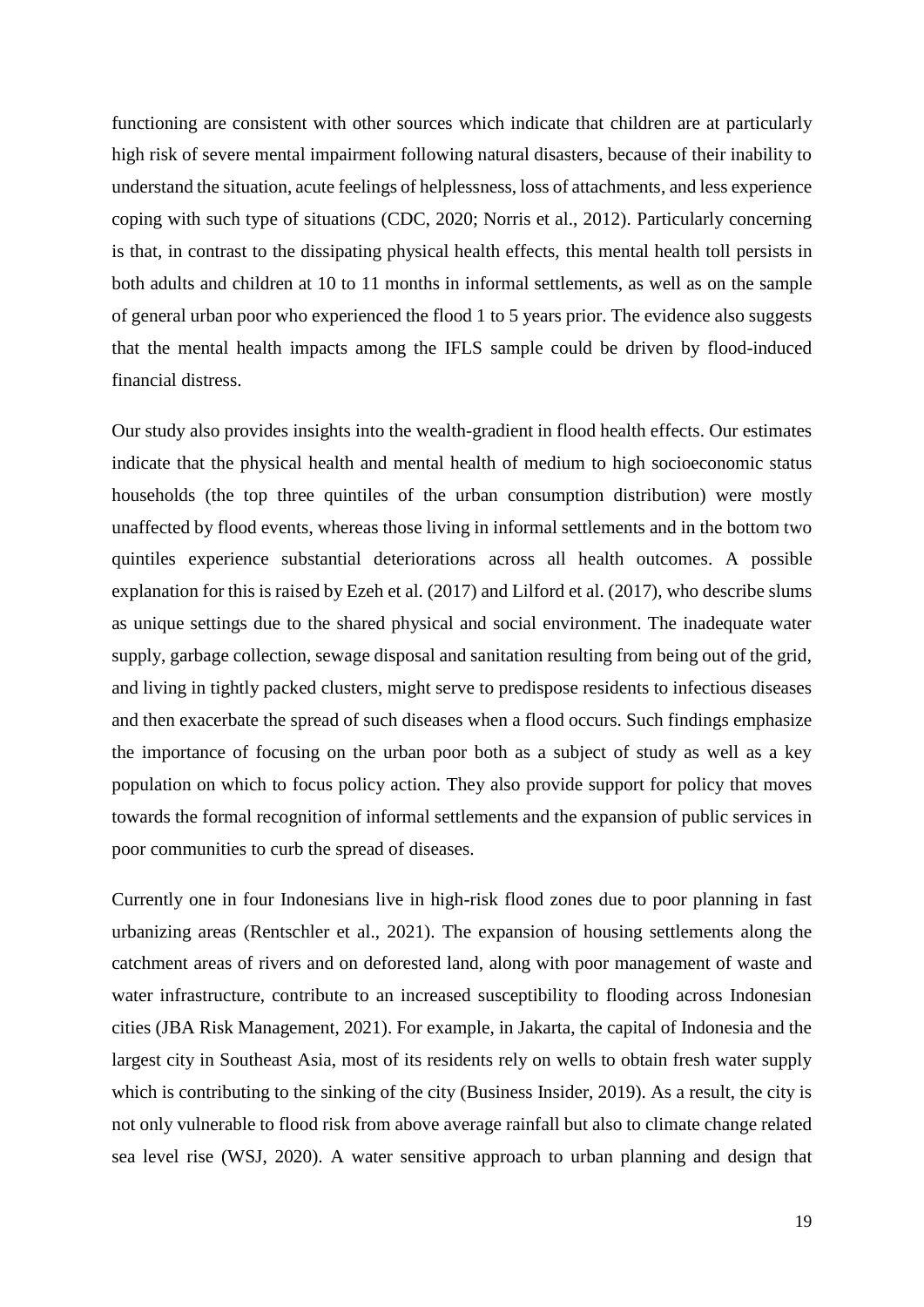mimics the natural water cycle and anticipates the way in which urbanization disrupts water flow could help reduce this risk (Melbourne Water, 2017).

The results of this study are also a call for action. There is already a need to enhance the preparedness and capacity of health and emergency response systems to cope with the challenges faced by flood affected adults and children (Power et al., 2017). As climate change worsens, more and more people globally will face major floods for the first time, and this need will only increase. Our estimates show that the poor in urban areas of developing countries, and paradoxically those who contribute least to climate change, will likely experience the largest toll. Nevertheless, the lack of negative health effects on the middle and top quintiles of the consumption expenditure distribution suggests that this course is not irreversible and that the poor can be spared too if their communities can be supported to become more resilient and post-disaster recovery targeting is improved.

# **References**

- Acierno, R., Amstadter, A. B., Gros, D. F., Richardson, L., Kilpatrick, D. G., Trung, L. T., . . . Galea, S. (2009, March 1). A Pre-/Post-disaster epidemiological study of mental health functioning in Vietnam's Da Nang Province following typhoon Xangsane. *International Perspectives in Victimology, 4*(1), 78-85. doi:https://doi.org/10.1002/jts.20404.
- ADB. (2016). *The social protection indicator: Assessing Results for Asia.* Asian Development Bank, Mandaluyong City, Philippines. Retrieved January 14, 2021, from https://www.adb.org/sites/default/files/publication/192966/spi-asia-2016.pdf
- Alderman, K., Turner, L. R., & Tong, S. (2013). Assessment of the Health Impacts of the 2011 Summer Floods in Brisbane. *Disaster Medicine and Public Health Preparedness, 7*(4), 380- 386. doi:10.1017/dmp.2013.42
- Alves, G. (2021). Slum growth in Brazilian cities. *Journal of Urban Economics, 122*. doi:https://doi.org/10.1016/j.jue.2021.103327
- Andresen, E. M., Malmgren, J. A., Carter, W. B., & Patrick, D. L. (1994). Screening for depression in well older adults: evaluation of a short form of the CES-D (Center for Epidemiologic Studies Depression Scale). *American Journal of Preventive Medicine, 10*(2), 77-84.
- Ayu, N. K., Efendi, F., Rachmawati, P. D., Mishbahatul, E., Has, M., Kusnanto, K., & Astutik, E. (2020). Determinants of diarrhea among children under two years old in Indonesia. *Children and Youth Services Review, 111*(104838), 1-5. doi:https://doi.org/10.1016/j.childyouth.2020.104838
- Baez, J. E., & Santos, I. V. (2007, April). Children's Vulnerability to Weather Shocks: A natural disaster as a natural experiment. *Conference Proceedings*.
- Baker, J. L. (2012). Climate Change, Disaster Risk, and the Urban Poor: Cities Building Resilience for a Changing World. *World Bank Publications*, 7-23. doi:https://doi.org/10.1596/978-0- 8213-8845-7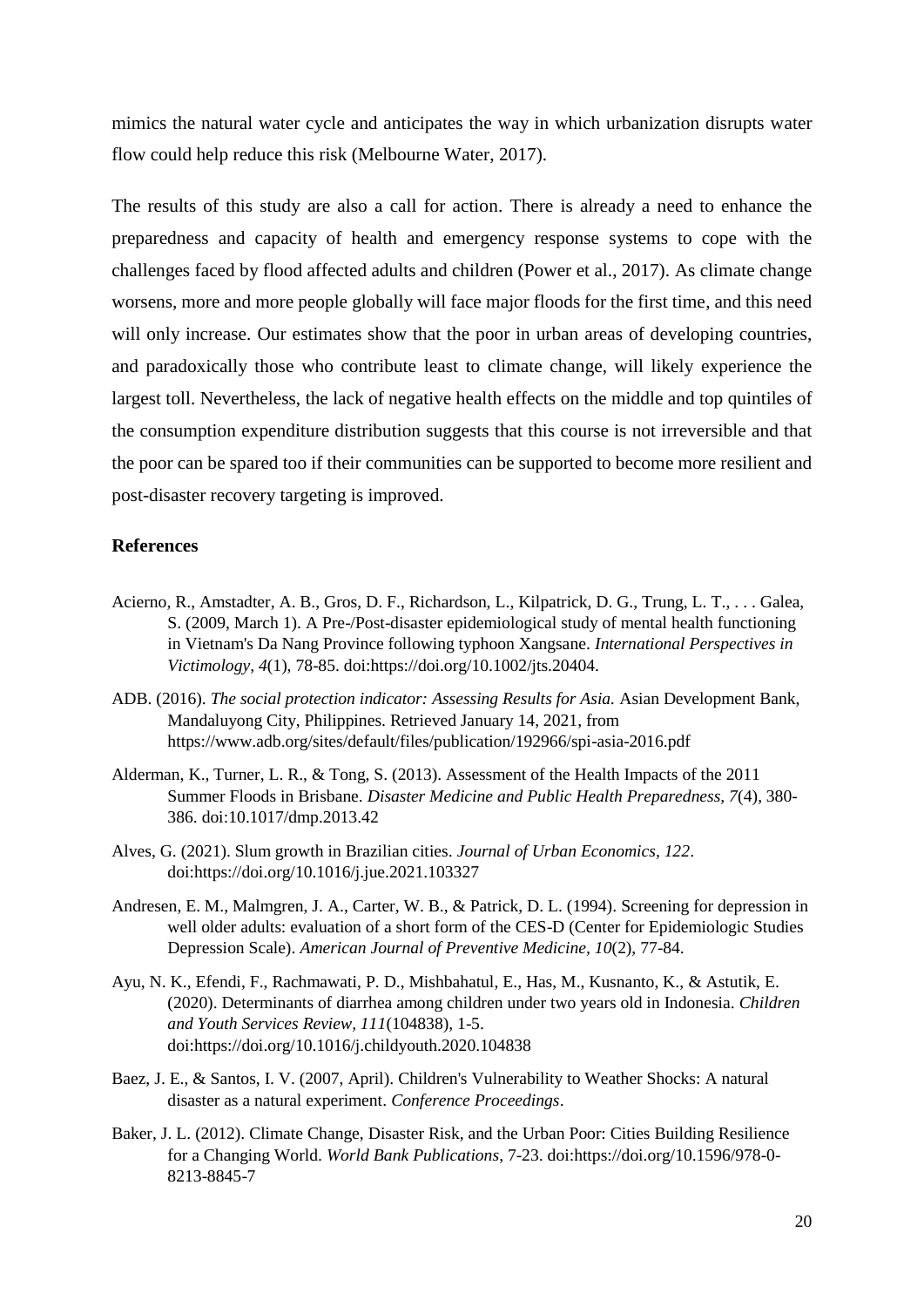- Baryshnikova, N. V., & Pham, N. T. (2019). Natural disasters and mental health: A quantile approach. *Economics Letters, 180*, 62-66. doi:https://doi.org/10.1016/j.econlet.2019.04.016
- Bich, T. H., Quang, L. N., Ha, L. T., Hanh, T. D., & Guha-Sapir, D. (2011). Impacts of flood on health: epidemiologic evidence from Hanoi, Vietnam. *Global Health Action, 4*(6356), 1-8. doi:10.3402/gha.v4i0.6356
- Binzel, C., & Fehr, D. (2013). Social distance and trust: Experimental evidence from a slum in Cairo. *Journal of Development Economics, 103*, 99-106. doi:https://doi.org/10.1016/j.jdeveco.2013.01.009
- Bird, J., Montebruno, P., & Regan, T. (2017). Life in a slum: understanding living conditions in Nairobi's slums across time and space. *Ofxord Review of Economics Policy, 33*(3), 496-520. doi:https://doi.org/10.1093/oxrep/grx036
- BPS, BKKBN, Kemenkes, & ICF. (2018). *Indonesia Demographic and Health Survey 2017.* Jakarta: BPS, BKKBN, Kemenkes, ICF.
- Brown, R., Leder, K., Wong, T., French, M., Ramirez, D., Steven, C., . . . Cahan, B. (2018, May 28). Improving human and environmental health in urban informal settlements: the Revitalising Informal Settlements and their Environments (RISE) programme. *The Lancet Case Report*. Retrieved November 26, 2019, from https://www.riseprogram.org/\_\_data/assets/pdf\_file/0009/1871424/052818\_The-Lancet-Case-Report-RISE.pdf
- Bui, A. T., Dungey, M., Nguyen, C. V., & Pham, T. P. (2014). The impact of natural disasters on household income, expenditure, poverty and inequality: evidence from Vietnam. *Applied Economics, 46*(15), 1751-1766. doi:https://doi.org/10.1080/00036846.2014.884706
- Business Insider. (2019, August 28). *Indonesia is spending \$33 billion to move its capital from a sinking city to an island where forests have been burning*. Retrieved December 21, 2021, from Business Insider: https://www.businessinsider.com/indonesia-capital-move-jakartaborneo-environmental-concerns-2019-8?r=US&IR=T
- Carlton, E. J., Eisenberg, J. N., Goldstick, J., Cevallos, W., Trostle, J., & Levy, K. (2014). Heavy rainfall events and diarrhea incidence: the role of social and environmental factors. *American Journal of Epidemiology, 179*(3), 344-352.
- Carter, M. R., & Maluccio, J. A. (2003). Social Capital and Coping with Economic Shocks: An Analysis of Stunting of South African Children. *World Development, 31*(7), 1147-1163. doi:10.1016/S0305-750X(03)00062-7
- Carter, M. R., Little, P. D., Mogues, T., & Negatu, W. (2007). Poverty Traps and Natural Disasters in Ethiopia and Honduras. *World Development, 35*(5), 835-856. doi:10.1016/j.worlddev.2006.09.010
- CDC. (2020, September 1). *Your Child Is At Risk for Mental Health Issues After a Disaster*. Retrieved June 14, 2021, from Centers for Disease Control and Prevention: https://www.cdc.gov/childrenindisasters/features/disasters-mental-health.html
- Chen, Y., & Li, H. (2009). Mother's education and child health: Is there a nurturing effect? *Journal of Health Economics, 28*(2), 413-426. doi:https://doi.org/10.1016/j.jhealeco.2008.10.005
- CRED. (2020, January 30). *EM-DAT: The Emergency Events Database*. Retrieved February 10, 2020, from Indonesia Country Profile: https://www.emdat.be/emdat\_db/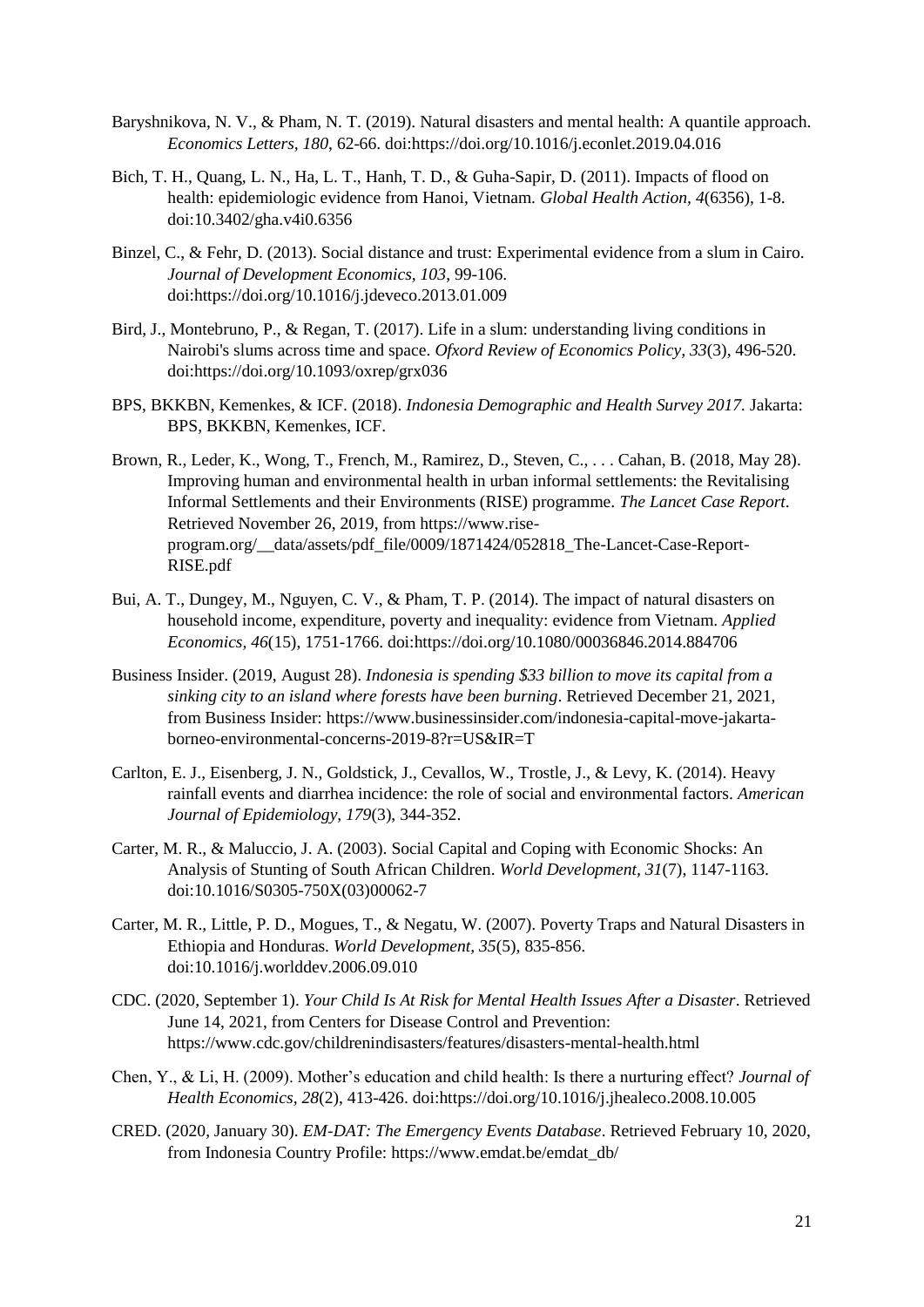- Currie, J., & Rossin-Slater, M. (2013). Weathering the storm: Hurricanes and birth outcomes. *Journal of Health Economics, 32*(3), 487-503. doi:https://doi.org/10.1016/j.jhealeco.2013.01.004
- Datar, A., Liu, J., Linnemayr, S., & Stecher, C. (2013). The impact of natural disasters on child health and investments in rural India. *Social Science & Medicine, 76*, 83-91. doi:https://doi.org/10.1016/j.socscimed.2012.10.008
- Davies, G. I., McIver, L., Kim, Y., Hashizume, M., Iddings, S., & Chan, V. (2015). Water-borne diseases and extreme weather events in Cambodia: review of impacts and implications of climate change. *International Journal of Environmental Research and Public Health, 12*, 191-213. doi:10.3390/ijerph120100191
- Dercon, S. (2004). Growth and shocks: evidence from rural Ethiopia. *Journal of Development Economics, 74*(2), 309-329. doi:10.1016/j.jdeveco.2004.01.001
- Deryugina, T., & Molitor, D. (2020). Does when you die depend on where you live? Evidence from Hurrican Katrina. *American Economic Review, 110*(11), 3602-3633. doi:10.1257/aer.20181026
- Deuchert, E., & Felfe, C. (2015). The tempest: Short- and long-term consequences of a natural disaster for children's development. *European Economic Review, 80*, 280-294. doi:10.1016/j.euroecorev.2015.09.004
- DeWalt, D. A., & Hink, A. (2009). Health literacy and child health outcomes: a systematic review of the literature. *Pediatrics, 124*(Suppl 3), S265–S274. doi:https://doi.org/10.1542/peds.2009- 1162B
- Ding, G., Zhang, Y., Gao, L., Ma, W., Li, X., Liu, J., . . . Jiang, B. (2013, June). Quantitative analysis of burden of infectious diarrhea associated with floods in Northwest of Anhui Province, China: A mixed method evaluation. *PLoS ONE, 8*(6), 1-9. doi:10.1371/journal.pone.0065112
- EM-DAT. (2020, August 15). *The International Disaster Database*. Retrieved from EM-DAT / Centre for Research on the Epidemiology of Disasters: www.emdat.be
- Ezeh, A., Oyebode, O., Satterthwaite, D., Chen, Y.-F., Ndugwa, R., Sartori, J., . . . Lilford, R. J. (2017). The history, geography, and sociology of slums and the health problems of people who live in slums. *The Lancet, 389*(10068), 547–558. doi:10.1016/S0140-6736(16)31650-6
- French, M. A., Barker, F. S., Taruc, R. R., Ansariadi, A., Duffy, G. A., Saifuddaolah, M., . . . the RISE Consortium. (2021). A planetary health model for reducing exposure to faecal contamination in urban informal settlements: Baseline findings from Makassar, Indonesia. *Environment International, 155*(106679). doi:https://doi.org/10.1016/j.envint.2021.106679
- Galea, S., Brewin, C. R., Gruber, M., Jones, R. T., King, D. W., King, L. A., . . . Kessler, R. C. (2007). Exposure to hurricane-related stressors and mental illness after Hurricane Katrina. *Arch Gen Psychiatry, 64*, 1427-1434. doi:10.1001/archpsyc.64.12.1427
- Galea, S., Maxwell, A. R., & Norris, F. (2008). Sampling and design challenges in studying the mental health consequences of disasters. *International Journal of Methods in Psychiatric Research, 17*(S2), S21-S28. doi:10.1002/mpr.267
- Glewwe, P., & Miguel, E. A. (2007). Chapter 56 The Impact of Child Health and Nutrition on Education in Less Developed. In P. T. Schultz, & J. A. Strauss (Eds.), *Handbook of Development Economics* (Vol. 4, pp. 3561–3606). Elsevier. doi:10.1016/S1573- 4471(07)04056-9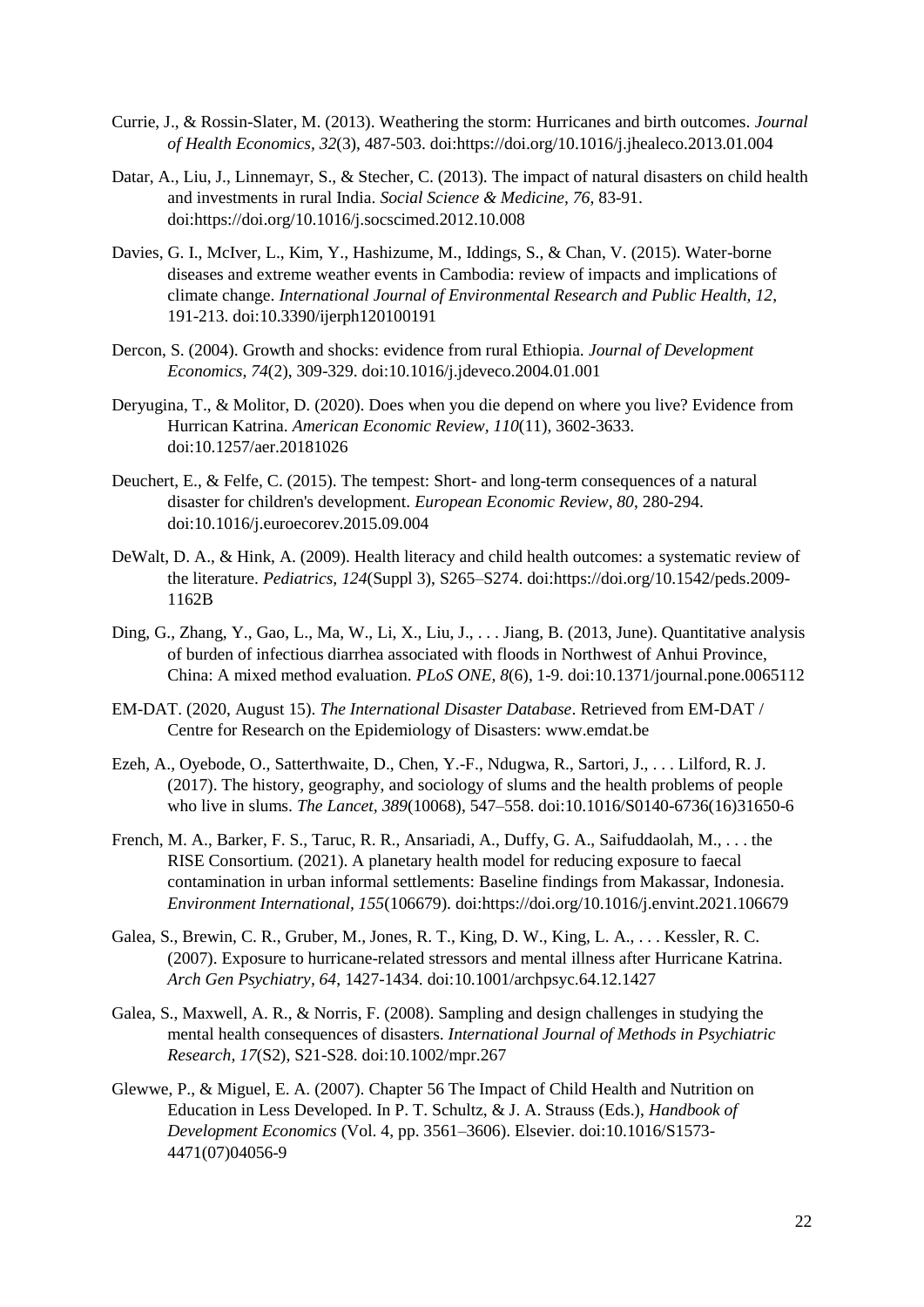- Handa, S., & King, D. (2003). Adjustment with a Human Face? Evidence from Jamaica. *World Development, 31*(7), 1125-1145. doi:10.1016/S0305-750X(03)00063-9
- Hoddinott, J., & Kinsey, B. (2001, September). Child Growth in the Time of Drought. *Oxford Bulletin on Economics and Statistics, 63*(4), 409-436. doi:10.1111/1468-0084.t01-1-00227
- HRW. (2016). *Living in Hell: Abuses against people with psychosocial disabilities in Indonesia.* Human Rights Watch. Retrieved January 29, 2020, from https://www.hrw.org/report/2016/03/20/living-hell/abuses-against-people-psychosocialdisabilities-indonesia
- Huang, I.-C., Thompson, L. A., Chi, Y.-Y., Knapp, C. A., Revicki, D. A., Seid, M., & Shenkman, E. A. (2009). The linkage between pediatric quality of life and health conditions: establishing clinically meaningful cutoff scores for the PedsQL. *Value Health., 12*(5), 773-781. doi:10.1111/j.1524-4733.2008.00487.x
- IFRC. (2019, January 28). *Indonesia: Flash Floods and Landslides in South Sulawesi Province.* Retrieved November 18, 2019, from IFRC Information Bulletin: https://www.ifrc.org/docs/Appeals/19/IBIDfl280119.pdf
- IPCC. (2007). *Climate Change 2007: The Physical Science Basis. Contribution of Working Group I to the Fourth Assessment Report of the Intergovernmental Panel on Climate Change.* Cambridge, United Kingdom and New York, NY, USA: Cambridge University Press.
- JBA Risk Management. (2021). *A stark reminder of Jakarta's increasing vulnerability to flood risk*. Retrieved December 21, 2021, from JBA Risk Management: https://www.jbarisk.com/floodservices/event-response/jakarta-flooding/
- Kawaguchi, L., Sengkeopraseuth, B., Tsuyuoka, R., Koizumi, N., Akashi, H., Vongphrachanh, P., . . . Aoyama, A. (2008). Seroprevalence of leptospirosis and risk factor analysis in flood-prone rural areas in Lao PDR. *The American Journal of Tropical Medicine and Hygiene, 78*(6), 957- 961.
- Kessler, R. C., Galea, S., Jones, R. T., Parker, H. A., & Hurricane Katrina Community Advisory Group. (2006). Mental illness and suicidality after Hurricane Katrina. *Bulletin of the World Health Organization, 84*(12), 930-939. doi:https://doi.org/10.2471/blt.06.033019
- Leder, K., Openshaw, J. J., Allotey, P., Ansariadi, A., Barker, F. S., Burge, K., . . . on behalf of RISE Consortium. (2021). Study design, rationale and methods of the RISE study: a cluster randomised controlled trial to evaluate environmental and human health impacts of a watersensitive intervention in informal settlements in Indonesia and Fiji. *BMJ Open, 11*(e042850). Retrieved from 10.1136/bmjopen-2020-042850
- Lilford, R. J., Oyebode, O., Satterthwaite, D., Melendez-Torres, G. J., Chen, Y.-F., Mberu, B., . . . Ezeh, A. (2017). Improving the health and welfare of people who live in slums. *The Lancet, 389*(10068), 559–570. doi:10.1016/S0140-6736(16)31848-7
- Luechinger, S., & Raschky, P. A. (2009). Valuing flood disasters using the life satisfaction approach. *Journal of Public Economics, 93*(3-4), 620-633. doi:https://doi.org/10.1016/j.jpubeco.2008.10.003
- Marx, B., Stoker, T. M., & Suri, T. (2019). There is no free house: Ethnic patronage in a Kenyan slum. *American Economic Journal: Applied Economics, 11*(4), 36-70. doi:10.1257/app.20160484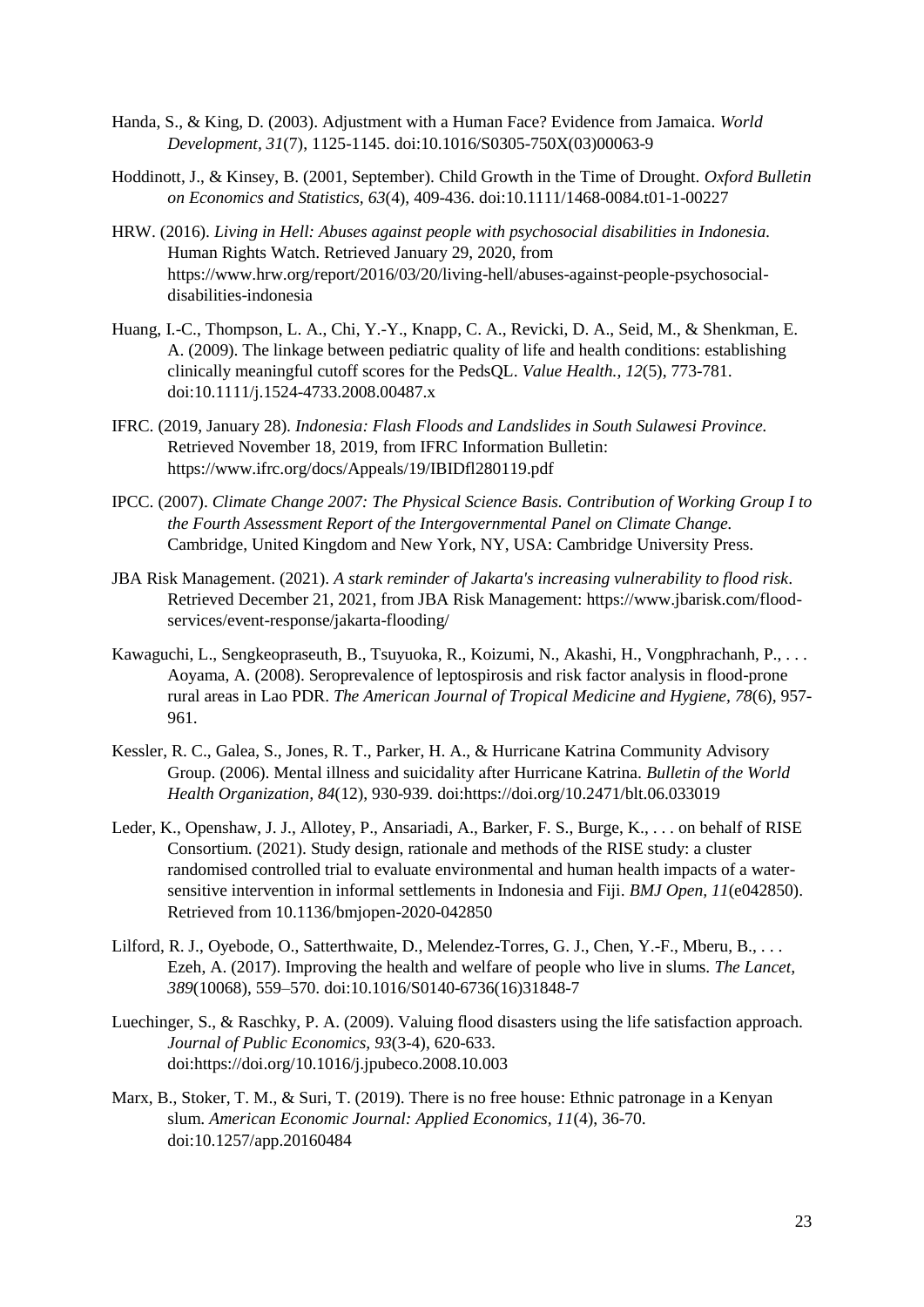- Mboi, N., Murty, I. M., Trihandini, I., Elyazar, I., Houston, K. S., Bahjuri, P. A., . . . Hay, S. I. (2018). On the road to universal health care in Indonesia, 1990–2016: a systematic analysis for the Global Burden of Disease Study 2016. *The Lancet, 392*, 581-591. doi:http://dx.doi.org/10.1016/S0140-6736(18)30595-6
- Melbourne Water. (2017, September 28). *Stormwater Management*. Retrieved December 21, 2021, from Introduction to WSUD: https://www.melbournewater.com.au/building-andworks/stormwater-management/introduction-wsud
- Ministry of Health of Republic of Indonesia. (2013). *Basic Health Research - Riskesdas 2013.* Ministry of Health of Republic of Indonesia. Jakarta: Indonesia Agency of Health Research and Development. Retrieved January 28, 2020, from http://labmandat.litbang.depkes.go.id/riset-badan-litbangkes/menu-riskesnas/menuriskesdas/374-rkd-2013
- Norris, F. H., Friedman, M. J., & Watson, P. J. (2012). 60,000 Disaster Victims Speak: Part II. Summary and implications of the disaster mental health research. *Psychiatry - Interpersonal and Biological Processes, 65*(3), 240-260. doi:https://doi.org/10.1521/psyc.65.3.240.20169
- Norris, F. H., Murphy, A. D., Baker, C. K., & Perilla, J. L. (2004, August). Postdisaster PTSD over four waves of a panel study of Mexico's 1999 flood. *Journal of Traumatic Stress, 17*(4), 283- 292. doi:https://doi.org/10.1023/B:JOTS.0000038476.87634.9b
- OECD. (2013). *OECD framework for statistics on the distribution of household income, consumption and wealth.* Retrieved August 23, 2020, from https://www.oecdilibrary.org/docserver/9789264194830-11 en.pdf?expires=1598184234&id=id&accname=guest&checksum=5B1CCB88F6FF0CF32BC 3D41AF22C09BC
- OHCHR. (2017). *Realisation of the equal enjoyment of the right to education by every girl.* United Nations High Commissioner for Human Rights. Retrieved January 18, 2021, from https://www.ohchr.org/Documents/Issues/Women/WRGS/ReportGirlsEqualRightEducation.p df
- Podes. (2019, December 31). *Environmental Quality Index*. Retrieved December 2021, 2021, from Best Economic Sustainability Tracker: https://best-lpem.org/
- Portner, C. C. (2010). Natural Hazards and Child Health. *Population Association of America's Annual Meeting*, (pp. 3-40). Seattle, WA.
- Power, S. B., Delage, F. P., Chung, C. T., Ye, H., & Murphy, B. F. (2017). Humans have already increased the risk of major disruptions to Pacific rainfall. *Nature Communications, 8*(14368), 1-7. doi:https://doi.org/10.1038/ncomms14368
- Prastyani, A. (2019, July 26). *New Mandala - New Perspectives on Southeast Asia*. Retrieved January 28, 2020, from Mental health care in Indonesia: short on supply, short on demand: https://www.newmandala.org/mental-health-in-indonesia-short-on-supply-short-on-demand/
- Rentschler, J. E., Klaiber, C., & Vun, J. (2021, April 14). *Floods in the neighborhood: Mapping poverty and flood risk in Indonesian cities*. Retrieved December 21, 2021, from World Bank Blogs: https://blogs.worldbank.org/eastasiapacific/floods-neighborhood-mapping-povertyand-flood-risk-indonesian-cities
- Richard, S. A., Black, R. E., Gilman, R. H., Guerrant, R. L., Kang, G., Lanata, C. F., . . . Checkley, W. (2013). Diarrhea in Early Childhood: Short-term Association With Weight and Long-term Association With Length. *Am J Epidemiol., 178*(7), 1129-1138. doi:10.1093/aje/kwt094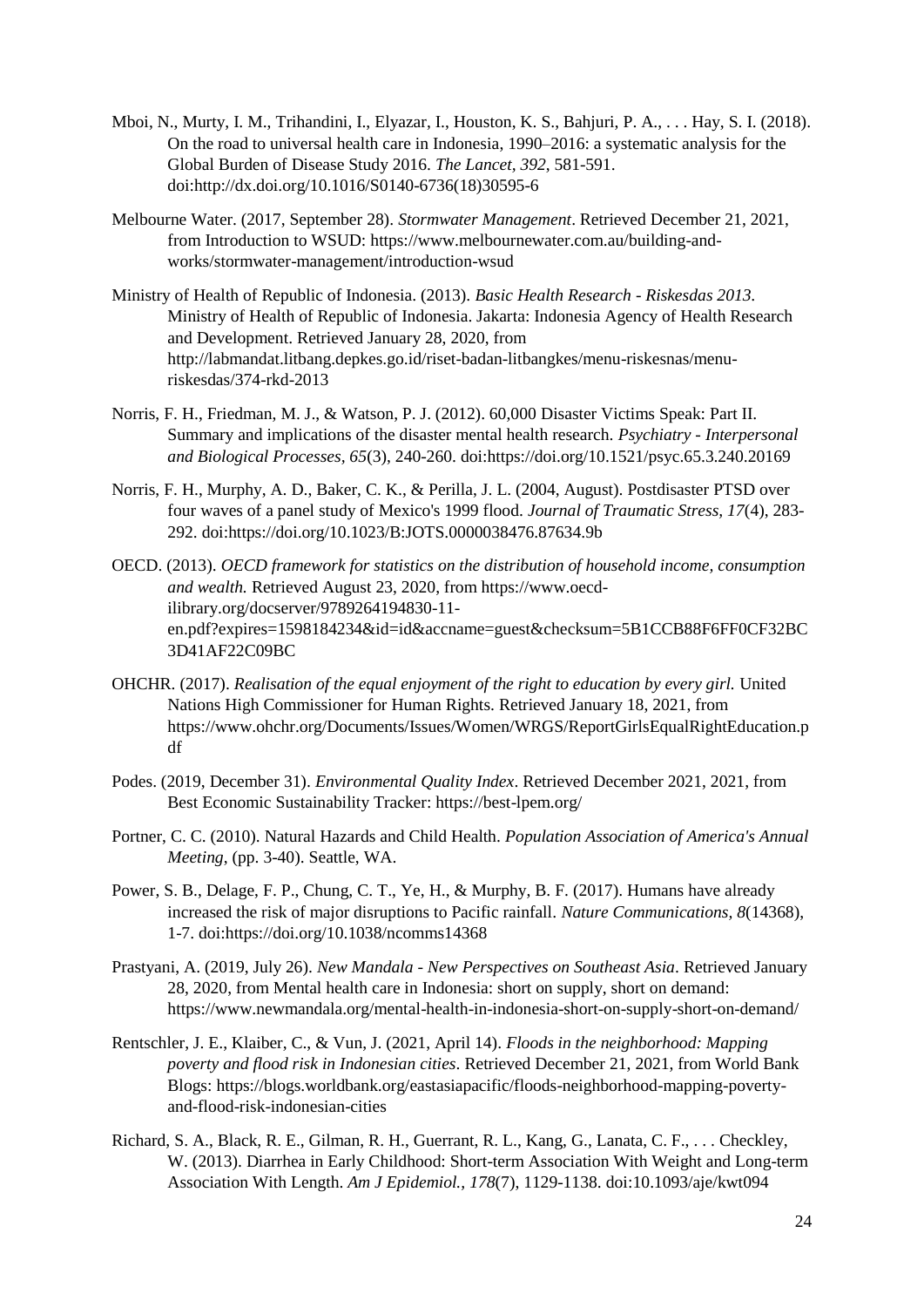- Rosales-Rueda, M. (2018). The impact of early life shocks on human capital formation: evidence from El Nino floods in Ecuador. *Journal of Health Economics, 62*, 13-44. doi:https://doi.org/10.1016/j.jhealeco.2018.07.003
- Rubiano-Matulevich, E., & Viollaz, M. (2019). *Gender differences in time use: Allocating time between the market and the household.* World Bank Group, Washington, D.C. . Retrieved January 18, 2021, from http://documents.worldbank.org/curated/en/555711565793045322/Gender-Differences-in-Time-Use-Allocating-Time-between-the-Market-and-the-Household
- Sastry, N., & Gregory, J. (2013). The effect of Hurricane Katrina on the prevalence of health impairments and disability among adults in New Orleans: Differences by age, race and sex. *Social Science & Medicine, 80*, 121-129. doi:https://doi.org/10.1016/j.socscimed.2012.12.009
- Saulnier, D. D., Hanson, C., Ir, P., Alvesson, H. M., & von Schreeb, J. (2018). The effect of seasonal floods on health: Analysis of six years of national health data and flood maps. *International Journal of Environmental Research and Public Health, 15*(665), 1-13. doi:10.3390/ijerph15040665
- Strauss, J., Witoelar, F., & Sikoki, B. (2016). *The fifth wave of the Indonesia Family Life Survey (IFLS5): Overview and field report.*
- Sullivan, G., Vasterling, J., Han, X., Tharp, A. T., David, T., Deitch, E., & Constans, J. I. (2013). Preexisting Mental Illness and Risk for Developing a New Disorder after Hurricanes Katrina. *The Journal of Nervous and Mental Disease, 201*(2), 161-166. doi:10.1097/NMD.0b013e31827f636d
- UN-Habitat. (2003). *Slums of the World: The face of urban poverty in the new millennium.*
- UN-Habitat. (2014). *Cities and Climate Change Initiative. Makassar, Indonesia - Climate Change Vulnerability Assessment.* Retrieved 2019, from https://oldweb.unhabitat.org/books/makassarindonesia-climate-change-vulnerability-assessment/
- UN-Habitat. (2016). *World Cities Report. Urbanization and development: Emerging futures.* World Cities Report, Nairobi, Kenya. Retrieved November 17, 2019, from http://wcr.unhabitat.org/wp-content/uploads/2017/02/WCR-2016-Full-Report.pdf
- UNICEF. (2020). *Global Annual Results Report 2019 - Gender Equality.* UNICEF. Retrieved January 18, 2021, from https://www.unicef.org/media/71421/file/Global-annual-results-report-2019 gender-equality.pdf
- United Nations. (2015). Habitat III Issue Paper No. 22 on Informal Settlements. *Conference on Housing and Sustainable Urban Development –*, (pp. 1-8). New York.
- Varni, J. W., Seid, M., & Kurtin, P. S. (2001). PedsQL™ 4.0: Reliability and Validity of the Pediatric Quality of Life Inventory™ Version 4.0 Generic Core Scales in Healthy and Patient Populations. *Medical Care, 39*(8), 800–812. doi:https://doi.org/10.1097/00005650- 200108000-00006
- Vollaard, A. M., Ali, S., van Asten, H. A., Widjaja, S., Visser, L. G., Surjadi, C., & van Dissel, J. T. (2004). Risk factors for typhoid and paratyphoid fever in Jakarta, Indonesia. *JAMA, 291*(21), 2607–2615. doi:https://doi.org/10.1001/jama.291.21.2607
- Wade, T. J., Sandhu, S. K., Levy, D., Lee, S., LeChevallier, M. W., Katz, L., & Colford, J. M. (2004). Did a Severe Flood in the Midwest Cause an Increase in the Incidence of Gastrointestinal Symptoms? *American Journal of Epidemiology, 159*(4), 395-405. doi:10.1093/aje/kwh050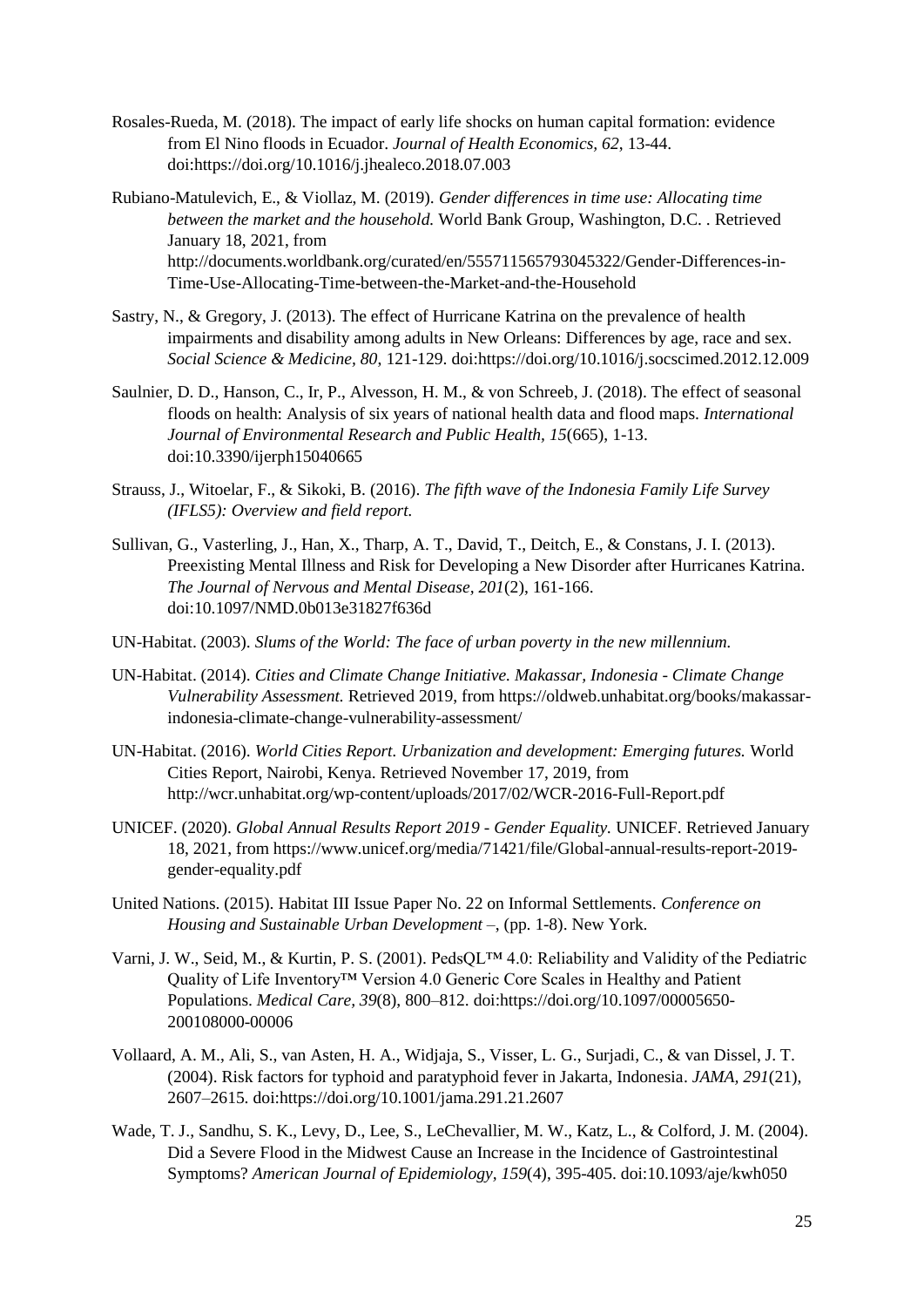- Watson, J. T., Gayer, M., & Connolly, M. A. (2007). Epidemics after Natural Disasters. *Emerging Infectious Diseases, 13*(1), 1-5. doi:https://dx.doi.org/10.3201/eid1301.060779
- WHO. (2018). *State of Health Inequality: Indonesia.* Geneva: World Health Organization. Retrieved January 29, 2020, from https://www.who.int/docs/default-source/gho-documents/healthequity/12-dec-final-final-17220-state-of-health-inequality-in-indonesia-forweb.pdf?sfvrsn=54ae73ea\_2
- WHO. (2019, April 25). *Global Health Observatory Data Repository*. Retrieved January 29, 2020, from Human resources - Data by country: http://apps.who.int/gho/data/node.main.MHHR?lang=en
- WHO. (2020, November 11th). *Flooding and communicable diseases fact sheet*. Retrieved from Humanitarian Health Action - Technical Guides: https://www.who.int/hac/techguidance/ems/flood\_cds/en/
- Winsemius, H. C., Jongman, B., Veldkamp, T. I., Hallegatte, S., Bangalore, M., & Ward, P. J. (2018). Disaster risk, climate change, and poverty: assessing the global exposure of poor people to floods and droughts. *Environment and Development Economics, 23*(3), 328-348. doi:10.1017/S1355770X17000444
- Wolff, E. (2021). The promise of a "people-centred" approach to floods: Types of participation in the global literature of citizen science and community-based flood risk reduction in the context of the Sendai Framework. *Progress in Disaster Science, 10*(100171). doi:https://doi.org/10.1016/j.pdisas.2021.100171
- World Bank. (2012). *Raskin Subsidized Rice Delivery.* Jakarta: World Bank. Retrieved from Raskin Subsidized Rice Delivery: https://openknowledge.worldbank.org/handle/10986/26694
- World Bank. (2016, July 12). *Indonesia: Improving Infrastructure for Millions of Urban Poor*. Retrieved February 10, 2020, from https://www.worldbank.org/en/news/pressrelease/2016/07/12/indonesia-improving-infrastructure-for-millions-of-urban-poor
- World Bank. (2019). *Strengthening the disaster resilience of Indonesian cities - A policy note.* World Bank Group. Retrieved March 22, 2021, from http://documents1.worldbank.org/curated/en/748581569515561529/pdf/Strengthening-the-Disaster-Resilience-of-Indonesian-Cities-A-Policy-Note.pdf
- World Bank. (2020). *Poverty and Shared Prosperity 2020: Reversals of Fortune.* Washington, DC: World Bank. doi:10.1596/978-1-4648-1602-4
- WSJ. (2020, January 2). *Floods Inundate Sinking Jakarta, Leaving Dozens Dead After Torrential Rain*. Retrieved December 21, 2021, from The Wall Street Journal: https://www.wsj.com/articles/torrential-rain-flooding-and-landslides-claim-16-lives-injakarta-11577970970
- Wu, J., Xiao, J., Li, T., Li, X., Sun, H., Chow, E. P., . . . Zhang, L. (2015). A cross-sectional survey on the health status and the health-related quality of life of the elderly after flood disaster in Bazhing city, Sichuan China. *BMC Public Health, 15*(163), 1-8. doi:10.1186/s12889-015- 1402-5
- Zhang, N., Song, D., Zhang, J., Liao, W., Miao, K., Zhong, S., . . . Huang, C. (2019). The impact of the 2016 flood event in Anhui Province, China on infectious diarrhea disease: An interrupted time-series study. *Environment International, 127*, 801-809. doi:https://doi.org/10.1016/j.envint.2019.03.063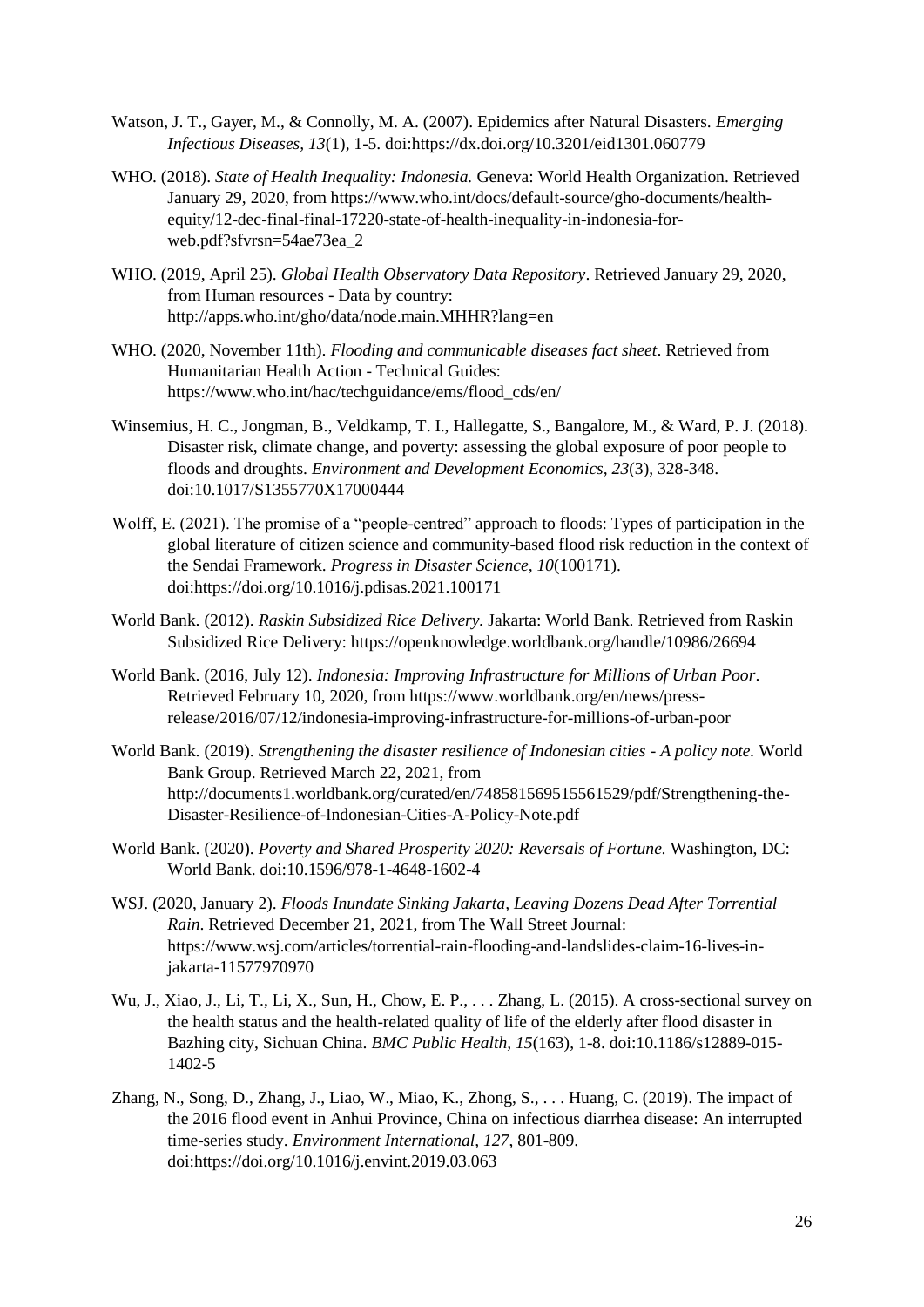# **Figures**



**Figure 1.** Major Flood Occurrences in Indonesia and the World

**Note.** - Graphs created by authors based on flood occurrence data by country available at the Emergency Events Database (EM-DAT) by the Université Catholique de Louvain (UCL), CRED, D. Guha-Sapir. Disasters qualify into the database if they fulfill at least one of the following criteria: 10 or more people reported killed, 100 or more people reported affected, a declaration of a state of emergency or a call for international assistance (https://www.emdat.be/explanatory-notes). Figure 1a includes the top 13 countries in the world in terms of flood occurrence in the past 50 years. Figure 1b shows the number of large-scale floods reported every year since 1970 by the Indonesian authorities.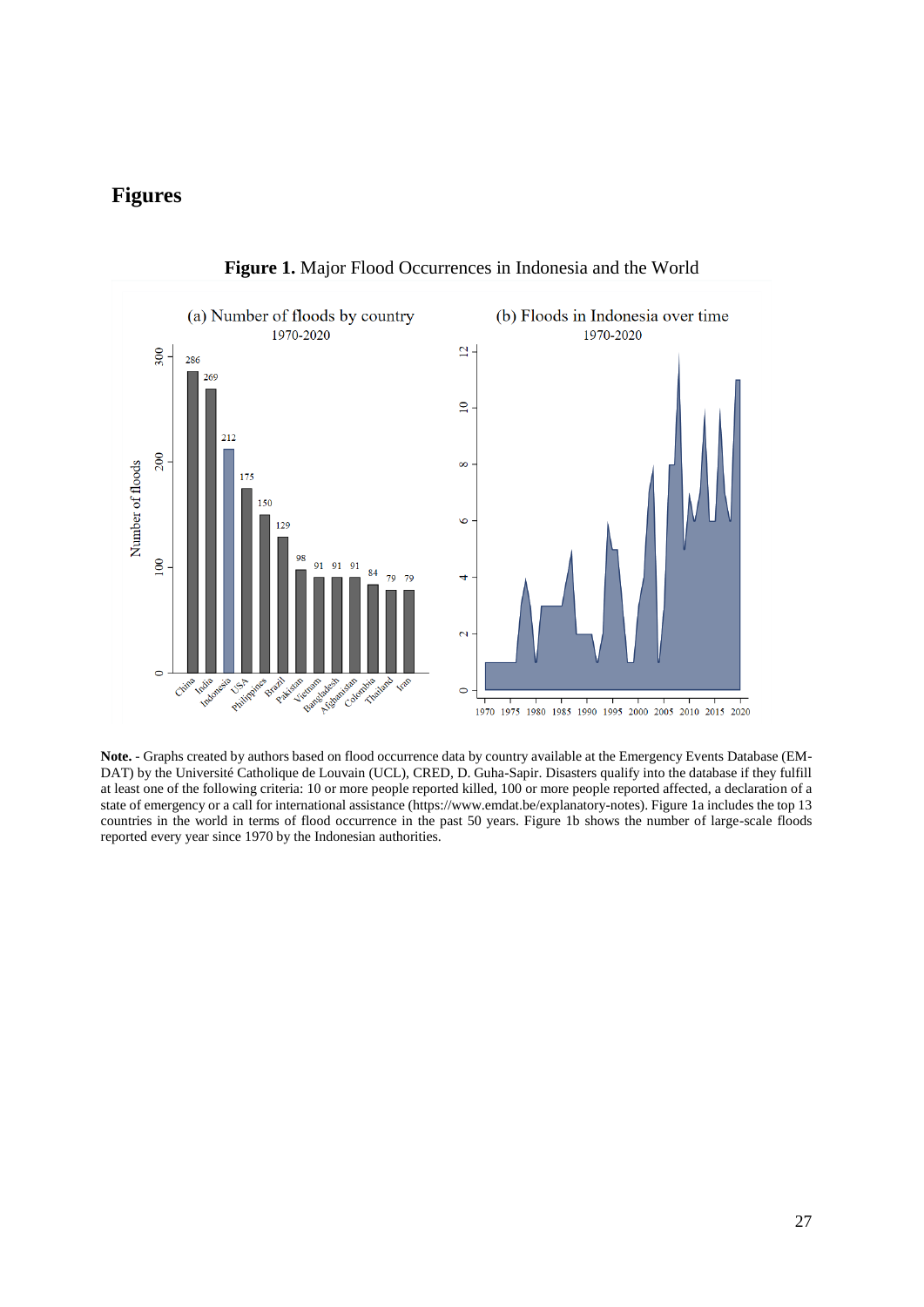# **Tables**

| Variables                       | Description                                                                                                                                                                                                                                                                                                 | Adult<br>sample<br>mean | Child<br>sample<br>mean |
|---------------------------------|-------------------------------------------------------------------------------------------------------------------------------------------------------------------------------------------------------------------------------------------------------------------------------------------------------------|-------------------------|-------------------------|
| $(A)$ IFLS                      |                                                                                                                                                                                                                                                                                                             |                         |                         |
| Flood                           | Household experienced a flood in the last 5 years                                                                                                                                                                                                                                                           | 10.35%                  | 11.85%                  |
| Poor health                     | General health is somewhat unhealthy or very unhealthy                                                                                                                                                                                                                                                      | 21.60%                  | 11.22%                  |
| Acute morbidities               | Number of morbidities in past 4 weeks: runny nose,<br>cough, stomach ache, nausea, diarrhea, skin infections                                                                                                                                                                                                | 2.26                    | 2.22                    |
| Depression score                | CESD-10 score of the frequency of 10 depression-related<br>feelings during the past week. E.g. "I felt depressed", "I<br>felt fearful". Ranges from 0-30, where higher scores<br>indicate worsening of depressive symptoms and a score<br>of $10+$ indicates a person may have depression.                  | 7.80                    |                         |
| Log Non-Medical<br>Expenditures | Log of all monthly expenditures made by the household,<br>except for medical expenditures (e.g. food, rent, educ.)                                                                                                                                                                                          | 12.90                   |                         |
| Savings                         | An indicator that the household member owns savings                                                                                                                                                                                                                                                         | 22%                     |                         |
| Asset wealth                    | A standardized score of asset wealth constructed using<br>PCA of a combination of durable non-durable assets                                                                                                                                                                                                | $\boldsymbol{0}$        |                         |
| Try to borrow                   | An indicator that member tried to borrow money or<br>goods from a source other than family or friends in the<br>past 12 months                                                                                                                                                                              | 17%                     |                         |
| $(B)$ RISE                      |                                                                                                                                                                                                                                                                                                             |                         |                         |
| Flood damage                    | January 2019 flood caused property damage                                                                                                                                                                                                                                                                   | 28.83%                  | 28.85%                  |
| Poor health                     | General health is very bad, bad or moderate                                                                                                                                                                                                                                                                 | 28%                     | 17%                     |
| Acute morbidities               | Number of morbidities in the past 1 week: cough,<br>difficulty breathing, diarrhea, fever, skin infections                                                                                                                                                                                                  | 0.53                    | 0.59                    |
| Depression score                | CESD-10 score representing frequency of 10 depression-<br>related feelings during the past week. E.g. "I felt<br>depressed", "I felt fearful". Ranges from 0-30, where<br>higher scores indicate worsening of depressive symptoms<br>and a score of 10 or higher indicates a person may have<br>depression. | 6.49                    |                         |
| Emotional<br>problems score     | PedsQL Emotional Functioning score representing<br>frequency of 5 feelings during the past week. E.g.<br>"feeling sad or blue", "feeling afraid or scared". Ranges<br>from 0-100, where higher scores indicate worse<br>emotional functioning.                                                              |                         | 17.38                   |
| Worse finances                  | An indicator that the household experienced a worsening<br>in their financial situation in the 6 months prior to survey                                                                                                                                                                                     | 7%                      |                         |
| Financial<br>satisfaction       | A continuous score between 0-10 indicating the<br>respondent's level of financial satisfaction                                                                                                                                                                                                              | 5.95                    |                         |

**Table 1.** Key Variables used in the IFLS and RISE Regression Analyses

**Note.** - IFLS sample means for adults and children were computed using the combined samples from IFLS4 and IFLS5. RISE sample means for adults and children were computed using wave one data prior to the flood.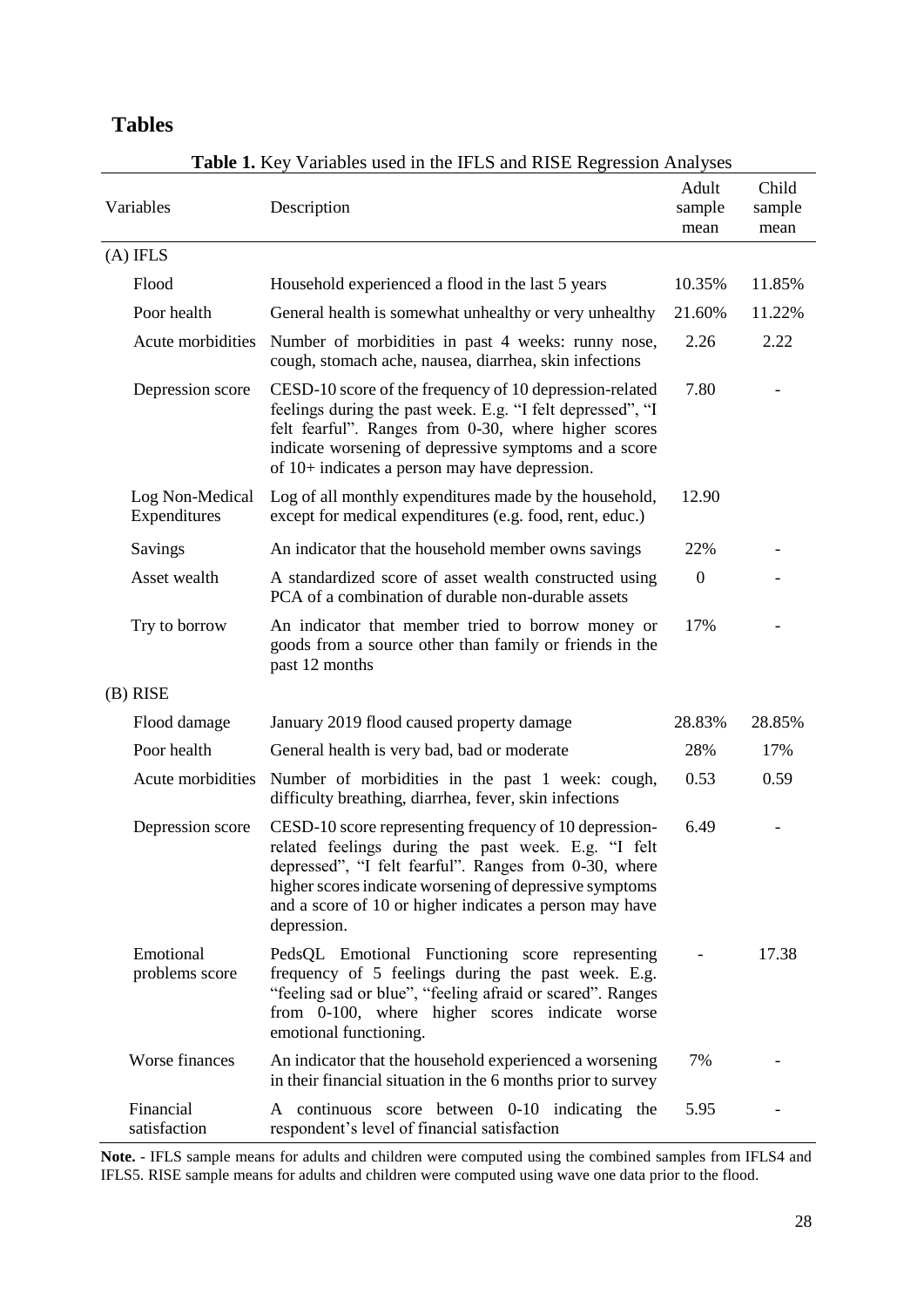|                           |                         | Adults    | Children   |                         |           |
|---------------------------|-------------------------|-----------|------------|-------------------------|-----------|
|                           |                         | Acute     | Depression |                         | Acute     |
| Variables                 | Poor Health Morbidities |           | Score      | Poor Health Morbidities |           |
|                           | (1)                     | (2)       | (3)        | (4)                     | (5)       |
| (A) Flood in last 5 years | 0.029                   | $0.132*$  | $0.634**$  | 0.012                   | $0.327**$ |
|                           | (0.024)                 | (0.079)   | (0.290)    | (0.031)                 | (0.134)   |
| (B) Flood 0-1 year ago    | $0.076*$                | $0.331**$ | $1.447***$ | 0.013                   | 0.322     |
|                           | (0.042)                 | (0.144)   | (0.496)    | (0.059)                 | (0.251)   |
| $Flood > 1$ year ago      | 0.019                   | 0.0921    | 0.466      | 0.011                   | $0.325**$ |
|                           | (0.027)                 | (0.086)   | (0.317)    | (0.033)                 | (0.144)   |
| Mean Outcome              | 21.60%                  | 2.26      | 7.80       | 11.22%                  | 2.22      |
| <b>Observations</b>       | 8006                    | 8006      | 7591       | 4072                    | 4072      |

**Table 2.** Estimated effects of floods for poor IFLS respondents living in urban areas

**Note.** - All regressions control for individual fixed effects, wave dummies, individual and household characteristics, and province\*wave fixed effects. Individual characteristics include a cubic function of age. Household characteristics include age of household head, age of head squared, number of children under 14 in the household, and number of members per household. Individuals were considered poor if their average daily equivalized income in IFLS4 and IFLS5 was below the \$1.51 ADB poverty line for Asia Pacific countries. All models use data from waves 4 and 5 of the IFLS. Robust standard errors in (parentheses). \*  $p < 0.1$ ; \*\*  $p < 0.05$ ; \*\*\*  $p < 0.01$ .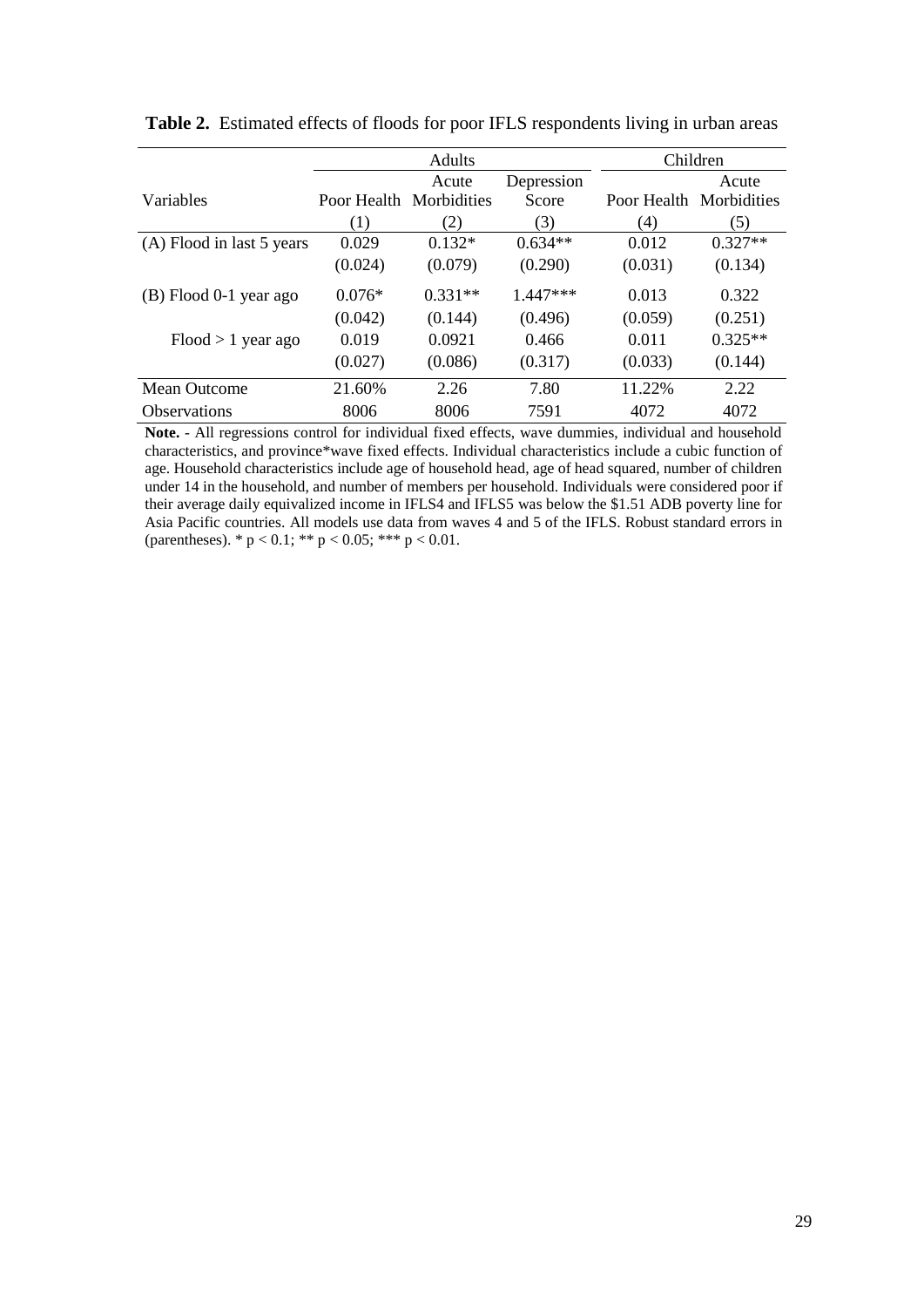|                      |            | Adults                  | Children   |           |                         |
|----------------------|------------|-------------------------|------------|-----------|-------------------------|
|                      |            | Acute                   | Depression |           | Acute                   |
| Variables            |            | Poor Health Morbidities | Score      |           | Poor Health Morbidities |
|                      | (1)        | (2)                     | (3)        | (4)       | (5)                     |
| (A) Gender           |            |                         |            |           |                         |
| Males                | 0.055      | 0.015                   | 0.383      | $0.076**$ | 0.309                   |
|                      | (0.036)    | (0.123)                 | (0.474)    | (0.039)   | (0.193)                 |
| Females              | 0.011      | $0.237**$               | $0.878**$  | $-0.045$  | $0.378**$               |
|                      | (0.032)    | (0.106)                 | (0.354)    | (0.047)   | (0.184)                 |
| $(B)$ Age            |            |                         |            |           |                         |
| Younger              | $-0.010$   | $-0.005$                | 0.668      | 0.005     | $0.490***$              |
|                      | (0.033)    | (0.126)                 | (0.452)    | (0.044)   | (0.184)                 |
| Older                | 0.058      | $0.351***$              | $0.977**$  | 0.009     | 0.023                   |
|                      | (0.042)    | (0.112)                 | (0.447)    | (0.040)   | (0.203)                 |
| (C) Education        |            |                         |            |           |                         |
| Primary or lower     | $0.109***$ | $0.248**$               | 0.796      | 0.001     | 0.054                   |
|                      | (0.039)    | (0.123)                 | (0.511)    | (0.051)   | (0.213)                 |
| At least high school | $-0.005$   | 0.097                   | 0.524      | 0.013     | $0.538***$              |
|                      | (0.033)    | (0.117)                 | (0.365)    | (0.051)   | (0.222)                 |
| Observations         | 8006       | 8006                    | 7591       | 4072      | 4072                    |

**Table 3**. Estimated effects of floods for subsamples of IFLS respondents

**Note.** – All subsample analyses are performed using the binary indicator of flood at any point in the five years prior to the survey. All regressions control for individual FE, wave dummies, individual and household characteristics, as well as province\*wave FE. Individual characteristics include a cubic function of age. Household characteristics include age of household head, age of head squared, number of children < 14 in the household, and number of members per household. Young adults in panel B are age 40 years or less while older adults are 40+. Young children are in the 0-7 years age group, while older children are in the 8-15 age group. For panel C, columns 1 to 3 use the education of the household member and columns 4 and 5 use the education of the household head to divide the children sample. Those with higher education have at least one year of high-school. All models use data from waves 4 and 5 of the IFLS. Robust errors in (parentheses).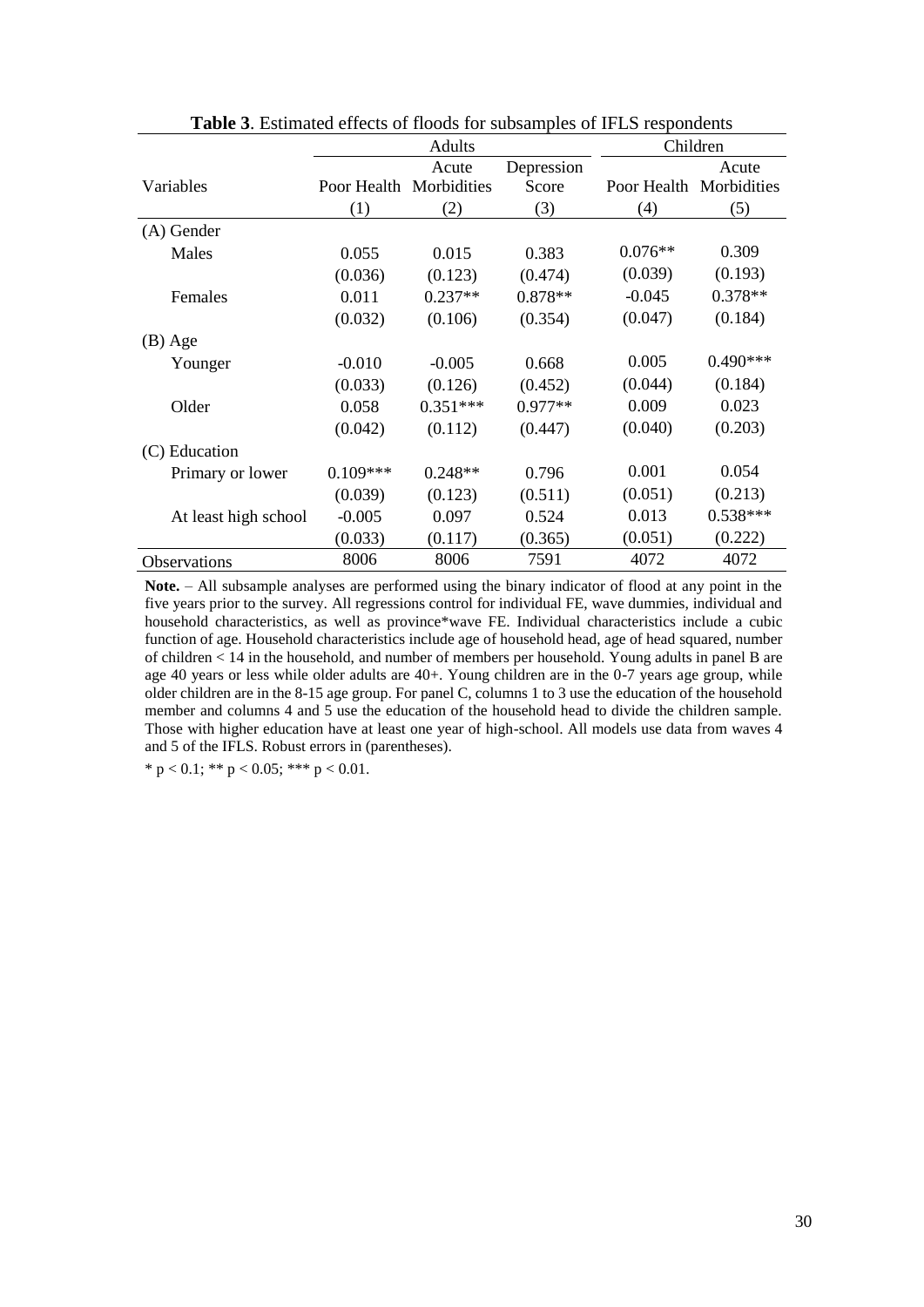|                          | Informat sculcinents of trianassar, indonesia |                      |                                                 |
|--------------------------|-----------------------------------------------|----------------------|-------------------------------------------------|
| Variables                | Poor Health                                   | Acute<br>Morbidities | Depression Score /<br><b>Emotional Problems</b> |
|                          | (1)                                           | (2)                  | (3)                                             |
| (A) Adults               |                                               |                      |                                                 |
| 4-5 months after flood   | $0.127*$                                      | $0.318**$            |                                                 |
|                          | (0.068)                                       | (0.138)              |                                                 |
| 10-11 months after flood | 0.026                                         | 0.084                | $1.221**$                                       |
|                          | (0.070)                                       | (0.139)              | (0.545)                                         |
| Mean Outcome             | 28%                                           | 0.53                 | 6.49                                            |
| <b>Observations</b>      | 1429                                          | 1429                 | 897                                             |
| (B) Children             |                                               |                      |                                                 |
| 4-5 months after flood   | $0.117*$                                      | 0.223                | $13.575***$                                     |
|                          | (0.070)                                       | (0.138)              | (3.094)                                         |
| 10-11 months after flood | $-0.006$                                      | $-0.062$             | $5.232*$                                        |
|                          | (0.056)                                       | (0.141)              | (2.673)                                         |
| <b>Mean Outcome</b>      | 17%                                           | 0.59                 | 17.38                                           |
| <b>Observations</b>      | 1716                                          | 1715                 | 1030                                            |

**Table 4.** Estimated effects of damage from the January 2019 flood for RISE respondents in informal settlements of Makassar, Indonesia

**Note. –** Regression results are based on equation 2 using household fixed effects. All models control for individual and household characteristics as well as wave and household fixed effects, and settlement\*wave interactions. Individual characteristics include: a cubic function of age and gender. Household characteristics include: number of children and number of people in the household. House characteristics include: a list of all assets in the house at baseline, material of floor, roof and walls. All models include data from three waves: Baseline, Wave 2 (4-5 months post flood) and Wave 3 (10-11 months post flood). Robust standard errors in (parentheses). \* p<0.1; \*\* p<0.05; \*\*\* p<0.01.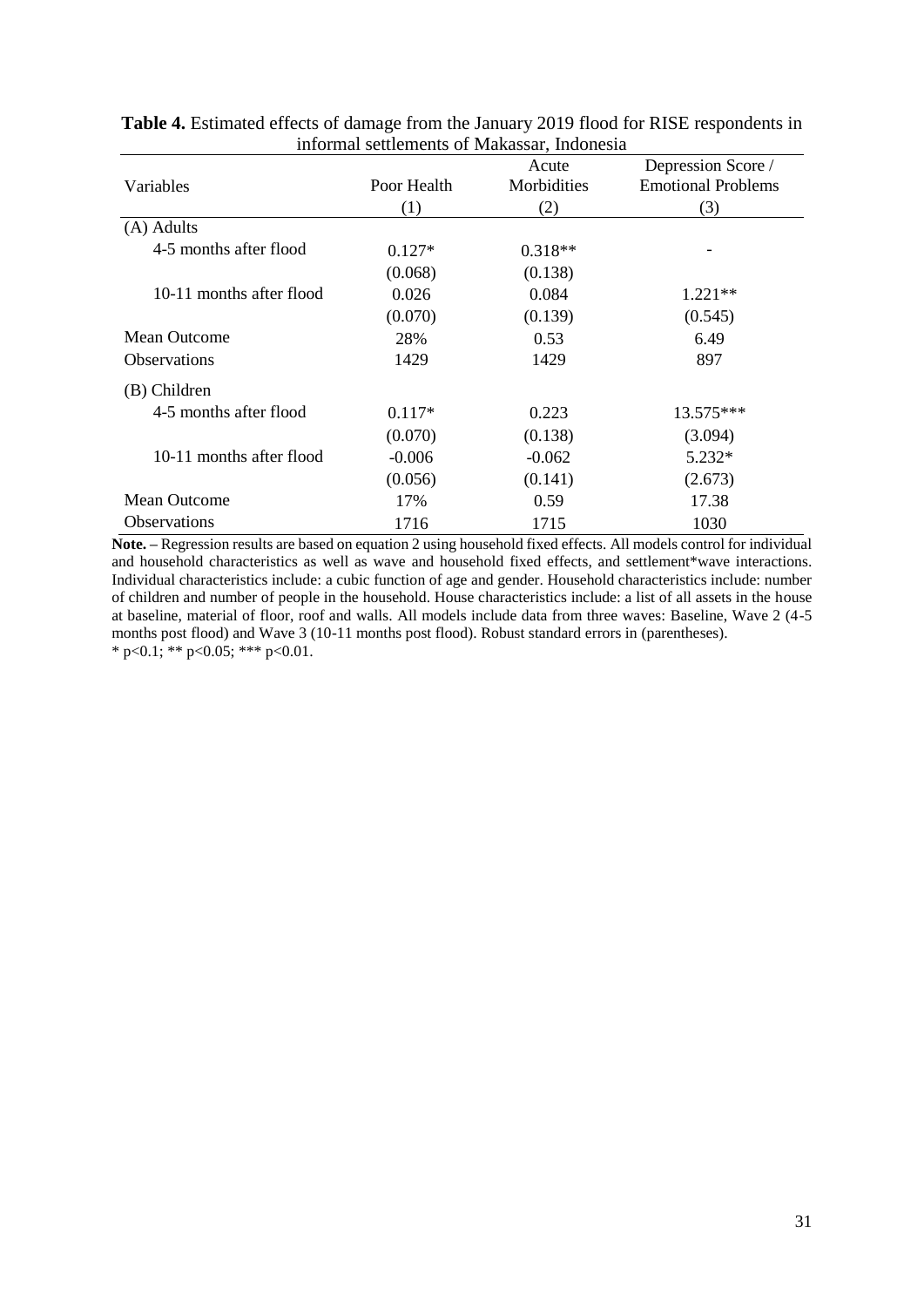|                      |                         | Adults     |            | Children    |             |           |  |
|----------------------|-------------------------|------------|------------|-------------|-------------|-----------|--|
|                      |                         | Acute      | Depression |             | Acute       | Emotional |  |
| Variables            | Poor Health Morbidities |            | Score      | Poor Health | Morbidities | Problems  |  |
|                      | (1)                     | (2)        | (3)        | (4)         | (5)         | (6)       |  |
| (A) Gender           |                         |            |            |             |             |           |  |
| Males                |                         |            |            | 0.029       | 0.102       | 7.863*    |  |
|                      |                         |            |            | (0.087)     | (0.204)     | (4.397)   |  |
| Females              | $0.143*$                | $0.291**$  | 0.952      | $0.174*$    | $0.321*$    | 17.807*** |  |
|                      | (0.076)                 | (0.146)    | (0.586)    | (0.093)     | (0.172)     | (4.311)   |  |
| $(B)$ Age            |                         |            |            |             |             |           |  |
| Younger              | 0.108                   | $0.538***$ | 1.394**    | $0.299***$  | 0.198       | 13.243*** |  |
|                      | (0.092)                 | (0.158)    | (0.668)    | (0.099)     | (0.219)     | (3.974)   |  |
| Older                | 0.024                   | 0.042      | 0.135      | 0.037       | 0.223       | 13.059**  |  |
|                      | (0.144)                 | (0.356)    | (1.243)    | (0.085)     | (0.180)     | (5.433)   |  |
| (C) Education        |                         |            |            |             |             |           |  |
| Primary or lower     | 0.083                   | 0.258      | 2.735***   | 0.137       | $-0.326$    | 15.512*** |  |
|                      | (0.125)                 | (0.262)    | (0.837)    | (0.111)     | (0.231)     | (5.833)   |  |
| At least high school | 0.097                   | $0.561***$ | 0.018      | 0.097       | $0.584***$  | 15.114*** |  |
|                      | (0.103)                 | (0.187)    | (0.669)    | (0.094)     | (0.169)     | (4.164)   |  |
| Observations         | 1429                    | 1429       | 897        | 1716        | 1715        | 1030      |  |

**Table 5**. Estimated effects of January 2019 flood for subsamples of RISE respondents

**Note.** - Regression results are based on equation 2 using household fixed effects. All regressions control for individual, household and house characteristics as well as wave and household fixed effects, and settlement\*wave interactions. Individual characteristics include age and gender except for panel A where age is rather a dummy interacted with damage. Household characteristics include the number of children and people in the household. House characteristics include controls for all assets in the house at baseline, material of the floor, roof and walls at baseline. Young adults in panel B are age 40 years or less while older adults are 40+, while young children are 0-7 years old and older ones are 8-15. In panel C, those with higher education have at least one year of high-school. Robust standard errors in (parentheses).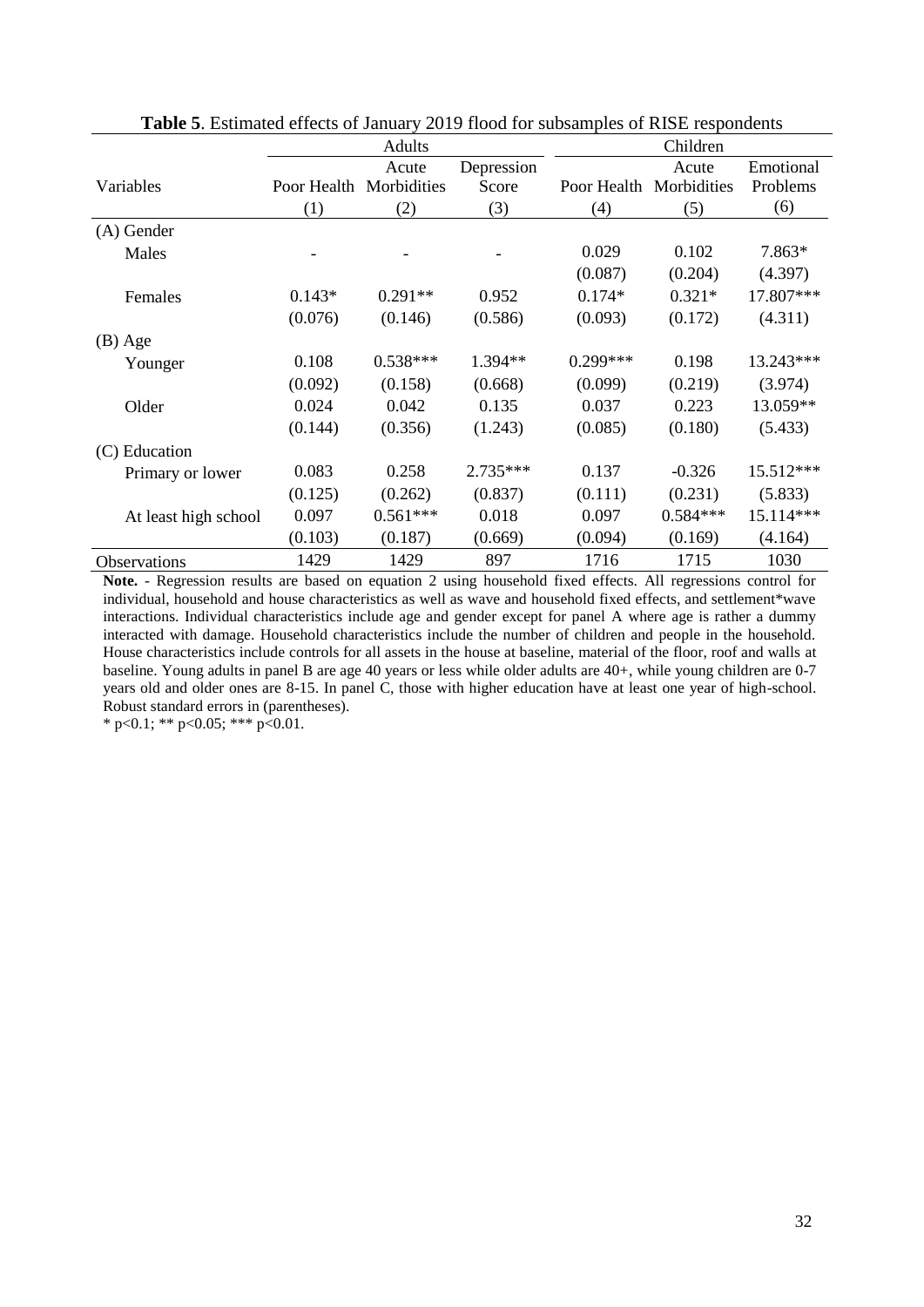|                          | <b>IFLS</b>              |                          |          |                 |                         | <b>RISE</b>              |                           |  |
|--------------------------|--------------------------|--------------------------|----------|-----------------|-------------------------|--------------------------|---------------------------|--|
| Variables                | Log<br>Non-Med<br>Expend | Log<br>Medical<br>Expend | Savings  | Asset<br>Wealth | Try to<br><b>Borrow</b> | Worse<br><b>Finances</b> | Financial<br>Satisfaction |  |
|                          | (1)                      | (2)                      | (3)      | (4)             | (5)                     | (6)                      | (7)                       |  |
|                          |                          |                          |          |                 |                         |                          |                           |  |
| $(A)$ Flood 0-1 year ago | $0.065*$                 | $0.246*$                 | $-0.016$ | $-0.153**$      | $0.057*$                |                          |                           |  |
|                          | (0.039)                  | (0.136)                  | (0.032)  | (0.067)         | (0.033)                 |                          |                           |  |
| $Flood > 1$ year ago     | $-0.023$                 | $-0.058$                 | 0.018    | $-0.010$        | $0.057***$              |                          |                           |  |
|                          | (0.019)                  | (0.067)                  | (0.016)  | (0.034)         | (0.017)                 |                          |                           |  |
| $(B)$ 4-5 months after   |                          |                          |          |                 |                         | $-0.010$                 | 0.486                     |  |
|                          |                          |                          |          |                 |                         | (0.028)                  | (0.303)                   |  |
| 10-11 months after       |                          |                          |          |                 |                         | $-0.045$                 | 0.228                     |  |
|                          |                          |                          |          |                 |                         | (0.035)                  | (0.290)                   |  |
| <b>Mean Outcome</b>      | 12.90                    | 9.41                     | 0.22     | $\overline{0}$  | 0.17                    | 0.07                     | 5.95                      |  |
| <b>Observations</b>      | 9805                     | 8724                     | 9805     | 9804            | 9805                    | 1429                     | 1406                      |  |

**Table 6.** Estimated effects of flood on financial wellbeing and expenditures in IFLS and RISE

**Note. –** Regression results in panel A are based on equation 1 using the IFLS data and results from panel B are based on equation 2 using RISE data. Outcomes in columns 1 and 2 are in logarithmic values. Robust standard errors in (parentheses). \* p<0.1; \*\* p<0.05; \*\*\* p<0.01.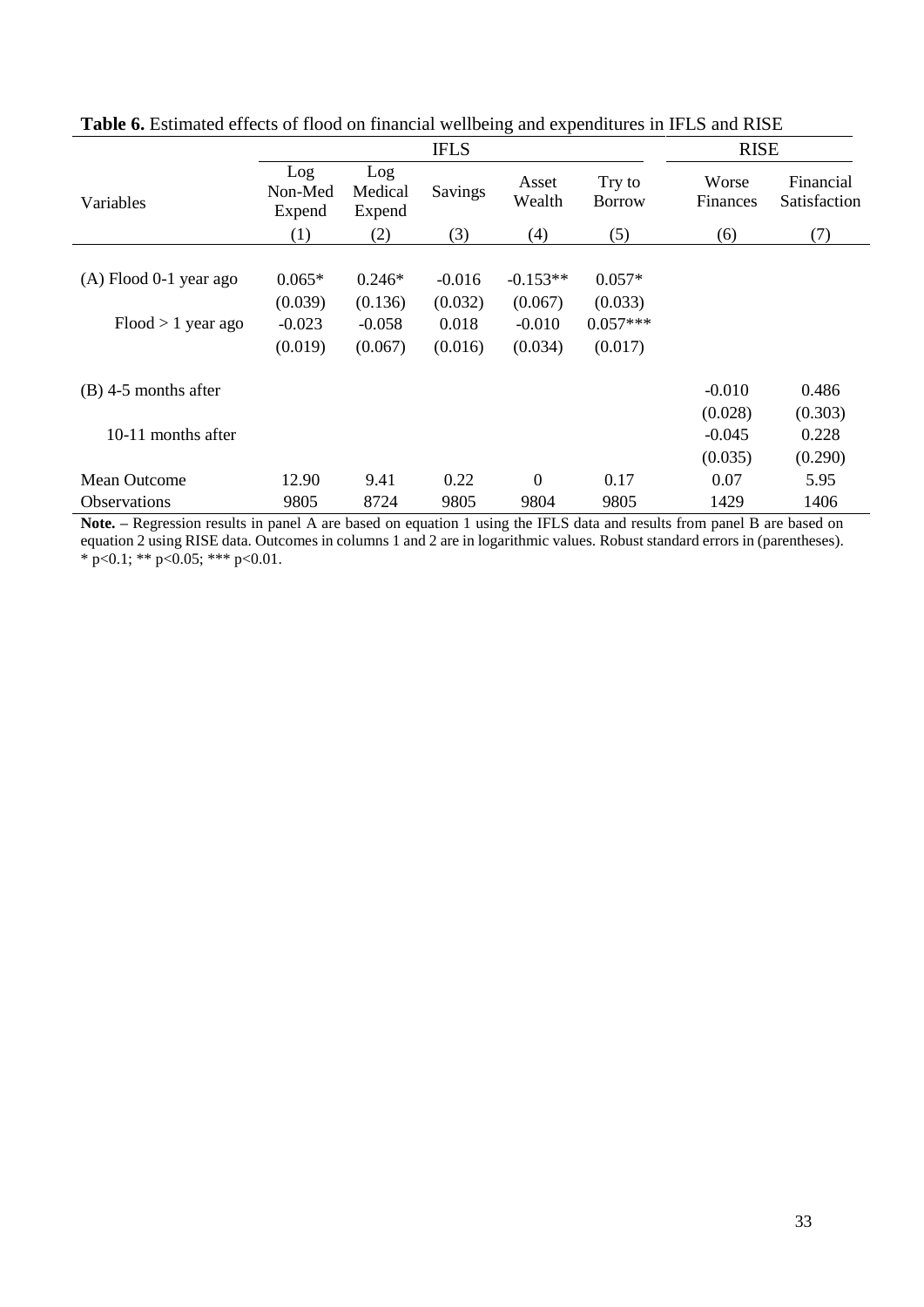# **Appendix**

| <b>Table A1.</b> Descriptive statistics of IFLS respondents that are poor in urban areas of Indonesia |  |  |  |
|-------------------------------------------------------------------------------------------------------|--|--|--|
|-------------------------------------------------------------------------------------------------------|--|--|--|

|                                               | <b>Adult Sample</b> |                          | Child Sample |                          |  |
|-----------------------------------------------|---------------------|--------------------------|--------------|--------------------------|--|
| Variables                                     | IFLS4               | IFLS5                    | IFLS4        | IFLS5                    |  |
|                                               | (1)                 | (2)                      | (3)          | (4)                      |  |
| <b>Demographic Characteristics</b>            |                     |                          |              |                          |  |
| Age now                                       | 39.66               | 46.50                    | 6.66         | 13.76                    |  |
| Gender: Male                                  | 0.46                | 0.45                     | 0.51         | 0.49                     |  |
| Marital Status - Unmarried / Head (children)  | 0.24                | 0.12                     | ÷,           | ÷,                       |  |
| Marital Status - Married / Head (children)    | 0.62                | 0.69                     | 0.84         | 0.77                     |  |
| Marital Status - Separated / Head (children)  | 0.01                | 0.01                     | 0.03         | 0.03                     |  |
| Marital Status - Divorced / Head (children)   | 0.03                | 0.04                     | 0.12         | 0.11                     |  |
| Marital Status - Widow / Head (children)      | 0.10                | 0.14                     | 0.02         | 0.08                     |  |
| Household member has 6th grade or <           | 0.48                | 0.48                     | 0.81         | 0.40                     |  |
| Still in School                               | ÷,                  | $\overline{\phantom{a}}$ | 0.50         | 0.73                     |  |
| Main activity: Working                        | 0.56                | 0.58                     | 0.01         | 0.15                     |  |
| Main activity: Looking for work               | 0.01                | 0.01                     | 0.00         | 0.01                     |  |
| Main activity: Student                        | 0.06                | 0.00                     | 0.81         | 0.71                     |  |
| Main activity: Housekeeper                    | 0.23                | 0.27                     | 0.00         | 0.05                     |  |
| Main activity: Retired                        | 0.05                | 0.05                     | 0.00         | 0.00                     |  |
| Main activity: Unemployed                     | 0.08                | 0.06                     | 0.18         | 0.07                     |  |
| Main activity: Sick                           | 0.01                | 0.03                     | 0.00         | 0.01                     |  |
| Relation to head: Children (biological)       | 0.24                | 0.15                     | 0.68         | 0.67                     |  |
| Relation to head: Children (step/adopted)     | 0.01                | 0.01                     | 0.02         | 0.03                     |  |
| Relation to head: Grandchild                  | 0.02                | 0.01                     | 0.27         | 0.13                     |  |
| Relation to head: Nephews/nieces              | 0.01                | 0.00                     | 0.02         | 0.03                     |  |
| Relation to head: Other                       | 0.72                | 0.84                     | 0.01         | 0.13                     |  |
| Age of household head                         | 50.96               | 51.39                    | 45.32        | 45.31                    |  |
| Household head has 6th grade or <             | 0.45                | 0.38                     | 0.39         | 0.39                     |  |
| Activity of head: Working                     | 0.72                | 0.71                     | 0.78         | 0.75                     |  |
| Activity of head: Housekeeper                 | 0.09                | 0.11                     | 0.09         | 0.10                     |  |
| Activity of head: Retired                     | 0.09                | 0.07                     | 0.04         | 0.03                     |  |
| Activity of head: Unemployed                  | 0.08                | 0.07                     | 0.06         | 0.06                     |  |
| Activity of head: Sick                        | 0.02                | 0.03                     | 0.01         | 0.02                     |  |
| Expenditure quintile: Poorest                 | 0.44                | 0.53                     | 0.43         | 0.48                     |  |
| Expenditure quintile: Poorer                  | 0.41                | 0.22                     | 0.44         | 0.23                     |  |
| Expenditure quintile: Middle                  | 0.08                | 0.12                     | 0.06         | 0.13                     |  |
| Expenditure quintile: Richer                  | 0.05                | 0.08                     | 0.05         | 0.09                     |  |
| Expenditure quintile: Richest                 | 0.02                | 0.05                     | 0.02         | 0.06                     |  |
| Material used in walls is non-porous          | 0.79                | 0.85                     | 0.77         | 0.84                     |  |
| Floor is made of dirt or unfinished           | 0.05                | 0.03                     | 0.05         | 0.03                     |  |
| Number of children $< 14$ per household       | 1.28                | 1.17                     | 2.32         | 1.59                     |  |
| Number of members per household               | 4.65                | 4.34                     | 5.58         | 4.95                     |  |
| <b>Outcome Variables</b>                      |                     |                          |              |                          |  |
| Self-reported unhealthy                       | 0.16                | 0.28                     | 0.11         | 0.11                     |  |
| Reported at least 1 Morbidity in past 4 weeks | 0.72                | 0.81                     | 0.67         | 0.80                     |  |
| Number of Morbidities in past 4 weeks         | 1.93                | 2.51                     | 1.98         | 2.40                     |  |
| Cough in the past 4 weeks                     | 0.32                | 0.42                     | 0.38         | 0.43                     |  |
| Difficulty breathing in the past 4 weeks      | 0.07                | 0.09                     | 0.03         | 0.05                     |  |
| Stomach ache in the past 4 weeks              | 0.19                | 0.29                     | 0.17         | 0.34                     |  |
| Nausea in the past 4 weeks                    | 0.10                | 0.16                     | 0.10         | 0.13                     |  |
| Diarrhea in the past 4 weeks                  | 0.07                | 0.11                     | 0.11         | 0.09                     |  |
| Skin infection in the past 4 weeks            | 0.09                | 0.15                     | 0.07         | 0.12                     |  |
| CES-D 10 Scale                                | 6.26                | 8.51                     |              | $\overline{\phantom{0}}$ |  |
| Individual is depressed                       | 0.13                | 0.36                     |              |                          |  |
| Observations                                  | 4878                | 3950                     | 1997         | 2379                     |  |

**Note.** - Mean statistics reported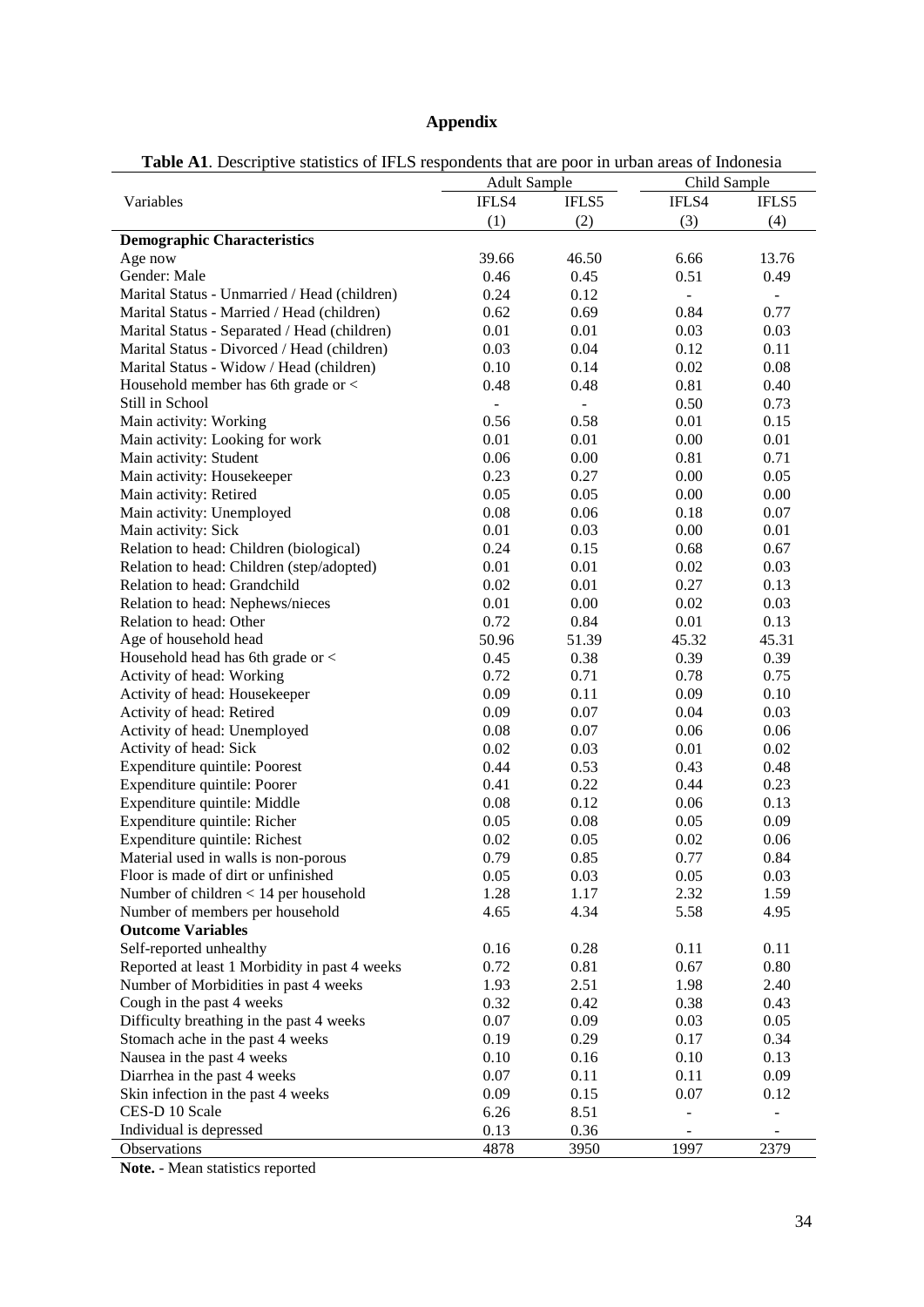|                                                                  | <b>Adult Sample</b> | Child Sample             |
|------------------------------------------------------------------|---------------------|--------------------------|
| Variables                                                        | (1)                 | (2)                      |
| <b>Demographic Characteristics</b>                               |                     |                          |
| Age                                                              | 41.47               | 6.51                     |
| Gender: Male                                                     | 0.10                | 0.53                     |
| Number of people in household                                    | 4.78                | 5.57                     |
| Children under 15                                                | 1.42                | 2.21                     |
| Lived $<$ 6 months in settlement                                 | 0.01                | 0.01                     |
| Lived 6 months-1 year                                            | 0.02                | 0.01                     |
| Lived 1-2 years in settlement                                    | 0.04                | 0.04                     |
| Lived 2-5 years in settlement                                    | 0.09                | 0.11                     |
| Lived 5-10 years in settlement                                   | 0.12                | 0.16                     |
| Lived >10 years in settlement                                    | 0.44                | 0.41                     |
| Lived all life in settlement                                     | 0.28                | 0.25                     |
| Freehold Ownership Title                                         | 0.50                | 0.49                     |
| Sale & Purchase Deed                                             | 0.27                | 0.27                     |
| Temporary Registration Letter                                    | 0.11                | 0.12                     |
| Right to Work Land                                               | 0.01                | 0.02                     |
| Proof of Payment/Instalment                                      | 0.03                | 0.04                     |
| <b>Relocation Letter</b>                                         | 0.02                | 0.01                     |
| Tenure - Other                                                   | 0.05                | 0.04                     |
| Roofing - Corrugated tin / iron / alum / zinc                    | 1.00                | 1.00                     |
| Material used in walls is porous                                 | 0.53                | 0.48                     |
| Walls - Masonry                                                  | 0.72                | 0.75                     |
| Walls - Wood or plywood                                          | 0.30                | 0.25                     |
| Walls - Bamboo woven or mat                                      | 0.02                | 0.02                     |
| Walls - Tin or corrugated iron                                   | 0.39                | 0.35                     |
| Flood is made of dirt or unfinished                              | 0.42                | 0.37                     |
| Flooring - Ceramic / tiles / terrazzo                            | 0.57                | 0.59                     |
| Flooring - Laminate (plastic)                                    | 0.10                | 0.09                     |
| Flooring - Concrete                                              | 0.46                | 0.48                     |
| Flooring - Wood/boards                                           | 0.41                | 0.36                     |
| Flooring - Bamboo                                                | 0.01                | 0.01                     |
| Flooring - Soil/dirt                                             | 0.03                | 0.03                     |
| Open Sewage                                                      | 0.10                | 0.09                     |
| Unprotected Water                                                | 0.54                | 0.56                     |
| In past 3 months flood outside/under house                       | 0.11                | 0.12                     |
| <b>Outcome Variables</b>                                         |                     |                          |
| Poor health of respondent/child                                  | 0.39                | 0.22                     |
| In last month, how many days where you sick to do normal act.    | 1.53                | $\overline{\phantom{a}}$ |
| Respondent had at least 1 acute morbidity                        | 0.42                | 0.44                     |
| Respondent number of morbidities                                 | 0.64                | 0.69                     |
| In last 3 months, have you seen health worker                    | 0.25                | 0.33                     |
| In the last week, have you had a cough lasting through day?      | 0.16                | 0.19                     |
| In the last week, have you had trouble breathing?                | 0.07                | 0.02                     |
| In the last week, have you had a fever?                          | 0.11                | 0.21                     |
| In the last week, did you have three or $+$ loose stools in 24h? | 0.06                | 0.08                     |
| In the last week, how many days did you have 3+ loose stools?    | 0.14                | 0.20                     |
| In the last week, have you had a skin infection?                 | 0.12                | 0.09                     |
| CESD Depression 10 Scale / PedsQL Score                          | 6.70                | 18.74                    |
| Individual is depressed                                          | 0.18                |                          |
| Observations                                                     | 500                 | 579                      |

**Table A2.** Descriptive statistics for RISE adults and children at baseline in informal settlements of Makassar, Indonesia

**Note. -** Mean statistics reported at baseline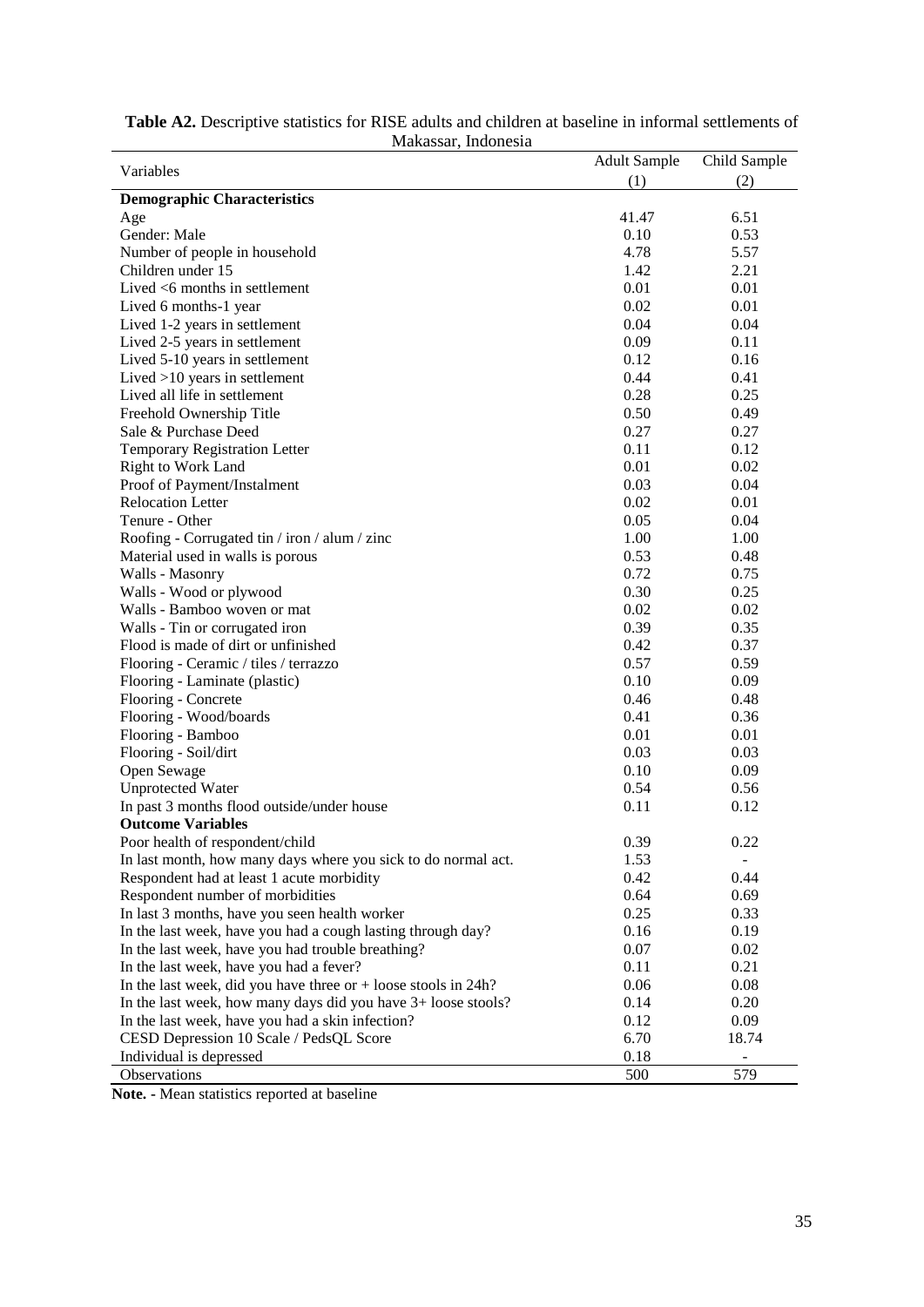| Variables                       | Attrition   | Attrition:<br>Passed Away | Attrition:<br>Left sample |
|---------------------------------|-------------|---------------------------|---------------------------|
|                                 | (1)         |                           | (3)                       |
| Flood in IFLS4                  | $-0.003$    | $-0.002$                  | $-0.001$                  |
|                                 | (0.006)     | (0.004)                   | (0.005)                   |
| Gender: Male                    | $0.022***$  | $0.024***$                | $-0.002$                  |
|                                 | (0.003)     | (0.002)                   | (0.003)                   |
| Age of respondent in 2007       | $0.006***$  | $0.005***$                | $0.001***$                |
|                                 | (0.000)     | (0.000)                   | (0.000)                   |
| Working in 2007                 | $-0.073***$ | $-0.058***$               | $-0.015***$               |
|                                 | (0.004)     | (0.003)                   | (0.003)                   |
| <b>High Education</b>           | $-0.006**$  | $-0.012***$               | $0.006***$                |
|                                 | (0.003)     | (0.002)                   | (0.002)                   |
| Relation to head: Spouse        | $-0.013**$  | $-0.008**$                | $-0.005$                  |
|                                 | (0.005)     | (0.004)                   | (0.004)                   |
| Relation to head: Children      | $0.058***$  | $0.047***$                | $0.011**$                 |
|                                 | (0.006)     | (0.004)                   | (0.005)                   |
| Relation to head: Other         | $0.076***$  | $0.071***$                | 0.005                     |
|                                 | (0.007)     | (0.006)                   | (0.005)                   |
| Married in 2007                 | $-0.028***$ | $-0.017***$               | $-0.011***$               |
|                                 | (0.005)     | (0.004)                   | (0.004)                   |
| Log Consumption Expenditure     | $0.025***$  | $-0.005***$               | $0.030***$                |
|                                 | (0.003)     | (0.002)                   | (0.002)                   |
| Number of household Members     | $-0.009***$ | $-0.002**$                | $-0.007$ ***              |
|                                 | (0.001)     | (0.001)                   | (0.001)                   |
| Number of children in household | $0.010***$  | $0.003**$                 | $0.007***$                |
|                                 | (0.002)     | (0.001)                   | (0.001)                   |
| Province FE                     | <b>YES</b>  | <b>YES</b>                | <b>YES</b>                |
| <b>Mean Attrition</b>           | 9.31%       | 4.38%                     | 4.93%                     |
| R-squared                       | 0.129       | 0.166                     | 0.038                     |
| Observations                    | 38831       | 38831                     | 38831                     |

| Table A3. Predicting the probability of attrition in IFLS5 |  |  |  |  |
|------------------------------------------------------------|--|--|--|--|
|                                                            |  |  |  |  |

**Note. -** Model 1 controls for all covariates included in the main regression results plus province fixed effects and indicators of socio-economic status such as working status, level of education and log of consumption expenditure. Models 2 and 3 perform a similar analysis but disaggregating the type of attrition by death and leaving the sample or unable to track. Reference levels are relation to head (Head of Household), Marital Status (Single, Divorced, Widowed) High Education (Less than 1 year of secondary education). Robust standard errors in (parentheses).

\* p<0.1; \*\* p<0.05; \*\*\* p<0.01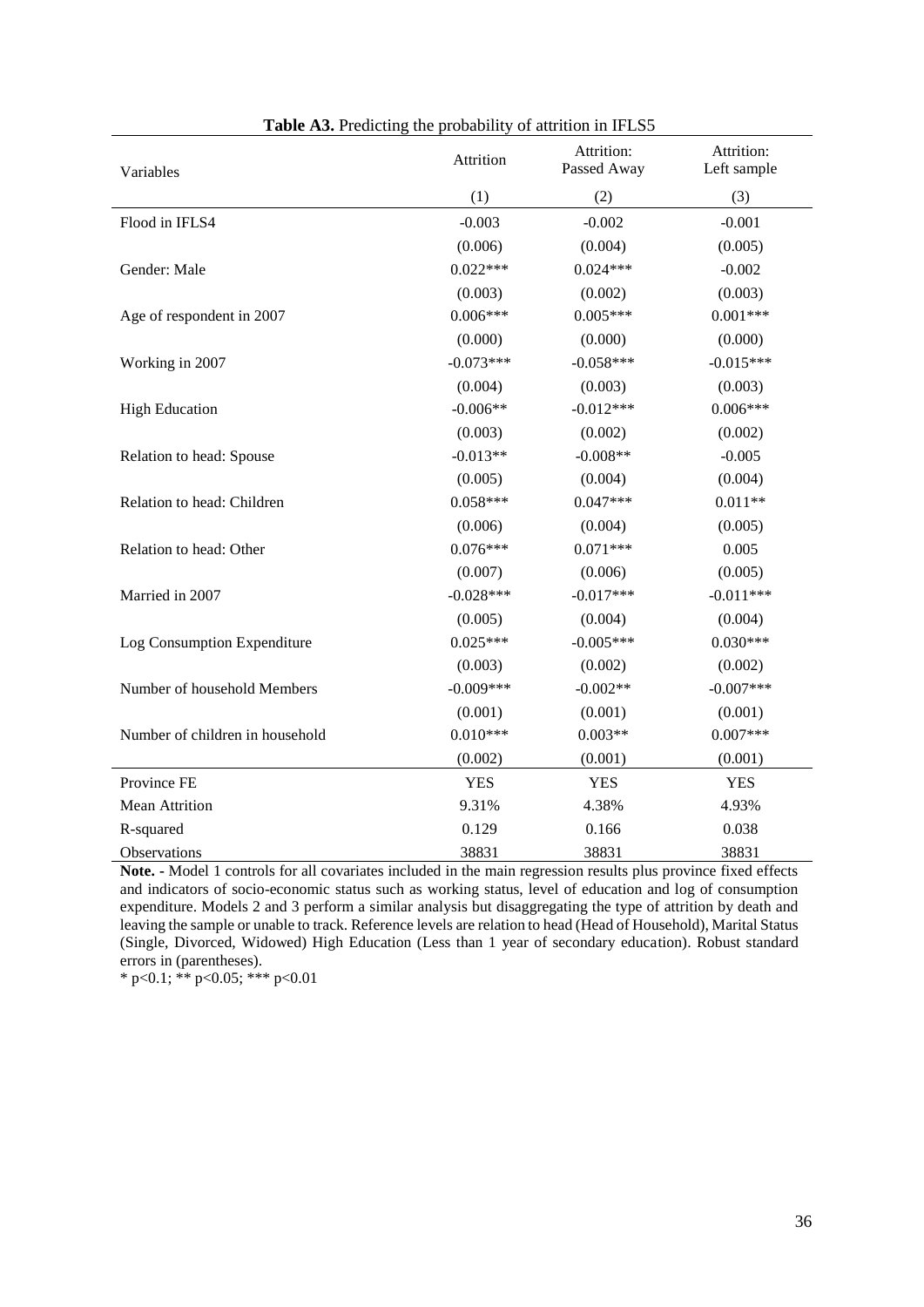|                           |                | <b>Adults</b>            |                      | Children       |                          |  |
|---------------------------|----------------|--------------------------|----------------------|----------------|--------------------------|--|
| Variables                 | Poor<br>Health | Number of<br>Morbidities | <b>CESD</b><br>Score | Poor<br>Health | Number of<br>Morbidities |  |
|                           | (1)            | (2)                      | (3)                  | (4)            | (5)                      |  |
| (A) Flood in past 5 years | 0.034          | $0.146*$                 | $0.641**$            | 0.015          | $0.382***$               |  |
|                           | (0.024)        | (0.080)                  | (0.290)              | (0.032)        | (0.140)                  |  |
| (B) Flood 0-1 Year Ago    | $0.081*$       | $0.329**$                | $1.475***$           | 0.006          | 0.410                    |  |
|                           | (0.042)        | (0.147)                  | (0.502)              | (0.060)        | (0.255)                  |  |
| $Flood > 1$ Year Ago      | 0.024          | 0.108                    | 0.467                | 0.017          | $0.373**$                |  |
|                           | (0.027)        | (0.086)                  | (0.318)              | (0.035)        | (0.150)                  |  |
| Mean Outcome              | 21.60%         | 2.26                     | 7.8                  | 11.22%         | 2.22                     |  |
| <b>Observations</b>       | 8004           | 8002                     | 7590                 | 4048           | 4045                     |  |

**Table A4.** IFLS Results for IFLS urban poor adults and children in Indonesia with added (potentially endogenous) controls

**Note.** - For the adult sample in columns 1-3, the additional controls include marital status, equivalized consumption, education level, and main activity of the household member. For the child sample in columns 4-5 we instead control for marital status, education level and primary activity of the child's caregiver and household wealth index. Robust standard errors in (parentheses). \* p<0.1; \*\* p<0.05; \*\*\* p<0.01

|                           | Adults         |                      |                     | Children       |                      |
|---------------------------|----------------|----------------------|---------------------|----------------|----------------------|
| Variables                 | Poor<br>Health | Acute<br>Morbidities | Depression<br>Score | Poor<br>Health | Acute<br>Morbidities |
|                           | (1)            | (2)                  | (3)                 | (4)            | (5)                  |
| (A) Flood in last 5 years | 0.023          | 0.083                | $0.490*$            | 0.018          | $0.282**$            |
|                           | (0.024)        | (0.081)              | (0.296)             | (0.031)        | (0.134)              |
| (B) Flood 0-1 year ago    | 0.058          | $0.318**$            | $1.312**$           | 0.022          | 0.289                |
|                           | (0.039)        | (0.147)              | (0.517)             | (0.058)        | (0.256)              |
| $Flood > 1$ year ago      | 0.015          | 0.037                | 0.325               | 0.017          | $0.279*$             |
|                           | (0.027)        | (0.087)              | (0.323)             | (0.033)        | (0.143)              |
| Mean Outcome              | 21.60%         | 2.26                 | 7.8                 | 11.22%         | 2.22                 |
| <b>Observations</b>       | 8006           | 8004                 | 7591                | 4072           | 4072                 |

**Table A5.** Estimated effects of floods for urban poor IFLS (Regency Fixed Effects)

**Note.** - All regressions control for individual fixed effects, wave dummies, individual and household characteristics, and regency fixed effects. Individual characteristics include a cubic function of age. Household characteristics include age of household head, age of head squared, number of children under 14 in the household, number of members per household. Individuals were considered poor if their average daily equivalized income in IFLS4 and IFLS5 was below the \$1.51 ADB poverty line for Asia Pacific countries. All models use data from waves 4 and 5 of the IFLS. Robust standard errors in (parentheses).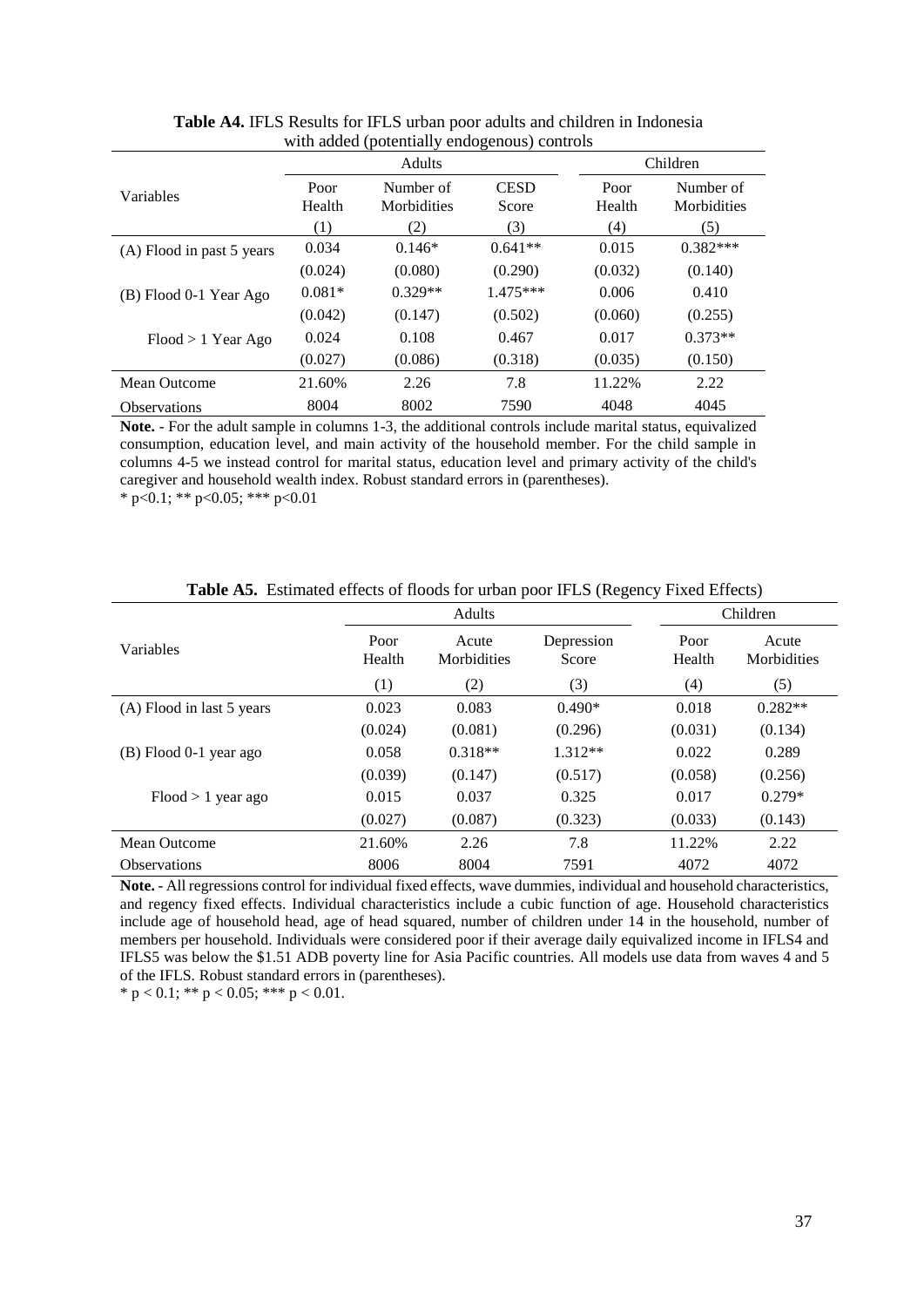| Flood      |
|------------|
| (1)        |
|            |
| $-0.001$   |
| (0.009)    |
| 0.009      |
| (0.015)    |
| 0.000      |
| (0.004)    |
| 0.012      |
| (0.028)    |
| $-0.019$   |
| (0.064)    |
| $-0.025$   |
| (0.050)    |
| 0.005      |
| (0.044)    |
| 0.027      |
| (0.047)    |
| $-0.014$   |
| (0.023)    |
| $0.028*$   |
| (0.016)    |
| 0.002      |
| (0.023)    |
| $-0.032$   |
| (0.021)    |
| $-0.021$   |
| (0.051)    |
| $-0.051$   |
| (0.067)    |
| 0.008      |
| (0.020)    |
| 0.001      |
| (0.003)    |
| $-0.001$   |
| (0.003)    |
| 0.000      |
| (0.007)    |
| <b>YES</b> |
| 7064       |
| 0.042      |
| 0.61       |
| 0.893      |
|            |

#### **Table A6.** Checking for Endogeneity of Floods among the IFLS Adult Sample

**Note**. – To check for endogeneity of floods among the IFLS sample we regress floods in IFLS5 on health status, individual and household characteristics in IFLS4. Reported F-statistic tests for joint significance include all lags in table A6, except province-wave interactions. Robust standard errors in (parentheses).  $*$  p<0.1;  $**$  p<0.05;  $***$  p<0.01.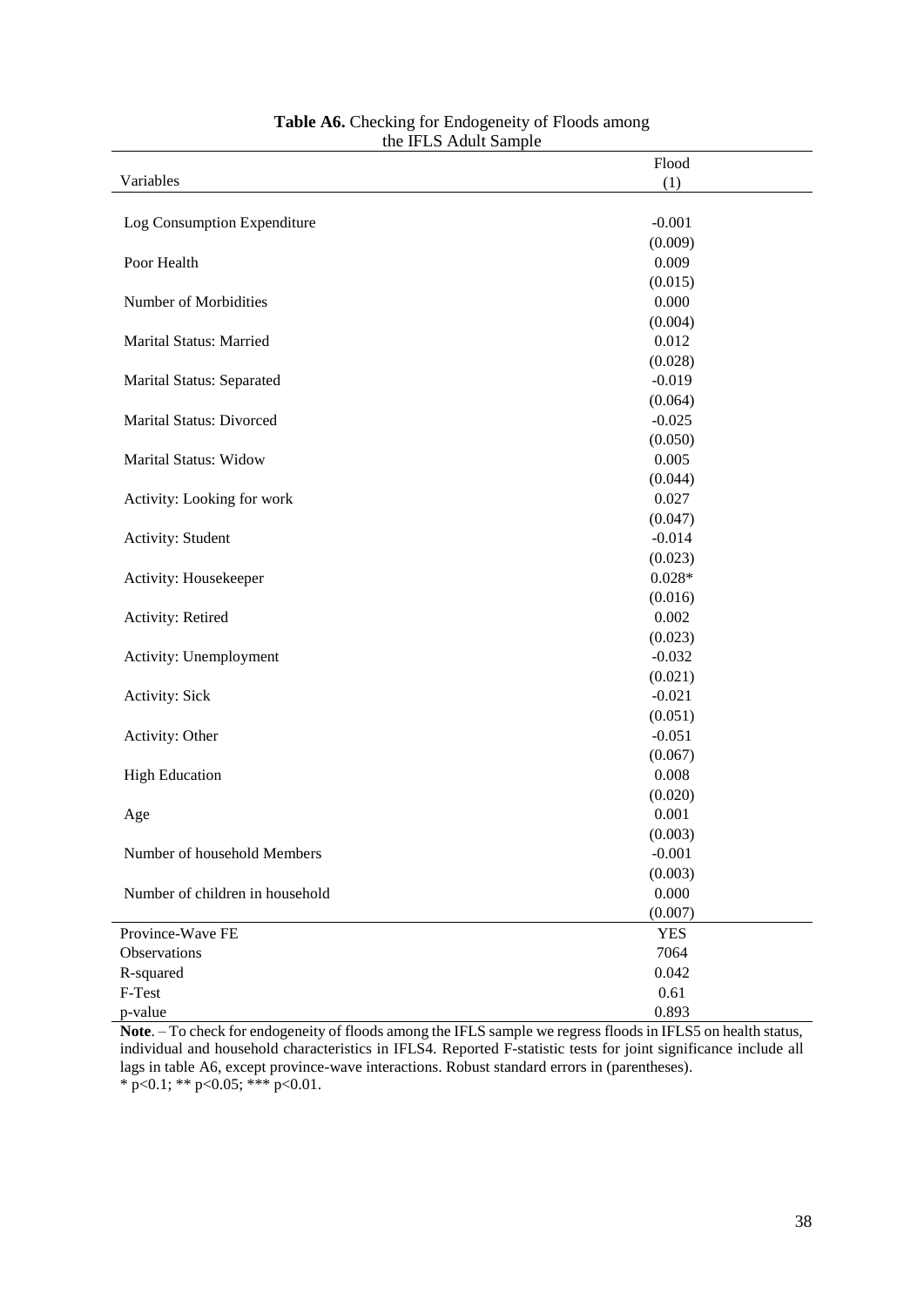| Variables                 | Runny<br><b>Nose</b><br>(1) | Cough<br>(2) | Stomach<br>Ache<br>(3) | Nausea<br>(4) | Diarrhea<br>(5) | Skin<br>Infections<br>(6) |
|---------------------------|-----------------------------|--------------|------------------------|---------------|-----------------|---------------------------|
| (A) Adults                |                             |              |                        |               |                 |                           |
| Flood in the last 5 years | 0.048                       | 0.028        | 0.026                  | 0.015         | 0.016           | 0.000                     |
|                           | (0.031)                     | (0.028)      | (0.027)                | (0.021)       | (0.018)         | (0.020)                   |
| Flood 0-1 year ago        | 0.058                       | 0.078        | 0.074                  | $0.078**$     | 0.017           | 0.026                     |
|                           | (0.064)                     | (0.056)      | (0.053)                | (0.036)       | (0.037)         | (0.043)                   |
| $Flood > 1$ year ago      | 0.045                       | 0.018        | 0.016                  | 0.002         | 0.015           | $-0.005$                  |
|                           | (0.033)                     | (0.029)      | (0.029)                | (0.022)       | (0.019)         | (0.022)                   |
| <b>Observations</b>       | 8004                        | 8004         | 8004                   | 8004          | 8004            | 8004                      |
| (B) Children              |                             |              |                        |               |                 |                           |
| Flood in the last 5 years | $0.079*$                    | $0.120**$    | 0.025                  | 0.000         | $0.067***$      | 0.035                     |
|                           | (0.047)                     | (0.049)      | (0.041)                | (0.030)       | (0.026)         | (0.028)                   |
| Flood 0-1 year ago        | 0.073                       | $0.205***$   | $-0.034$               | 0.000         | 0.073           | 0.005                     |
|                           | (0.082)                     | (0.076)      | (0.082)                | (0.056)       | (0.054)         | (0.060)                   |
| $Flood > 1$ year ago      | 0.079                       | $0.097*$     | 0.041                  | 0.000         | $0.065**$       | 0.043                     |
|                           | (0.051)                     | (0.054)      | (0.042)                | (0.032)       | (0.029)         | (0.031)                   |
| <b>Observations</b>       | 4070                        | 4070         | 4070                   | 4070          | 4070            | 4070                      |

**Table A7.** Estimated effects of floods on morbidities for poor IFLS respondents in urban areas of Indonesia

**Note.** - Individual characteristics controlled for include a cubic function of age. Household characteristics controlled for include age of household head, age of head squared, number of children under 14 in the household, number of members per household. All morbidities reportedly occurred in the 4 weeks prior to the interview. All models use data from waves 4 and 5 of the IFLS. Robust errors in (parentheses). \*  $p < 0.1$ ; \*\*  $p < 0.05$ ; \*\*\*  $p < 0.01$ .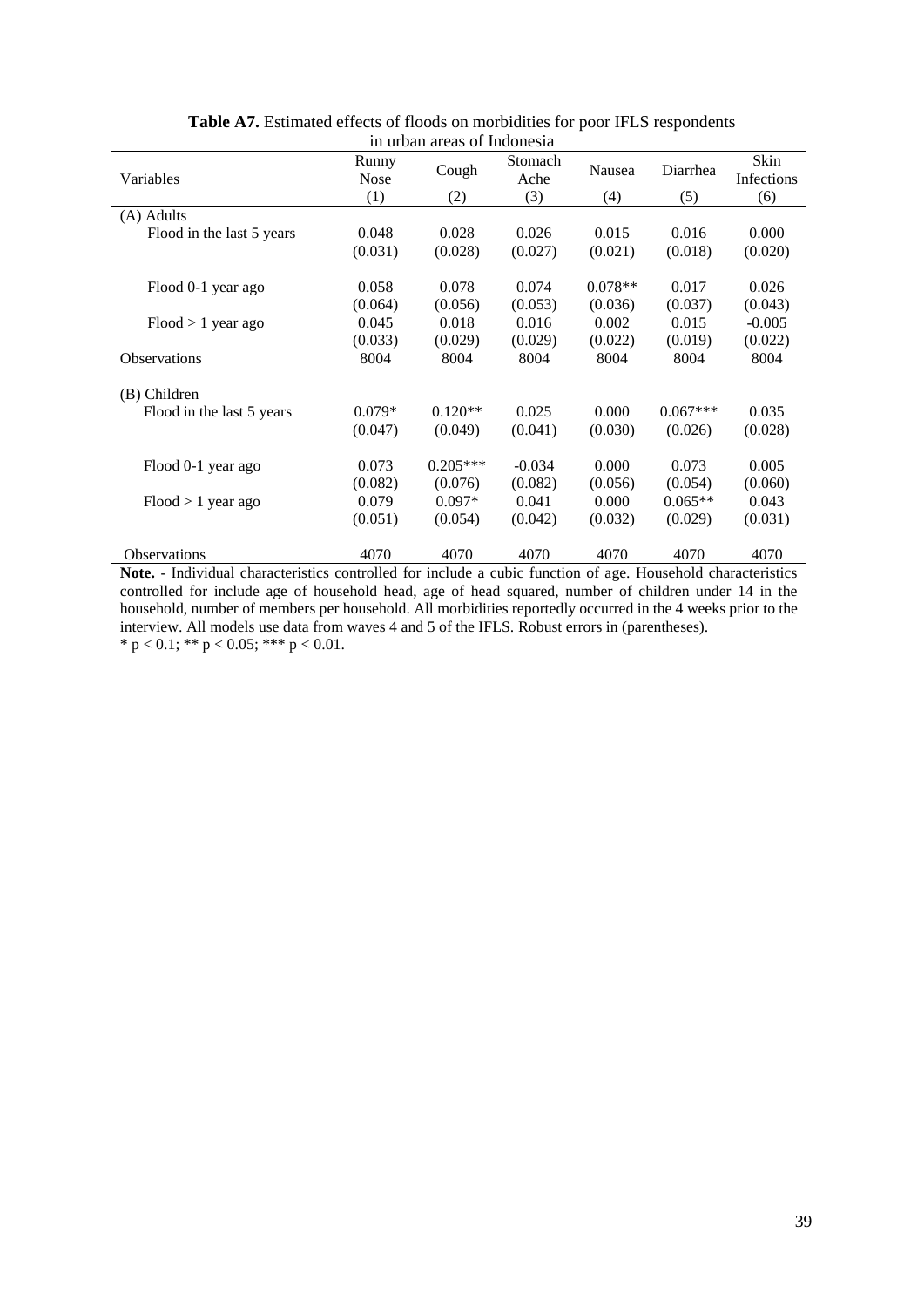|                       | Adults         |                      | Children            |                |                      |
|-----------------------|----------------|----------------------|---------------------|----------------|----------------------|
| Variables             | Poor<br>Health | Acute<br>Morbidities | Depression<br>Score | Poor<br>Health | Acute<br>Morbidities |
|                       | (1)            | (2)                  | (3)                 | (4)            | (5)                  |
| (A) Quintile 3        |                |                      |                     |                |                      |
| Flood in last 5 years | 0.048          | $-0.156$             | 0.455               | 0.046          | $-0.022$             |
|                       | (0.032)        | (0.099)              | (0.339)             | (0.034)        | (0.145)              |
| Flood 0-1 year ago    | 0.039          | $-0.281$             | 0.353               | 0.008          | 0.233                |
|                       | (0.057)        | (0.193)              | (0.594)             | (0.077)        | (0.252)              |
| $Flood > 1$ year ago  | 0.050          | $-0.127$             | 0.480               | 0.053          | $-0.078$             |
|                       | (0.036)        | (0.108)              | (0.379)             | (0.035)        | (0.158)              |
| (B) Quintile 4        |                |                      |                     |                |                      |
| Flood in last 5 years | 0.012          | 0.092                | 0.079               | 0.048          | 0.148                |
|                       | (0.025)        | (0.082)              | (0.270)             | (0.031)        | (0.116)              |
| Flood 0-1 year ago    | 0.026          | $0.368**$            | 0.635               | $-0.079$       | 0.365                |
|                       | (0.042)        | (0.171)              | (0.502)             | (0.064)        | (0.295)              |
| $Flood > 1$ year ago  | 0.010          | 0.050                | $-0.013$            | $0.069**$      | 0.113                |
|                       | (0.027)        | (0.085)              | (0.289)             | (0.034)        | (0.127)              |
| (C) Quintile 5        |                |                      |                     |                |                      |
| Flood in last 5 years | 0.015          | 0.021                | 0.339               | 0.027          | 0.034                |
|                       | (0.026)        | (0.083)              | (0.266)             | (0.034)        | (0.118)              |
| Flood 0-1 year ago    | 0.030          | $0.310*$             | 0.781               | 0.039          | $-0.052$             |
|                       | (0.053)        | (0.175)              | (0.519)             | (0.066)        | (0.307)              |
| $Flood > 1$ year ago  | 0.012          | $-0.027$             | 0.264               | 0.025          | 0.047                |
|                       | (0.027)        | (0.086)              | (0.282)             | (0.035)        | (0.125)              |

**Table A8.** Estimated effects of floods by quintiles of IFLS urban consumption expenditure (Top 3 quintiles)

**Note.** - All regressions control for individual fixed effects, wave dummies, individual and household characteristics, and province\*wave fixed effects. Individual characteristics include a cubic function of age. Household characteristics include age of household head, age of head squared, number of children under 14 in the household, number of members per household. All models use data from waves 4 and 5 of the IFLS. Robust standard errors in (parentheses).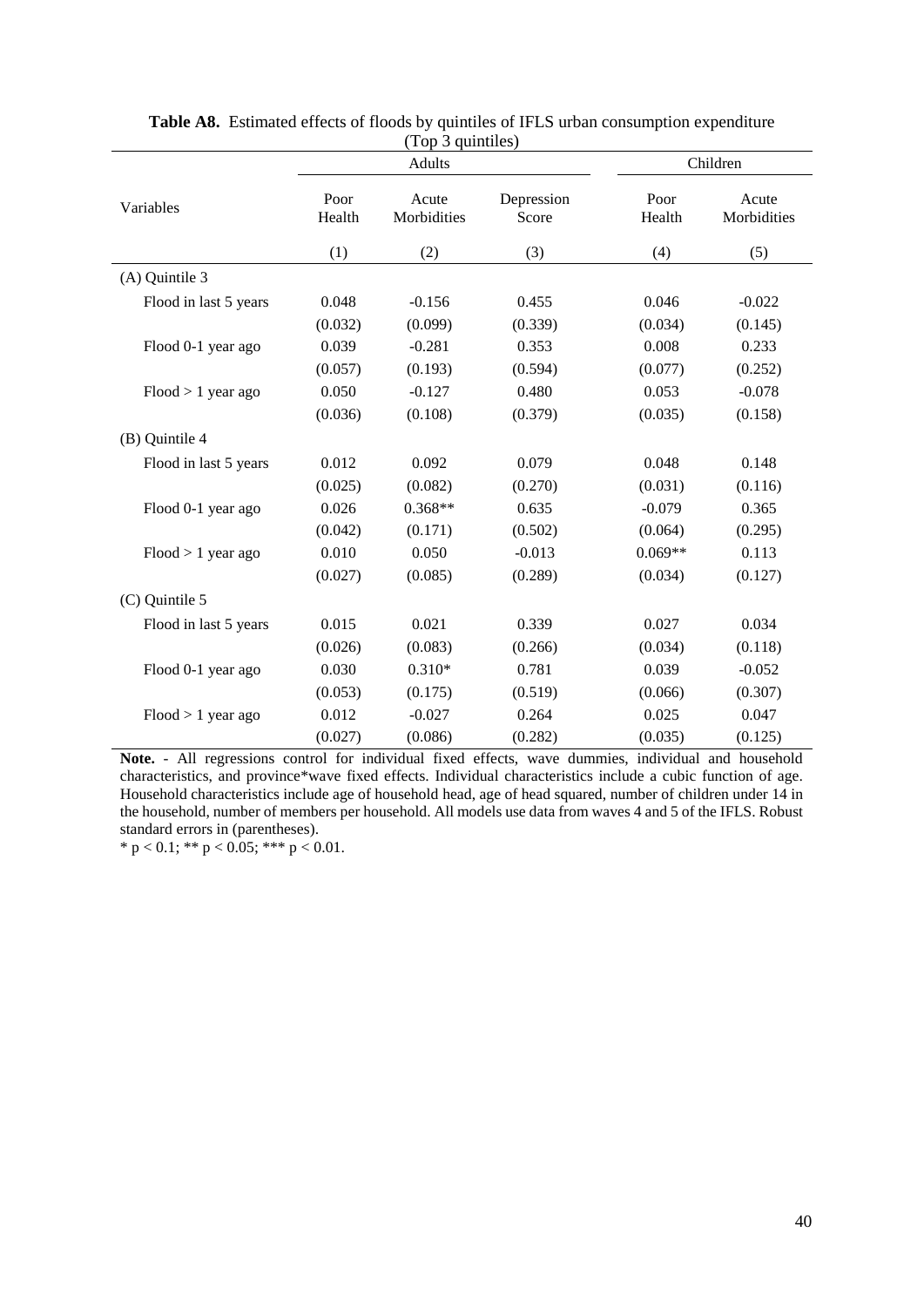|                           |                |                          | Adults         |                  | Children       |                          |  |  |
|---------------------------|----------------|--------------------------|----------------|------------------|----------------|--------------------------|--|--|
| Variables                 |                | <b>Acute Morbidities</b> |                | Depression Score |                | <b>Acute Morbidities</b> |  |  |
|                           | Low Prosperity | Raskin 30%               | Low Prosperity | Raskin 30%       | Low Prosperity | Raskin 30%               |  |  |
|                           | (1)            | (2)                      | (3)            | (4)              | (5)            | (6)                      |  |  |
| (A) Flood in last 5 years | 0.039          | 0.008                    | $0.452*$       | 0.384            | $0.258**$      | $0.236**$                |  |  |
|                           | (0.069)        | (0.094)                  | (0.264)        | (0.240)          | (0.103)        | (0.107)                  |  |  |
| (B) Flood 0-1 year ago    | 0.177          | 0.282                    | $0.820*$       | $1.403***$       | $0.539**$      | $0.622***$               |  |  |
|                           | (0.143)        | (0.191)                  | (0.493)        | (0.417)          | (0.218)        | (0.235)                  |  |  |
| $Flood > 1$ year ago      | 0.020          | $-0.034$                 | 0.400          | 0.084            | $0.206*$       | 0.141                    |  |  |
|                           | (0.072)        | (0.100)                  | (0.275)        | (0.278)          | (0.111)        | (0.124)                  |  |  |
| Mean Outcome              | 1.43           | 1.40                     | 8.08           | 8.09             | 1.48           | 1.47                     |  |  |
| <b>Observations</b>       | 11448          | 7985                     | 10954          | 10981            | 5087           | 5096                     |  |  |

**Table A9.** Estimated effects of floods on health on the IFLS urban sample using different poverty definitions

**Note.** – Columns 1, 3, 5 (Low Prosperity) restrict the sample to the panel of adults and children living in an IFLS village whose head identified as being in the bottom three steps of a six-step prosperity ladder in IFLS4. Columns 2, 4, 6 (Raskin 30%) restricts the sample to the panel of individuals living in urban villages where at least 30% of the households received subsidies for the purchase of rice in IFLS4 as part of the Raskin program targeted to the poor. All regressions control for individual fixed effects, wave dummies, individual and household characteristics, and province\*wave fixed effects. All models use data from waves 4 and 5 of the IFLS. Robust standard errors in (parentheses).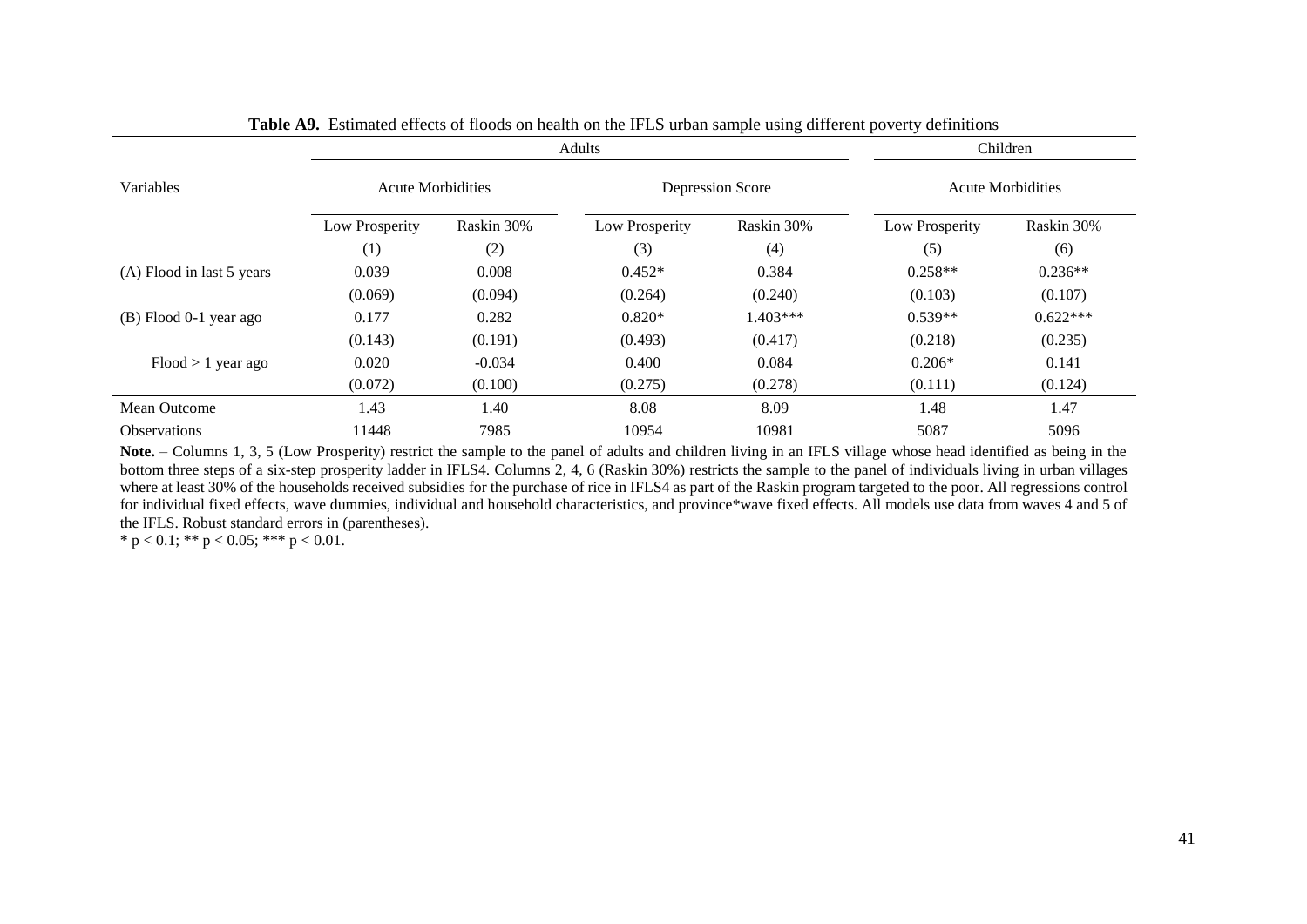| <b>Table A10.</b> Correlation between PODES floods and reporting of floods in IFLS households |                  |  |  |  |
|-----------------------------------------------------------------------------------------------|------------------|--|--|--|
| Variables                                                                                     | (1)              |  |  |  |
|                                                                                               | <b>HHD Flood</b> |  |  |  |
|                                                                                               |                  |  |  |  |
| Age                                                                                           | $-0.006$         |  |  |  |
|                                                                                               | (0.006)          |  |  |  |
| At least 1 year of high school                                                                | $-0.029$         |  |  |  |
|                                                                                               | (0.020)          |  |  |  |
| Poor Health                                                                                   | $-0.003$         |  |  |  |
|                                                                                               | (0.011)          |  |  |  |
| <b>CESD</b>                                                                                   | $0.002*$         |  |  |  |
|                                                                                               | (0.001)          |  |  |  |
| Percentage of villages flooded in district                                                    | $0.198*$         |  |  |  |
|                                                                                               | (0.118)          |  |  |  |
| Percentage of villages flooded in district * Age                                              | 0.001            |  |  |  |
|                                                                                               | (0.002)          |  |  |  |
| Percentage of villages flooded in district * Female                                           | 0.072            |  |  |  |
|                                                                                               | (0.059)          |  |  |  |
| Percentage of villages flooded in district * Secondary Education                              | 0.082            |  |  |  |
|                                                                                               | (0.062)          |  |  |  |
| Percentage of villages flooded in district * Poor health                                      | 0.050            |  |  |  |
|                                                                                               | (0.042)          |  |  |  |
| Percentage of villages flooded in district * CESD                                             | 0.000            |  |  |  |
|                                                                                               | (0.004)          |  |  |  |
| F-test (interactions)                                                                         | 0.90             |  |  |  |
| p-value (interactions)                                                                        | 0.4806           |  |  |  |
| Individual FE                                                                                 | Yes              |  |  |  |
| Prov*Year FE                                                                                  | Yes              |  |  |  |
| Mean Outcome                                                                                  | 11.64%           |  |  |  |
| Observations                                                                                  | 33979            |  |  |  |

**Table A10.** Correlation between PODES floods and reporting of floods in IFLS households

**Note. –** The variable percentage of villages flooded was rescaled from 0-100 to a 0-10 scale. All models use data from waves 4 and 5 of the IFLS. Robust standard errors in (parentheses).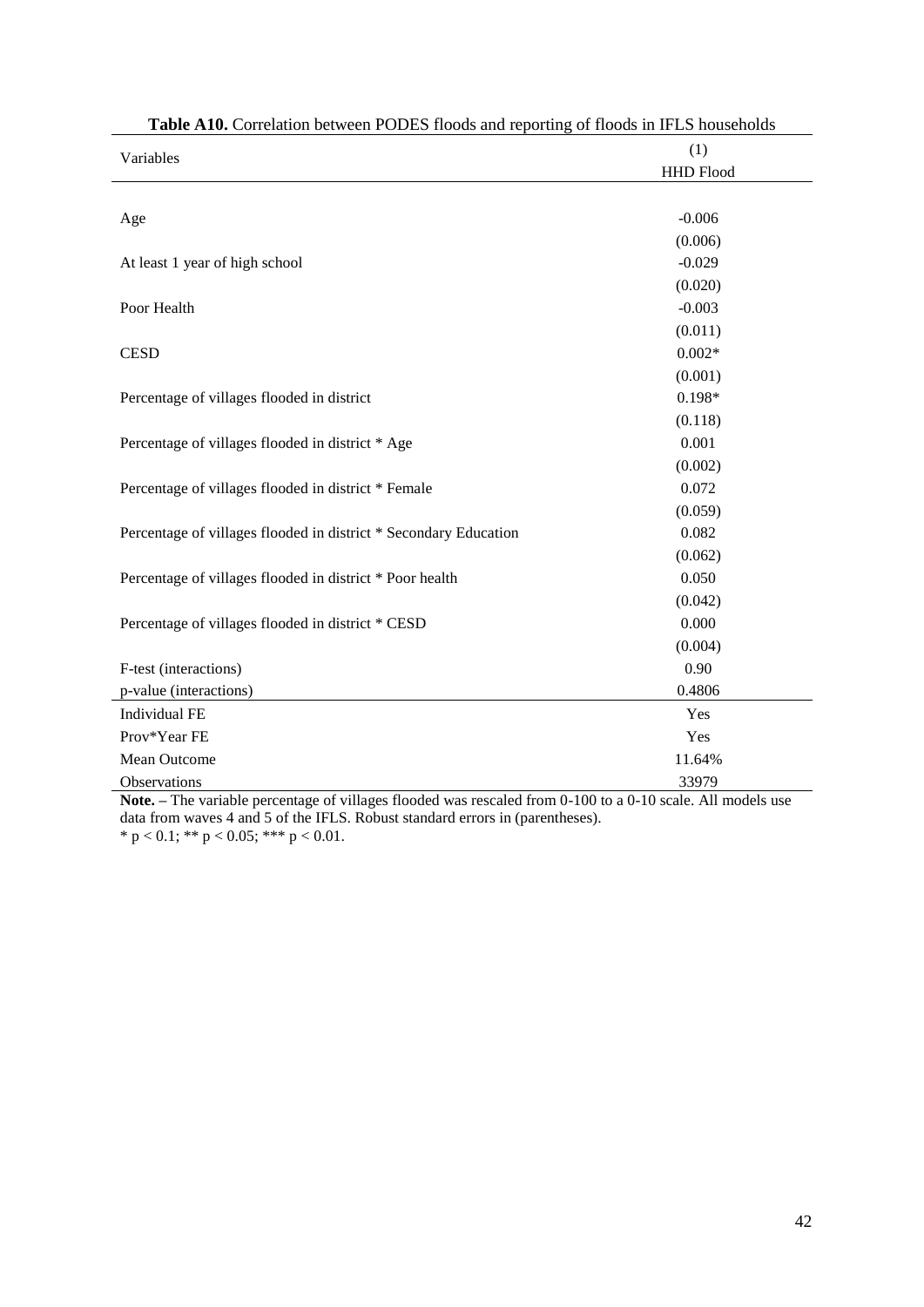|                                   | ° -<br>Any Damage from Floods |            |  |
|-----------------------------------|-------------------------------|------------|--|
| Variables                         | Adults                        | Children   |  |
|                                   | (1)                           | (2)        |  |
| Poor health                       | $-0.014$                      | $-0.047$   |  |
|                                   | (0.040)                       | (0.043)    |  |
| Number of morbidities             | $-0.007$                      | $-0.008$   |  |
|                                   | (0.021)                       | (0.020)    |  |
| CESD-10 Score                     | $-0.004$                      |            |  |
|                                   | (0.005)                       |            |  |
| Poorer Quintile                   | $-0.013$                      | 0.011      |  |
|                                   | (0.054)                       | (0.056)    |  |
| Middle Quintile                   | $-0.042$                      | $-0.015$   |  |
|                                   | (0.062)                       | (0.059)    |  |
| <b>Richer Quintile</b>            | $-0.037$                      | $-0.031$   |  |
|                                   | (0.056)                       | (0.049)    |  |
| <b>Richest Quintile</b>           | $-0.092$                      | $-0.062$   |  |
|                                   | (0.063)                       | (0.053)    |  |
| Age                               | $-0.002$                      | 0.000      |  |
|                                   | (0.002)                       | (0.004)    |  |
| Gender: Male                      | 0.073                         | $-0.034$   |  |
|                                   | (0.063)                       | (0.033)    |  |
| Number of children in household   | $-0.029$                      | 0.025      |  |
|                                   | (0.023)                       | (0.023)    |  |
| Number of people in household     | 0.010                         | $-0.011$   |  |
|                                   | (0.013)                       | (0.012)    |  |
| Marital Status: Married           | 0.105                         | $0.156*$   |  |
|                                   | (0.078)                       | (0.093)    |  |
| Marital Status: Other             | 0.133                         | $0.225*$   |  |
|                                   | (0.097)                       | (0.122)    |  |
| Primary Activity: Employed        | $-0.011$                      | $-0.015$   |  |
|                                   | (0.046)                       | (0.044)    |  |
| Has Secondary Schooling or Higher | $0.082**$                     | $0.069*$   |  |
|                                   | (0.040)                       | (0.035)    |  |
| Settlement FE                     | <b>YES</b>                    | <b>YES</b> |  |
| Observations                      | 489                           | 579        |  |
| R-squared                         | 0.338                         | 0.301      |  |
| F-test                            | 0.83                          | 0.94       |  |
| p-value                           | 0.643                         | 0.5119     |  |

**Table A11.** Checking for flood endogeneity among the RISE sample

**Note.** – All independent variables were measured at baseline prior to the flood. For the child sample in column 2, the variables marital status, primary activity and level of education correspond to their caregivers. The reference levels are Quintile (Poorest), Gender (Female), Marital Status (Single), Main Activity (Unemployed, seeking job or housewife), Schooling (Less than one year of secondary schooling or no schooling at all). F-test for all controls except settlement FE. Robust standard errors in (parentheses).